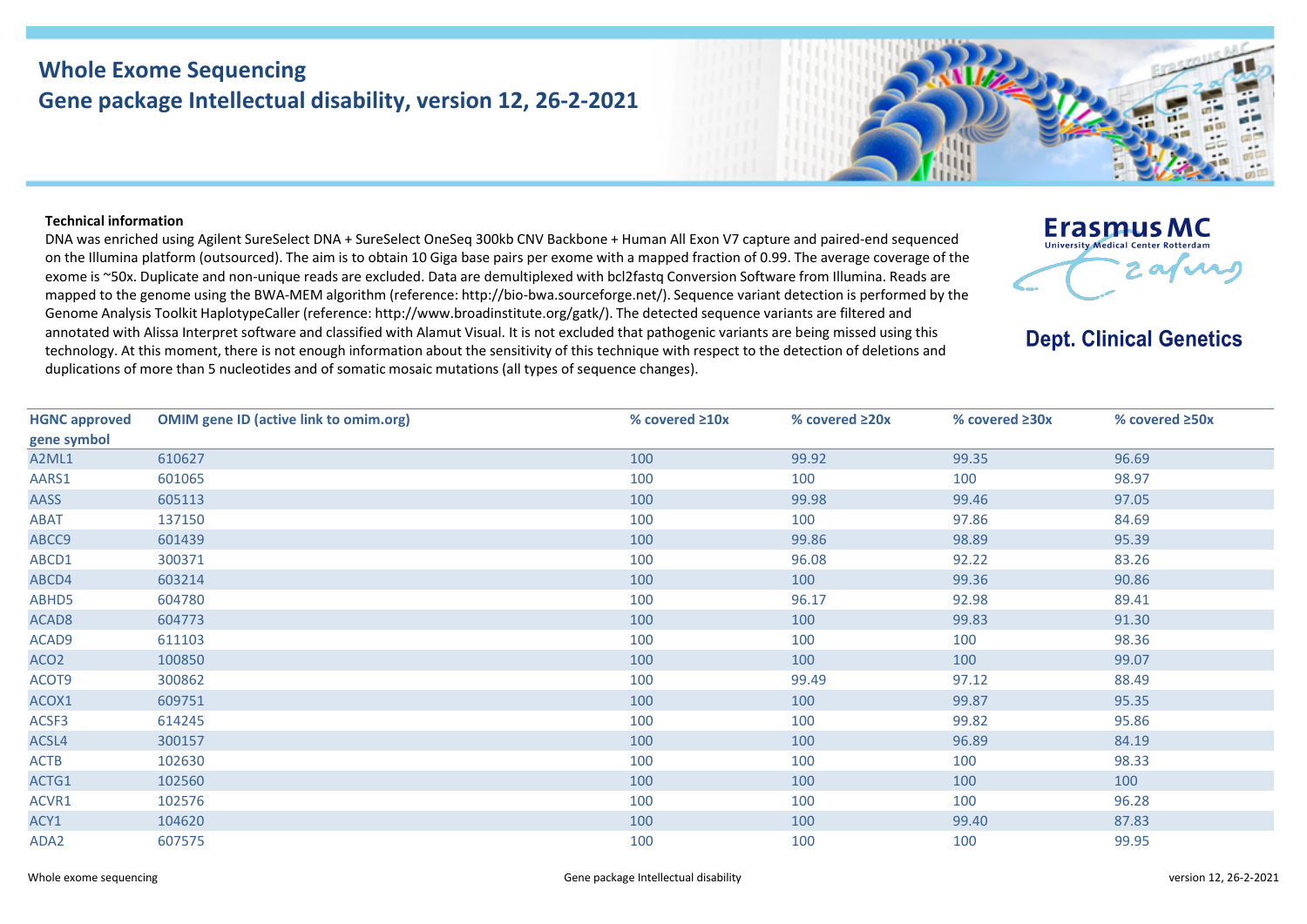| <b>HGNC approved</b> | <b>OMIM gene ID (active link to omim.org)</b> | % covered ≥10x | % covered ≥20x | % covered ≥30x | % covered ≥50x |
|----------------------|-----------------------------------------------|----------------|----------------|----------------|----------------|
| gene symbol          |                                               |                |                |                |                |
| ADAM22               | 603709                                        | 100            | 99.92          | 99.05          | 95.91          |
| <b>ADAR</b>          | 146920                                        | 98.45          | 98.45          | 98.45          | 97.45          |
| ADAT3                | 615302                                        | 100            | 100            | 96.88          | 85.33          |
| ADGRG1               | 604110                                        | 100            | 98.85          | 95.55          | 81.55          |
| <b>ADK</b>           | 102750                                        | 98.16          | 93.49          | 92.11          | 81.36          |
| <b>ADNP</b>          | 611386                                        | 100            | 100            | 100            | 100            |
| ADSL                 | 608222                                        | 98.31          | 98.31          | 98.31          | 98.08          |
| AFF <sub>2</sub>     | 300806                                        | 100            | 99.07          | 95.76          | 81.28          |
| AFF4                 | 604417                                        | 100            | 100            | 99.99          | 97.72          |
| AFG3L2               | 604581                                        | 95.13          | 91.50          | 91.50          | 89.77          |
| AGA                  | 613228                                        | 100            | 100            | 98.65          | 89.74          |
| AGAP2                | 605476                                        | 99.80          | 95.75          | 90.20          | 81.31          |
| AGO1                 | 606228                                        | 100            | 100            | 100            | 95.81          |
| AGO <sub>2</sub>     | 606229                                        | 98.58          | 98.58          | 97.55          | 92.54          |
| AGPAT2               | 603100                                        | 100            | 100            | 99.79          | 89.31          |
| AGTR2                | 300034                                        | 100            | 100            | 100            | 99.41          |
| <b>AHCY</b>          | 180960                                        | 100            | 100            | 100            | 100            |
| AHDC1                | 615790                                        | 98.60          | 96.54          | 95.85          | 91.56          |
| AHI1                 | 608894                                        | 100            | 100            | 99.93          | 98.69          |
| AIFM1                | 300169                                        | 100            | 100            | 98.86          | 93.87          |
| AIMP1                | 603605                                        | 100            | 100            | 94.51          | 77.98          |
| AK1                  | 103000                                        | 100            | 99.87          | 95.27          | 78.07          |
| AKT1                 | 164730                                        | 100            | 100            | 100            | 93.53          |
| AKT3                 | 611223                                        | 100            | 100            | 100            | 95.64          |
| ALDH18A1             | 138250                                        | 100            | 100            | 99.65          | 96.64          |
| ALDH3A2              | 609523                                        | 100            | 100            | 99.01          | 94.61          |
| ALDH4A1              | 606811                                        | 100            | 99.10          | 96.56          | 93.77          |
| ALDH5A1              | 610045                                        | 100            | 99.09          | 92.14          | 79.75          |
| ALG1                 | 605907                                        | 100            | 98.18          | 94.31          | 84.84          |
| ALG11                | 613666                                        | 100            | 100            | 100            | 97.49          |
| <b>ALG12</b>         | 607144                                        | 100            | 100            | 100            | 99.36          |
| ALG13                | 300776                                        | 100            | 100            | 99.14          | 87.52          |
| ALG <sub>2</sub>     | 607905                                        | 100            | 100            | 100            | 97.90          |
| ALG3                 | 608750                                        | 100            | 100            | 98.80          | 90.09          |
| ALG6                 | 604566                                        | 99.11          | 96.78          | 95.22          | 94.45          |
| ALG8                 | 608103                                        | 99.54          | 94.45          | 88.47          | 84.82          |
| ALG9                 | 606941                                        | 99.91          | 99.68          | 97.21          | 87.85          |
| ALMS1                | 606844                                        | 99.78          | 99.08          | 97.76          | 93.88          |
| ALX1                 | 601527                                        | 100            | 100            | 99.24          | 91.49          |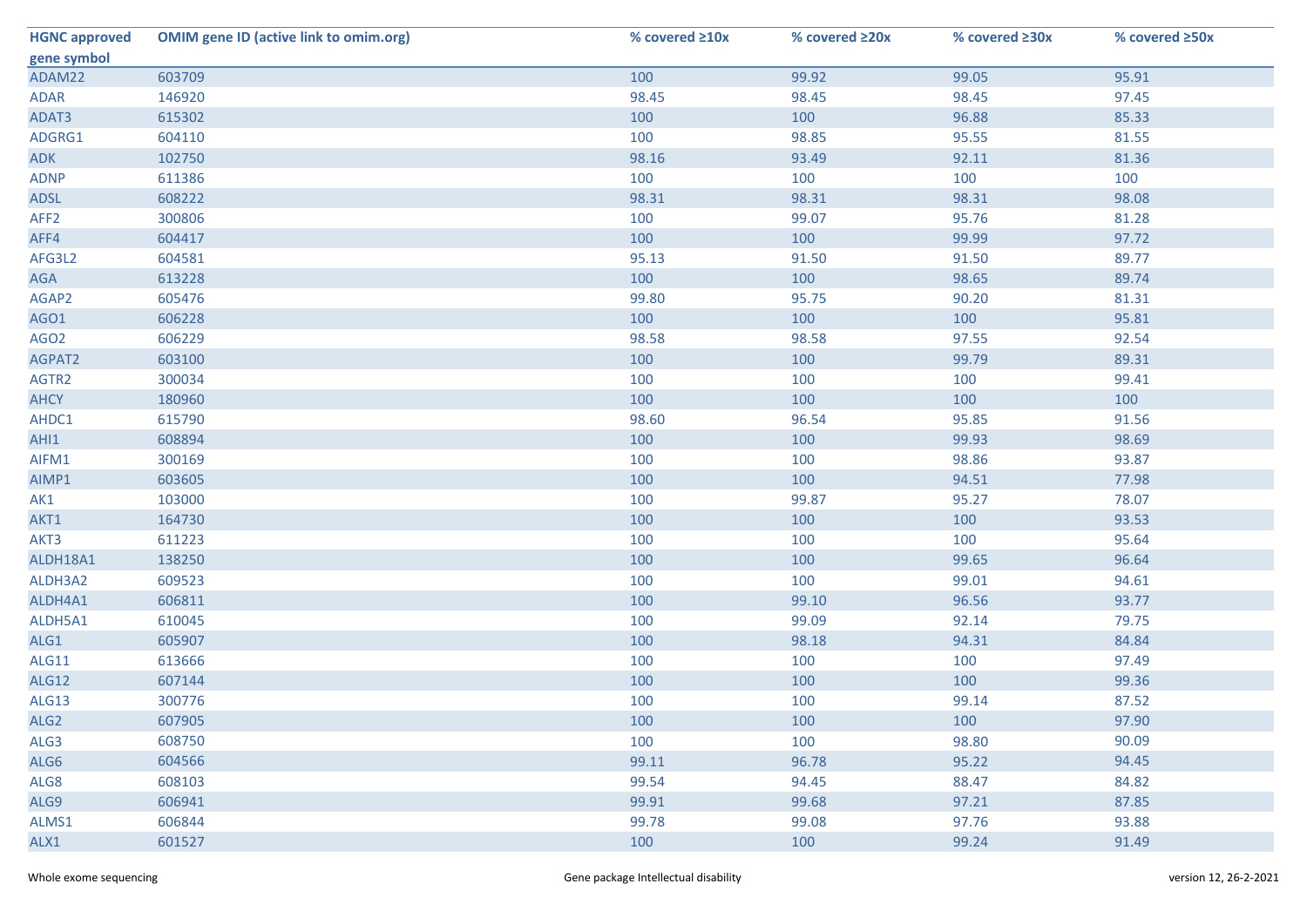| <b>HGNC approved</b> | <b>OMIM gene ID (active link to omim.org)</b> | % covered ≥10x | % covered ≥20x | % covered ≥30x | % covered ≥50x |
|----------------------|-----------------------------------------------|----------------|----------------|----------------|----------------|
| gene symbol          |                                               |                |                |                |                |
| ALX4                 | 605420                                        | 100            | 97.49          | 93.26          | 75.44          |
| AMMECR1              | 300195                                        | 100            | 100            | 100            | 84.92          |
| AMPD2                | 102771                                        | 100            | 99.77          | 97.41          | 86.49          |
| AMT                  | 238310                                        | 100            | 100            | 100            | 95.82          |
| ANK3                 | 600465                                        | 100            | 99.91          | 99.47          | 97.63          |
| ANKEF1               | No ID                                         | 100            | 100            | 100            | 98.31          |
| <b>ANKH</b>          | 605145                                        | 100            | 100            | 100            | 94.46          |
| ANKLE2               | 616062                                        | 98.91          | 96.19          | 92.18          | 88.31          |
| ANKRD11              | 611192                                        | 100            | 98.06          | 96.47          | 92.67          |
| <b>ANO10</b>         | 613726                                        | 100            | 100            | 99.96          | 94.91          |
| ANTXR1               | 606410                                        | 98.68          | 97.22          | 95.47          | 85.96          |
| AP1S1                | 603531                                        | 100            | 95.99          | 95.99          | 95.99          |
| AP1S2                | 300629                                        | 100            | 94.91          | 87.33          | 60.78          |
| AP3B1                | 603401                                        | 97.72          | 95.91          | 94.30          | 84.26          |
| AP3B2                | 602166                                        | 100            | 98.57          | 83.56          | 74.57          |
| AP4B1                | 607245                                        | 100            | 100            | 100            | 98.97          |
| AP4E1                | 607244                                        | 100            | 100            | 99.77          | 95.61          |
| AP4M1                | 602296                                        | 100            | 99.70          | 95.60          | 79.02          |
| AP4S1                | 607243                                        | 100            | 100            | 100            | 96.10          |
| APC <sub>2</sub>     | 612034                                        | 98.39          | 94.14          | 88.60          | 75.10          |
| <b>APTX</b>          | 606350                                        | 100            | 100            | 99.44          | 93.80          |
| ARFGEF2              | 605371                                        | 100            | 100            | 99.45          | 95.27          |
| ARG1                 | 608313                                        | 100            | 100            | 100            | 96.51          |
| ARHGAP31             | 610911                                        | 100            | 100            | 100            | 99.20          |
| ARHGAP4              | 300023                                        | 100            | 99.94          | 98.29          | 87.54          |
| ARHGEF33             | No ID                                         | 99.90          | 98.26          | 94.91          | 85.46          |
| ARHGEF6              | 300267                                        | 100            | 100            | 99.75          | 89.92          |
| ARHGEF9              | 300429                                        | 96.19          | 96.19          | 95.52          | 89.54          |
| ARID1A               | 603024                                        | 97.79          | 93.94          | 91.03          | 85.10          |
| ARID1B               | 614556                                        | 97.22          | 93.72          | 88.85          | 79.74          |
| ARID <sub>2</sub>    | 609539                                        | 100            | 99.76          | 98.25          | 93.99          |
| ARL13B               | 608922                                        | 100            | 98.18          | 93.87          | 78.87          |
| ARL6                 | 608845                                        | 100            | 100            | 99.39          | 95.53          |
| ARNT <sub>2</sub>    | 606036                                        | 100            | 100            | 99.41          | 95.22          |
| ARSA                 | 607574                                        | 100            | 100            | 100            | 100            |
| ARSL                 | 300180                                        | 100            | 100            | 99.44          | 92.19          |
| ARX                  | 300382                                        | 85.61          | 80.04          | 71.89          | 58.82          |
| ASAH1                | 613468                                        | 100            | 99.87          | 98.65          | 89.42          |
| ASCL1                | 100790                                        | 100            | 100            | 98.76          | 79.40          |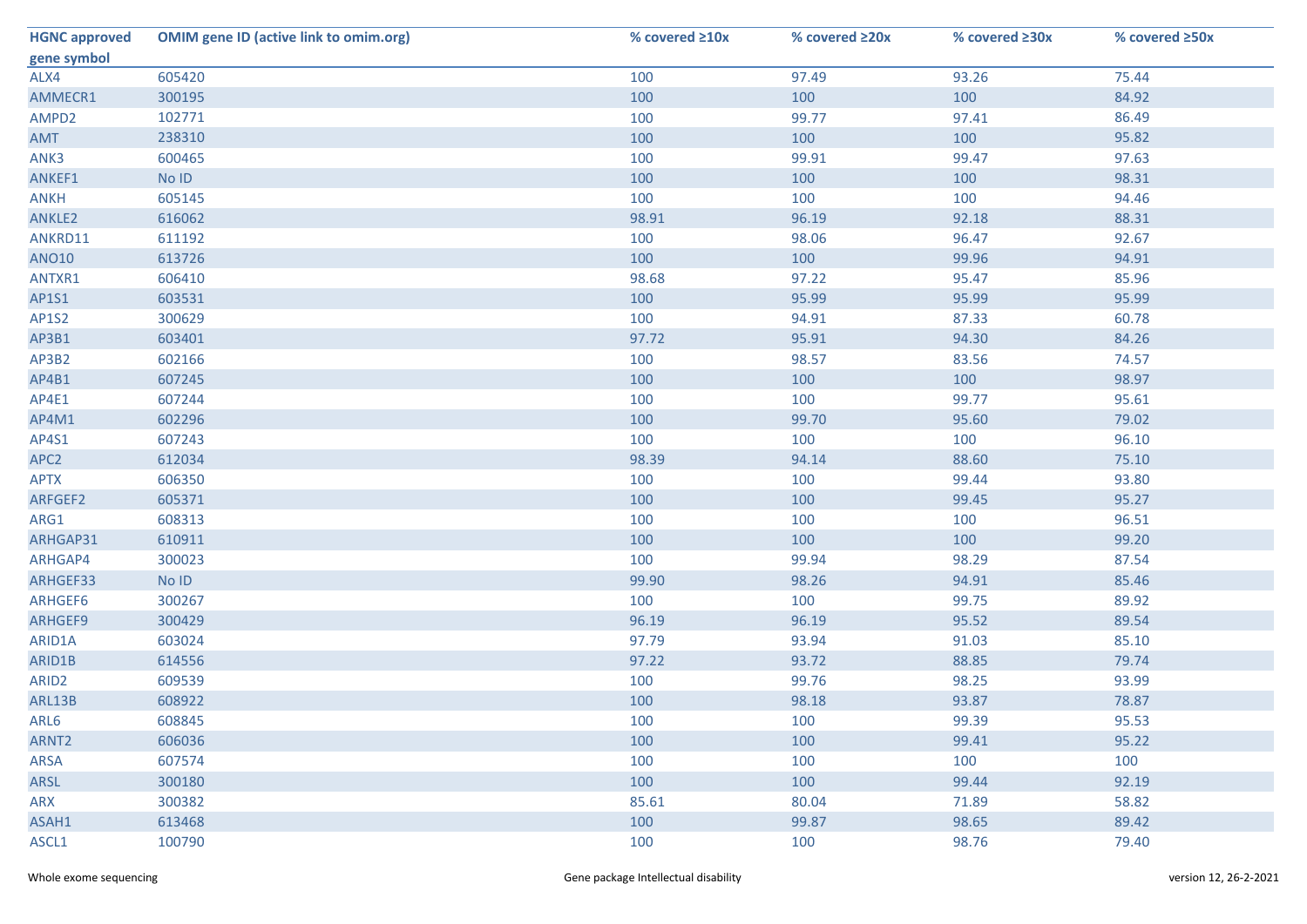| <b>HGNC approved</b> | <b>OMIM gene ID (active link to omim.org)</b> | % covered ≥10x | % covered ≥20x | % covered ≥30x | % covered ≥50x |
|----------------------|-----------------------------------------------|----------------|----------------|----------------|----------------|
| gene symbol          |                                               |                |                |                |                |
| ASH1L                | 607999                                        | 100            | 100            | 99.85          | 98.58          |
| ASL                  | 608310                                        | 100            | 100            | 100            | 94.42          |
| <b>ASNS</b>          | 108370                                        | 100            | 100            | 99.47          | 94.75          |
| <b>ASPA</b>          | 608034                                        | 100            | 100            | 100            | 100            |
| <b>ASPM</b>          | 605481                                        | 99.82          | 99.07          | 97.76          | 92.66          |
| ASS1                 | 603470                                        | 100            | 100            | 97.00          | 85.46          |
| ASXL1                | 612990                                        | 98.42          | 98.42          | 98.03          | 95.44          |
| ASXL <sub>2</sub>    | 612991                                        | 99.50          | 99.01          | 97.24          | 96.58          |
| ASXL3                | 615115                                        | 100            | 99.60          | 99.04          | 95.98          |
| ATAD3A               | 612316                                        | 95.36          | 88.37          | 85.31          | 81.23          |
| ATAD3B               | 612317                                        | 94.94          | 88.56          | 85.58          | 82.20          |
| <b>ATCAY</b>         | 608179                                        | 100            | 100            | 100            | 98.52          |
| <b>ATIC</b>          | 601731                                        | 100            | 100            | 98.14          | 91.34          |
| ATN1                 | 607462                                        | 100            | 97.92          | 94.71          | 81.97          |
| ATP1A2               | 182340                                        | 100            | 100            | 99.46          | 93.95          |
| ATP1A3               | 182350                                        | 100            | 100            | 99.04          | 92.02          |
| ATP2A2               | 108740                                        | 100            | 99.74          | 98.21          | 91.14          |
| ATP6AP2              | 300556                                        | 100            | 100            | 96.34          | 81.63          |
| ATP6V0A2             | 611716                                        | 100            | 99.66          | 98.26          | 92.39          |
| ATP6V1B2             | 606939                                        | 100            | 99.34          | 97.38          | 91.51          |
| ATP7A                | 300011                                        | 100            | 99.73          | 98.15          | 88.04          |
| ATP8A2               | 605870                                        | 100            | 100            | 99.18          | 94.45          |
| ATPAF2               | 608918                                        | 100            | 100            | 100            | 94.11          |
| <b>ATR</b>           | 601215                                        | 100            | 99.95          | 99.23          | 94.76          |
| <b>ATRIP</b>         | 606605                                        | 100            | 100            | 99.41          | 94.00          |
| <b>ATRX</b>          | 300032                                        | 100            | 98.81          | 94.83          | 79.42          |
| <b>AUH</b>           | 600529                                        | 100            | 100            | 100            | 100            |
| AUTS2                | 607270                                        | 100            | 96.55          | 89.42          | 63.70          |
| AVPR2                | 300538                                        | 100            | 100            | 100            | 91.21          |
| B3GALNT2             | 610194                                        | 100            | 100            | 99.57          | 92.82          |
| B3GALT6              | 615291                                        | 78.50          | 74.68          | 72.00          | 67.78          |
| <b>B3GLCT</b>        | 610308                                        | 100            | 96.24          | 94.98          | 91.64          |
| B4GALNT1             | 601873                                        | 100            | 97.19          | 94.52          | 86.71          |
| B4GALT1              | 137060                                        | 100            | 100            | 98.55          | 80.33          |
| B4GALT7              | 604327                                        | 99.95          | 93.64          | 93.28          | 84.20          |
| B4GAT1               | 605517                                        | 100            | 100            | 100            | 100            |
| BBS1                 | 209901                                        | 100            | 100            | 100            | 97.85          |
| <b>BBS10</b>         | 610148                                        | 100            | 100            | 99.09          | 97.44          |
| <b>BBS12</b>         | 610683                                        | 100            | 100            | 100            | 100            |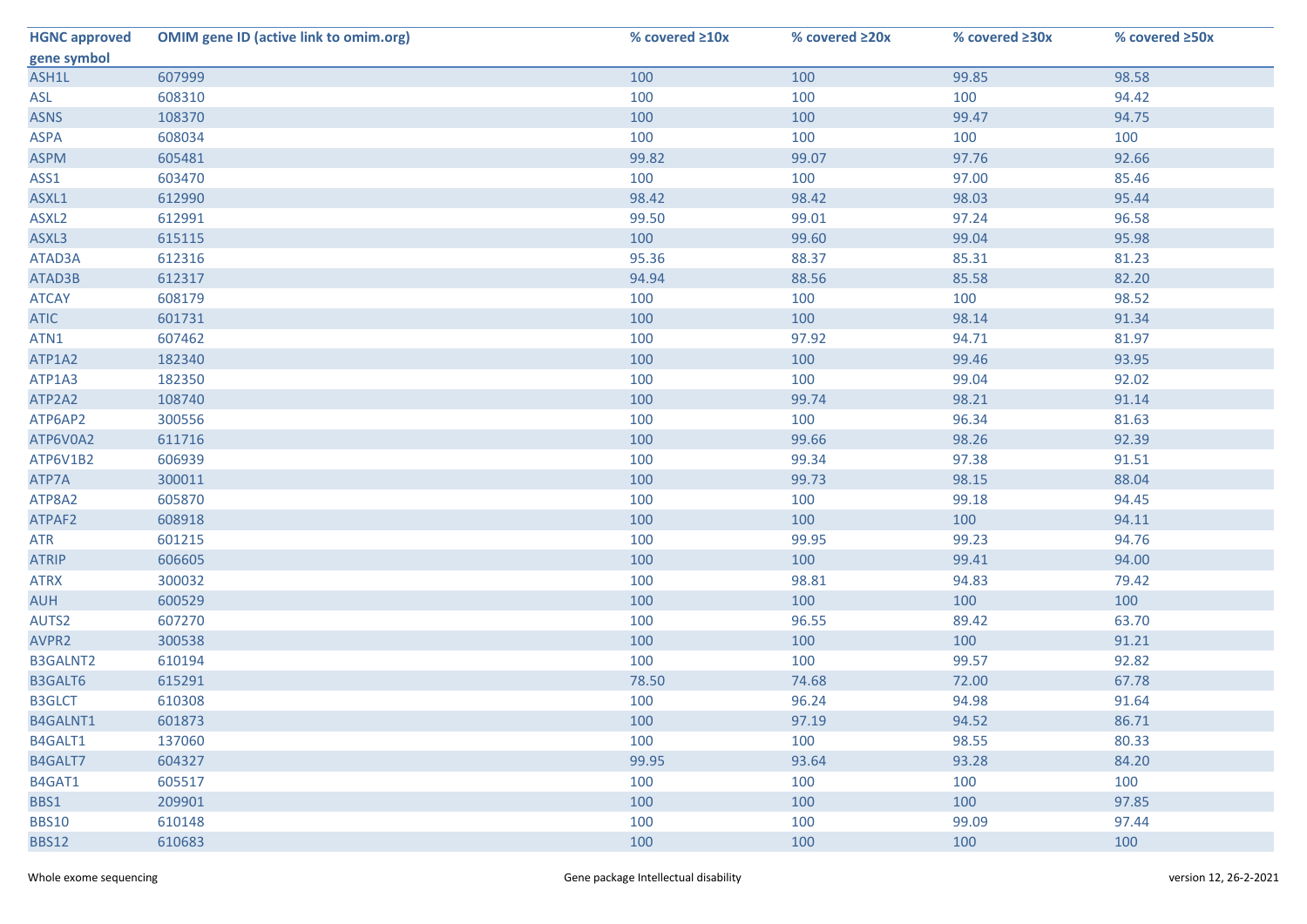| <b>HGNC approved</b>                       | <b>OMIM gene ID (active link to omim.org)</b> | % covered $\geq 10x$ | % covered ≥20x | % covered ≥30x | % covered ≥50x |
|--------------------------------------------|-----------------------------------------------|----------------------|----------------|----------------|----------------|
| gene symbol                                |                                               |                      |                |                |                |
| BBS2                                       | 606151                                        | 100                  | 100            | 100            | 98.62          |
| BBS4                                       | 600374                                        | 100                  | 100            | 98.72          | 89.85          |
| BBS5                                       | 603650                                        | 100                  | 100            | 100            | 96.04          |
| BBS7                                       | 607590                                        | 100                  | 99.49          | 98.48          | 95.17          |
| BBS9                                       | 607968                                        | 99.97                | 99.27          | 96.37          | 92.04          |
| BCAP31                                     | 300398                                        | 100                  | 100            | 97.49          | 82.40          |
| <b>BCKDHA</b>                              | 608348                                        | 100                  | 98.91          | 95.61          | 88.71          |
| <b>BCKDHB</b>                              | 248611                                        | 100                  | 100            | 100            | 99.56          |
| BCL11A                                     | 606557                                        | 100                  | 100            | 100            | 96.62          |
| BCL11B                                     | 606558                                        | 100                  | 98.43          | 96.33          | 84.36          |
| <b>BCOR</b>                                | 300485                                        | 100                  | 100            | 99.40          | 95.45          |
| <b>BCORL1</b>                              | 300688                                        | 100                  | 99.47          | 98.43          | 91.45          |
| BCS1L                                      | 603647                                        | 100                  | 100            | 100            | 100            |
| <b>BICRA</b>                               | 605690                                        | 98.31                | 95.94          | 91.32          | 73.27          |
| <b>BLM</b>                                 | 604610                                        | 100                  | 98.83          | 97.55          | 91.70          |
| <b>BRAF</b>                                | 164757                                        | 100                  | 99.25          | 98.19          | 92.07          |
| BRAT1                                      | 614506                                        | 100                  | 96.81          | 92.49          | 87.20          |
| BRF1                                       | 604902                                        | 100                  | 99.72          | 95.10          | 80.89          |
| BRPF1                                      | 602410                                        | 100                  | 100            | 99.34          | 96.88          |
| BRWD3                                      | 300553                                        | 100                  | 98.64          | 94.77          | 82.40          |
| BSCL <sub>2</sub>                          | 606158                                        | 100                  | 99.47          | 97.07          | 90.19          |
| <b>BTD</b>                                 | 609019                                        | 100                  | 100            | 100            | 100            |
| BUB1B                                      | 602860                                        | 100                  | 98.17          | 96.00          | 92.29          |
| c12orf4                                    | 616082                                        | No coverage          |                |                |                |
| C12orf57                                   | 615140                                        | 100                  | 100            | 100            | 100            |
| C12orf65                                   | 613541                                        | 100                  | 100            | 92.57          | 56.13          |
| C1orf167                                   | No ID                                         | 100                  | 99.22          | 94.71          | 82.55          |
| C <sub>2</sub> C <sub>D</sub> <sub>3</sub> | 615944                                        | 100                  | 100            | 99.55          | 96.55          |
| CA <sub>2</sub>                            | 611492                                        | 100                  | 100            | 100            | 97.88          |
| CA5A                                       | 114761                                        | 100                  | 100            | 98.63          | 91.61          |
| CA8                                        | 114815                                        | 100                  | 100            | 100            | 96.28          |
| CACNA1A                                    | 601011                                        | 99.96                | 98.08          | 92.14          | 74.91          |
| CACNA1C                                    | 114205                                        | 100                  | 99.91          | 99.35          | 94.84          |
| CACNA2D1                                   | 114204                                        | 98.29                | 97.22          | 94.47          | 85.66          |
| CACNG2                                     | 602911                                        | 100                  | 100            | 100            | 94.61          |
| <b>CAD</b>                                 | 114010                                        | 100                  | 100            | 99.78          | 95.87          |
| CAMK2A                                     | 114078                                        | 100                  | 100            | 97.59          | 89.60          |
| CAMK2B                                     | 607707                                        | 100                  | 96.54          | 90.89          | 80.57          |
| CAMTA1                                     | 611501                                        | 98.81                | 98.61          | 96.50          | 90.59          |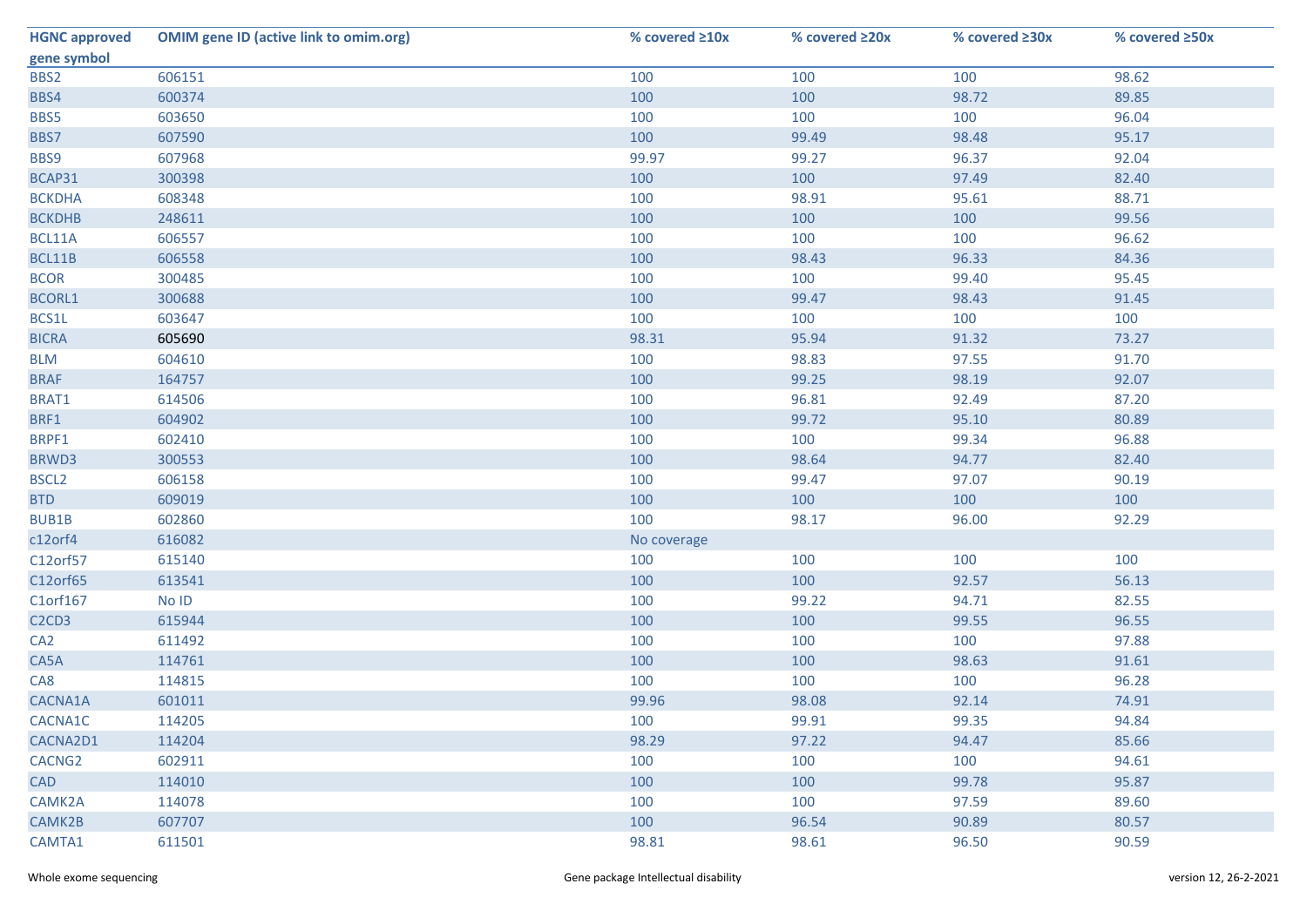| <b>HGNC approved</b> | <b>OMIM gene ID (active link to omim.org)</b> | % covered ≥10x | % covered ≥20x | % covered ≥30x | % covered ≥50x |
|----------------------|-----------------------------------------------|----------------|----------------|----------------|----------------|
| gene symbol          |                                               |                |                |                |                |
| CAPN10               | 605286                                        | 100            | 99.42          | 97.05          | 85.82          |
| CASK                 | 300172                                        | 100            | 97.33          | 93.54          | 76.84          |
| <b>CBL</b>           | 165360                                        | 100            | 100            | 100            | 97.75          |
| <b>CBS</b>           | 613381                                        | 100            | 100            | 100            | 100            |
| CC2D1A               | 610055                                        | 100            | 99.16          | 95.35          | 82.41          |
| CC2D2A               | 612013                                        | 100            | 98.73          | 95.51          | 85.85          |
| CCBE1                | 612753                                        | 100            | 100            | 99.58          | 94.92          |
| CCDC13               | No ID                                         | 100            | 99.30          | 95.58          | 83.82          |
| CCDC14               | 617147                                        | 100            | 99.93          | 99.08          | 95.85          |
| CCDC174              | 616735                                        | 100            | 95.10          | 85.56          | 68.11          |
| CCDC22               | 300859                                        | 100            | 99.73          | 97.50          | 86.54          |
| CCDC78               | 614666                                        | 100            | 97.15          | 94.70          | 80.02          |
| CCDC88C              | 611204                                        | 100            | 99.87          | 98.51          | 91.23          |
| CCND <sub>2</sub>    | 123833                                        | 100            | 98.97          | 94.67          | 80.82          |
| CDC5L                | 602868                                        | 100            | 100            | 98.33          | 85.77          |
| CDH15                | 114019                                        | 100            | 98.62          | 93.86          | 77.35          |
| CDK16                | 311550                                        | 100            | 100            | 99.53          | 95.42          |
| CDK5                 | 123831                                        | 100            | 100            | 100            | 93.23          |
| CDK5RAP2             | 608201                                        | 99.95          | 98.96          | 96.74          | 91.89          |
| CDK6                 | 603368                                        | 100            | 100            | 99.60          | 91.73          |
| CDKL5                | 300203                                        | 100            | 97.89          | 94.24          | 84.71          |
| CDKN1C               | 600856                                        | 84.21          | 69.74          | 58.81          | 48.73          |
| <b>CDON</b>          | 608707                                        | 100            | 99.56          | 98.01          | 93.63          |
| <b>CENPJ</b>         | 609279                                        | 100            | 100            | 100            | 99.23          |
| <b>CEP104</b>        | 616690                                        | 100            | 100            | 99.33          | 95.15          |
| <b>CEP135</b>        | 611423                                        | 100            | 98.78          | 93.77          | 75.53          |
| <b>CEP152</b>        | 613529                                        | 97.93          | 97.58          | 95.74          | 90.55          |
| <b>CEP290</b>        | 610142                                        | 92.98          | 88.53          | 84.16          | 75.57          |
| <b>CEP41</b>         | 610523                                        | 100            | 100            | 100            | 63.51          |
| <b>CEP63</b>         | 614724                                        | 100            | 98.70          | 92.80          | 75.24          |
| CEP89                | 615470                                        | 99.56          | 96.56          | 91.17          | 83.07          |
| CERT1                | 604677                                        | 100            | 100            | 99.58          | 88.76          |
| CHAMP1               | 616327                                        | 100            | 100            | 100            | 100            |
| CHD <sub>2</sub>     | 602119                                        | 99.87          | 97.64          | 94.00          | 84.58          |
| CHD <sub>3</sub>     | 602120                                        | 95.74          | 95.35          | 93.71          | 86.70          |
| CHD4                 | 603277                                        | 100            | 100            | 98.93          | 93.29          |
| CHD7                 | 608892                                        | 100            | 99.87          | 98.61          | 96.80          |
| CHD <sub>8</sub>     | 610528                                        | 100            | 100            | 99.86          | 98.43          |
| <b>CHKB</b>          | 612395                                        | 100            | 100            | 100            | 98.29          |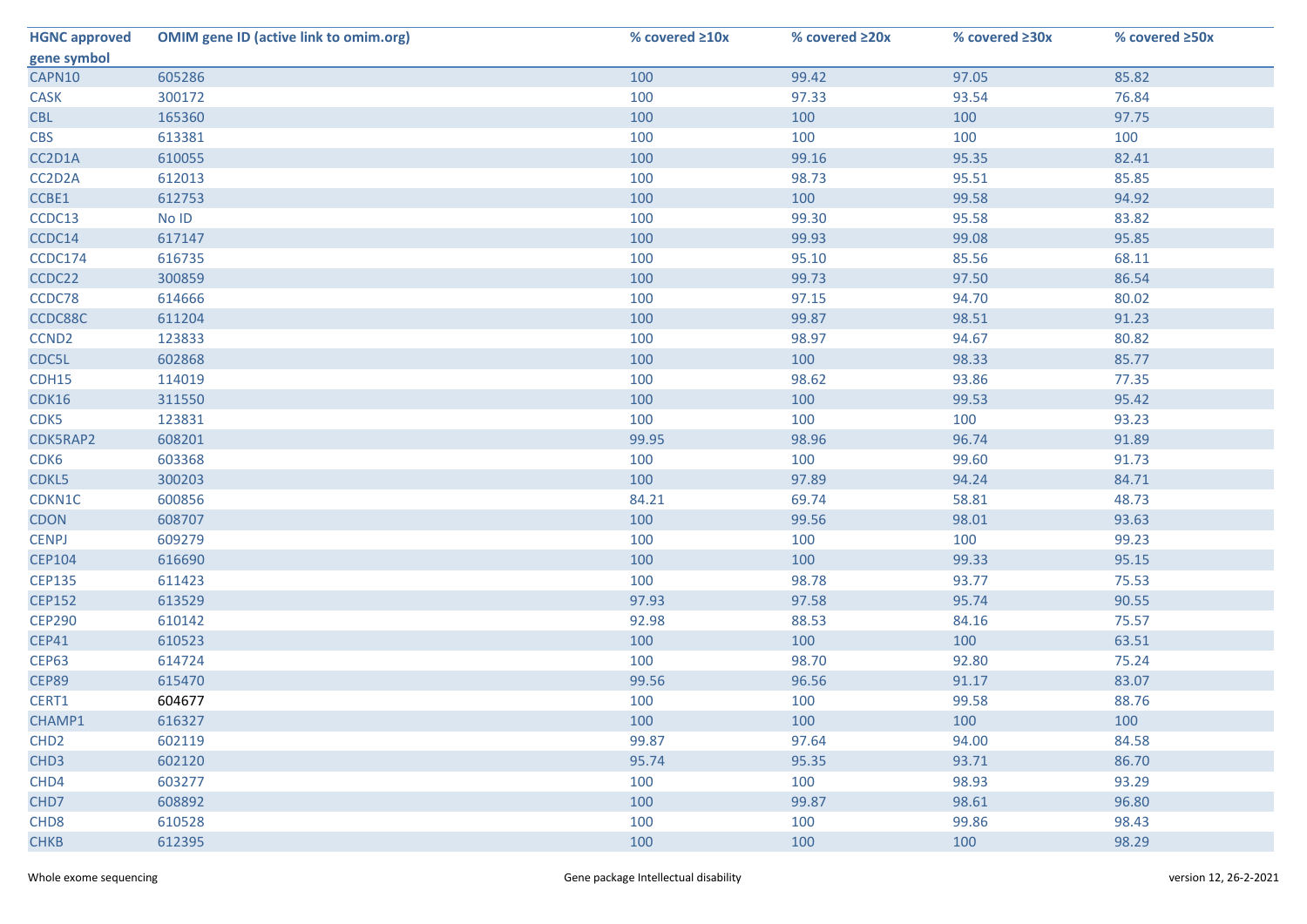| <b>HGNC approved</b> | <b>OMIM gene ID (active link to omim.org)</b> | % covered ≥10x | % covered ≥20x | % covered ≥30x | % covered ≥50x |
|----------------------|-----------------------------------------------|----------------|----------------|----------------|----------------|
| gene symbol          |                                               |                |                |                |                |
| CHMP1A               | 164010                                        | 100            | 100            | 98.93          | 79.05          |
| CHRNA4               | 118504                                        | 100            | 95.20          | 95.20          | 94.53          |
| <b>CIC</b>           | 612082                                        | 100            | 100            | 98.43          | 87.25          |
| <b>CIT</b>           | 605629                                        | 100            | 99.59          | 98.47          | 94.80          |
| CKAP2L               | 616174                                        | 100            | 98.36          | 95.94          | 87.58          |
| CLCN4                | 302910                                        | 100            | 100            | 98.98          | 90.40          |
| <b>CLCNKB</b>        | 602023                                        | 100            | 99.82          | 98.12          | 85.99          |
| CLIC <sub>2</sub>    | 300138                                        | 100            | 100            | 100            | 84.32          |
| CLIP1                | 179838                                        | 100            | 100            | 99.63          | 95.18          |
| CLN3                 | 607042                                        | 100            | 97.89          | 91.51          | 85.56          |
| CLN5                 | 608102                                        | 93.14          | 93.14          | 85.77          | 65.20          |
| CLN6                 | 606725                                        | 100            | 100            | 100            | 96.27          |
| CLN8                 | 607837                                        | 100            | 100            | 100            | 99.67          |
| CLP1                 | 608757                                        | 100            | 100            | 100            | 100            |
| CLPB                 | 616254                                        | 100            | 100            | 100            | 98.07          |
| <b>CLTC</b>          | 118955                                        | 100            | 99.67          | 99.08          | 97.35          |
| CNKSR2               | 300724                                        | 100            | 98.24          | 90.13          | 67.76          |
| CNNM <sub>2</sub>    | 607803                                        | 100            | 100            | 99.34          | 90.59          |
| CNOT3                | 604910                                        | 99.42          | 96.11          | 90.90          | 81.78          |
| CNTNAP2              | 604569                                        | 100            | 100            | 99.26          | 95.92          |
| <b>COASY</b>         | 609855                                        | 100            | 100            | 98.18          | 91.86          |
| COG1                 | 606973                                        | 100            | 100            | 99.80          | 95.47          |
| COG4                 | 606976                                        | 100            | 100            | 99.85          | 96.96          |
| COG5                 | 606821                                        | 99.47          | 96.32          | 94.75          | 90.02          |
| COG <sub>6</sub>     | 606977                                        | 100            | 100            | 99.53          | 92.92          |
| COG7                 | 606978                                        | 100            | 100            | 100            | 97.91          |
| COG8                 | 606979                                        | 100            | 99.20          | 97.08          | 93.08          |
| <b>COL11A1</b>       | 120280                                        | 100            | 98.68          | 95.94          | 84.52          |
| <b>COL12A1</b>       | 120320                                        | 100            | 99.34          | 98.07          | 90.22          |
| <b>COL18A1</b>       | 120328                                        | 100            | 99.77          | 98.50          | 85.10          |
| COL4A1               | 120130                                        | 99.06          | 97.00          | 93.11          | 83.56          |
| COL4A2               | 120090                                        | 100            | 99.28          | 97.30          | 88.89          |
| COLEC11              | 612502                                        | 100            | 100            | 97.79          | 89.50          |
| COQ <sub>2</sub>     | 609825                                        | 100            | 99.47          | 93.83          | 74.02          |
| COQ4                 | 612898                                        | 100            | 92.62          | 81.02          | 62.51          |
| COQ8A                | 606980                                        | 100            | 100            | 100            | 95.72          |
| COQ9                 | 612837                                        | 100            | 96.96          | 91.80          | 82.63          |
| <b>COX10</b>         | 602125                                        | 100            | 100            | 99.59          | 96.26          |
| <b>COX15</b>         | 603646                                        | 100            | 100            | 97.36          | 90.10          |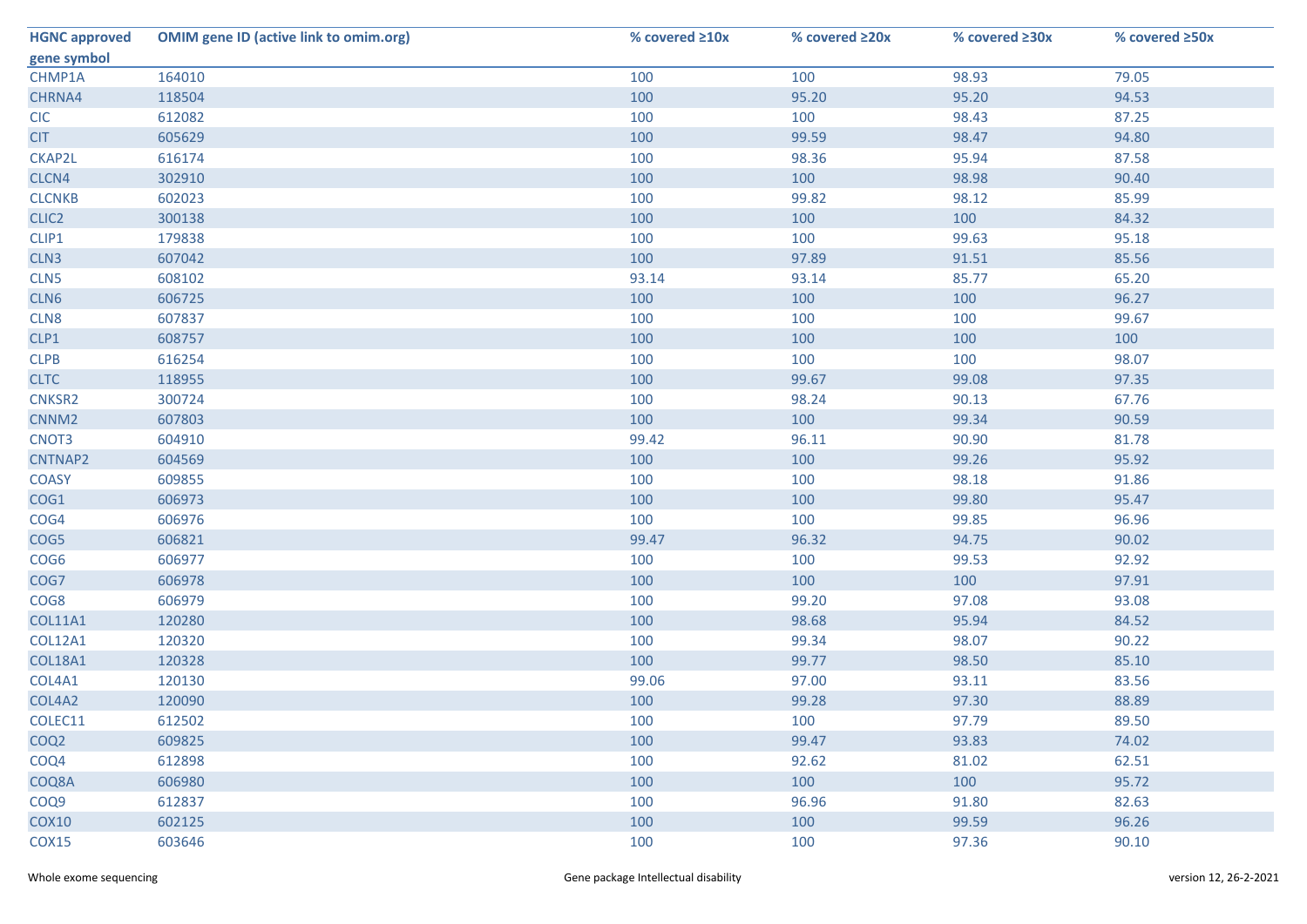| <b>HGNC approved</b> | <b>OMIM gene ID (active link to omim.org)</b> | % covered ≥10x | % covered ≥20x | % covered ≥30x | % covered ≥50x |
|----------------------|-----------------------------------------------|----------------|----------------|----------------|----------------|
| gene symbol          |                                               |                |                |                |                |
| COX6B1               | 124089                                        | 100            | 100            | 100            | 89.31          |
| <b>CPLANE1</b>       | 614571                                        | 99.99          | 98.94          | 97.28          | 93.86          |
| CPS1                 | 608307                                        | 99.28          | 99.28          | 99.28          | 98.64          |
| <b>CRADD</b>         | 603454                                        | 100            | 100            | 97.10          | 89.32          |
| CRB <sub>2</sub>     | 609720                                        | 100            | 99.09          | 97.41          | 85.09          |
| <b>CRBN</b>          | 609262                                        | 100            | 100            | 95.96          | 93.60          |
| <b>CREBBP</b>        | 600140                                        | 99.64          | 98.59          | 96.38          | 88.55          |
| CRLF1                | 604237                                        | 90.66          | 90.66          | 86.58          | 75.90          |
| <b>CRPPA</b>         | 614631                                        | 100            | 97.30          | 94.46          | 82.16          |
| CSNK2A1              | 115440                                        | 100            | 100            | 100            | 99.35          |
| CSPP1                | 611654                                        | 99.57          | 95.75          | 93.87          | 87.67          |
| <b>CSTB</b>          | 601145                                        | 100            | 100            | 99.58          | 75.71          |
| CTBP1                | 602618                                        | 93.03          | 84.37          | 81.83          | 76.77          |
| CTC1                 | 613129                                        | 100            | 100            | 99.31          | 90.43          |
| <b>CTCF</b>          | 604167                                        | 99.45          | 95.46          | 89.37          | 82.53          |
| CTDP1                | 604927                                        | 100            | 94.78          | 87.16          | 74.47          |
| CTNNB1               | 116806                                        | 100            | 100            | 100            | 99.39          |
| CTNND1               | 601045                                        | 100            | 100            | 99.18          | 95.22          |
| CTNND2               | 604275                                        | 94.08          | 91.56          | 88.47          | 81.03          |
| <b>CTSA</b>          | 613111                                        | 100            | 99.89          | 99.16          | 90.94          |
| <b>CTSD</b>          | 116840                                        | 99.86          | 93.79          | 93.64          | 88.98          |
| CTTNBP2              | 609772                                        | 100            | 99.56          | 97.67          | 93.94          |
| <b>CUBN</b>          | 602997                                        | 100            | 100            | 99.51          | 96.24          |
| CUL3                 | 603136                                        | 100            | 99.91          | 97.90          | 88.63          |
| CUL4B                | 300304                                        | 100            | 98.26          | 94.37          | 79.15          |
| CUX1                 | 116896                                        | 98.81          | 95.39          | 91.63          | 83.07          |
| <b>CWF19L1</b>       | 616120                                        | 100            | 100            | 99.58          | 92.87          |
| CXorf56              | 301012                                        | 100            | 100            | 100            | 85.30          |
| CYB5R3               | 613213                                        | 100            | 99.70          | 95.22          | 79.43          |
| CYP27A1              | 606530                                        | 100            | 100            | 100            | 100            |
| CYP2U1               | 610670                                        | 99.25          | 95.64          | 92.96          | 87.82          |
| D2HGDH               | 609186                                        | 100            | 99.83          | 97.73          | 93.49          |
| DAB1                 | 603448                                        | 100            | 100            | 100            | 100            |
| DAG1                 | 128239                                        | 100            | 100            | 98.72          | 96.62          |
| DARS2                | 610956                                        | 100            | 100            | 99.36          | 95.52          |
| <b>DBT</b>           | 248610                                        | 100            | 99.94          | 98.65          | 92.80          |
| DCAF17               | 612515                                        | 100            | 100            | 98.51          | 91.39          |
| <b>DCC</b>           | 120470                                        | 100            | 100            | 99.58          | 95.80          |
| DCHS1                | 603057                                        | 100            | 100            | 100            | 98.84          |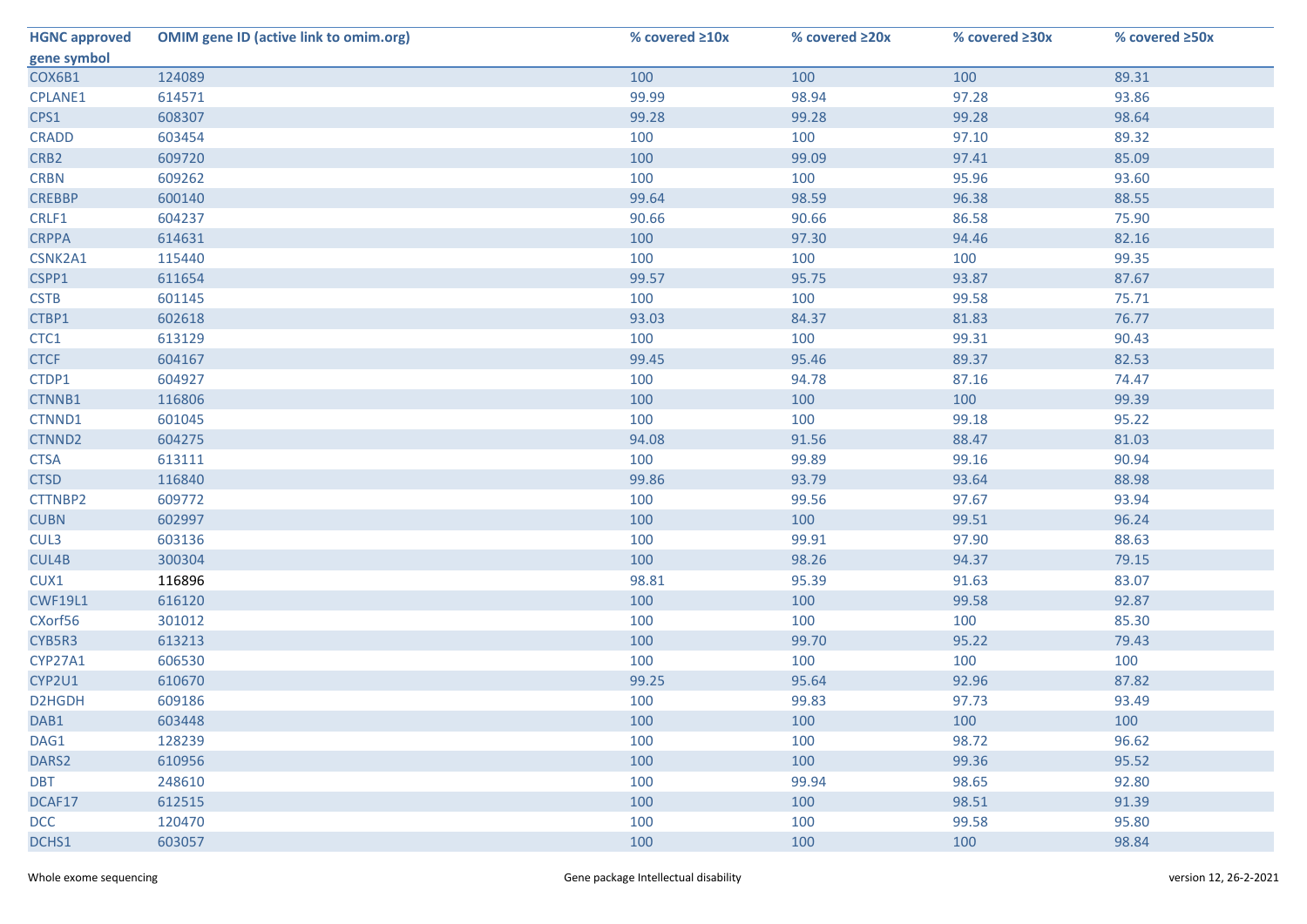| <b>HGNC approved</b> | <b>OMIM gene ID (active link to omim.org)</b> | % covered ≥10x | % covered ≥20x | % covered ≥30x | % covered ≥50x |
|----------------------|-----------------------------------------------|----------------|----------------|----------------|----------------|
| gene symbol          |                                               |                |                |                |                |
| <b>DCPS</b>          | 610534                                        | 100            | 100            | 100            | 97.09          |
| <b>DCX</b>           | 300121                                        | 100            | 98.56          | 95.83          | 82.33          |
| <b>DDC</b>           | 107930                                        | 100            | 98.76          | 92.47          | 78.85          |
| DDHD <sub>2</sub>    | 615003                                        | 100            | 100            | 100            | 95.53          |
| <b>DDX11</b>         | 601150                                        | 100            | 99.15          | 94.23          | 80.23          |
| DDX3X                | 300160                                        | 100            | 100            | 99.27          | 88.84          |
| DEAF1                | 602635                                        | 99.15          | 90.80          | 83.57          | 75.87          |
| <b>DENND5A</b>       | 617278                                        | 100            | 99.65          | 98.28          | 93.27          |
| DEPDC5               | 614191                                        | 100            | 99.84          | 98.86          | 95.68          |
| DHCR24               | 606418                                        | 100            | 100            | 100            | 96.21          |
| DHCR7                | 602858                                        | 100            | 100            | 98.66          | 92.36          |
| <b>DHFR</b>          | 126060                                        | 100            | 100            | 98.31          | 83.92          |
| <b>DHPS</b>          | 600944                                        | 100            | 100            | 100            | 98.89          |
| DHTKD1               | 614984                                        | 100            | 99.97          | 98.93          | 95.03          |
| DIAPH1               | 602121                                        | 100            | 97.68          | 91.70          | 86.14          |
| DIP2B                | 611379                                        | 99.46          | 97.81          | 97.81          | 96.76          |
| DIS3L2               | 614184                                        | 100            | 100            | 97.35          | 85.35          |
| DKC1                 | 300126                                        | 100            | 98.05          | 94.16          | 83.85          |
| <b>DLD</b>           | 238331                                        | 100            | 100            | 99.97          | 94.83          |
| DLG3                 | 300189                                        | 100            | 100            | 99.31          | 89.72          |
| DLG4                 | 602887                                        | 100            | 100            | 97.63          | 86.79          |
| <b>DMD</b>           | 300377                                        | 100            | 99.43          | 96.75          | 87.68          |
| <b>DMPK</b>          | 605377                                        | 100            | 99.78          | 96.78          | 81.27          |
| DNAJC12              | 606060                                        | 100            | 100            | 100            | 96.25          |
| DNAJC19              | 608977                                        | 100            | 100            | 100            | 98.29          |
| DNM1                 | 602377                                        | 100            | 96.60          | 92.68          | 86.64          |
| DNMT3A               | 602769                                        | 100            | 99.28          | 90.86          | 70.43          |
| DNMT3B               | 602900                                        | 100            | 99.83          | 98.20          | 90.78          |
| DOCK6                | 614194                                        | 99.86          | 98.65          | 94.36          | 85.04          |
| DOCK7                | 615730                                        | 99.96          | 98.83          | 97.66          | 94.14          |
| DOCK8                | 611432                                        | 100            | 99.53          | 98.26          | 93.32          |
| <b>DOLK</b>          | 610746                                        | 100            | 100            | 100            | 100            |
| <b>DONSON</b>        | 611428                                        | 96.97          | 93.52          | 88.33          | 75.58          |
| DPAGT1               | 191350                                        | 100            | 100            | 100            | 93.70          |
| DPF <sub>2</sub>     | 601671                                        | 100            | 100            | 98.14          | 92.78          |
| DPH1                 | 603527                                        | 100            | 100            | 99.43          | 86.90          |
| DPM1                 | 603503                                        | 100            | 100            | 100            | 97.03          |
| DPP6                 | 126141                                        | 95.41          | 95.41          | 95.41          | 87.57          |
| <b>DPYD</b>          | 612779                                        | 100            | 100            | 100            | 98.12          |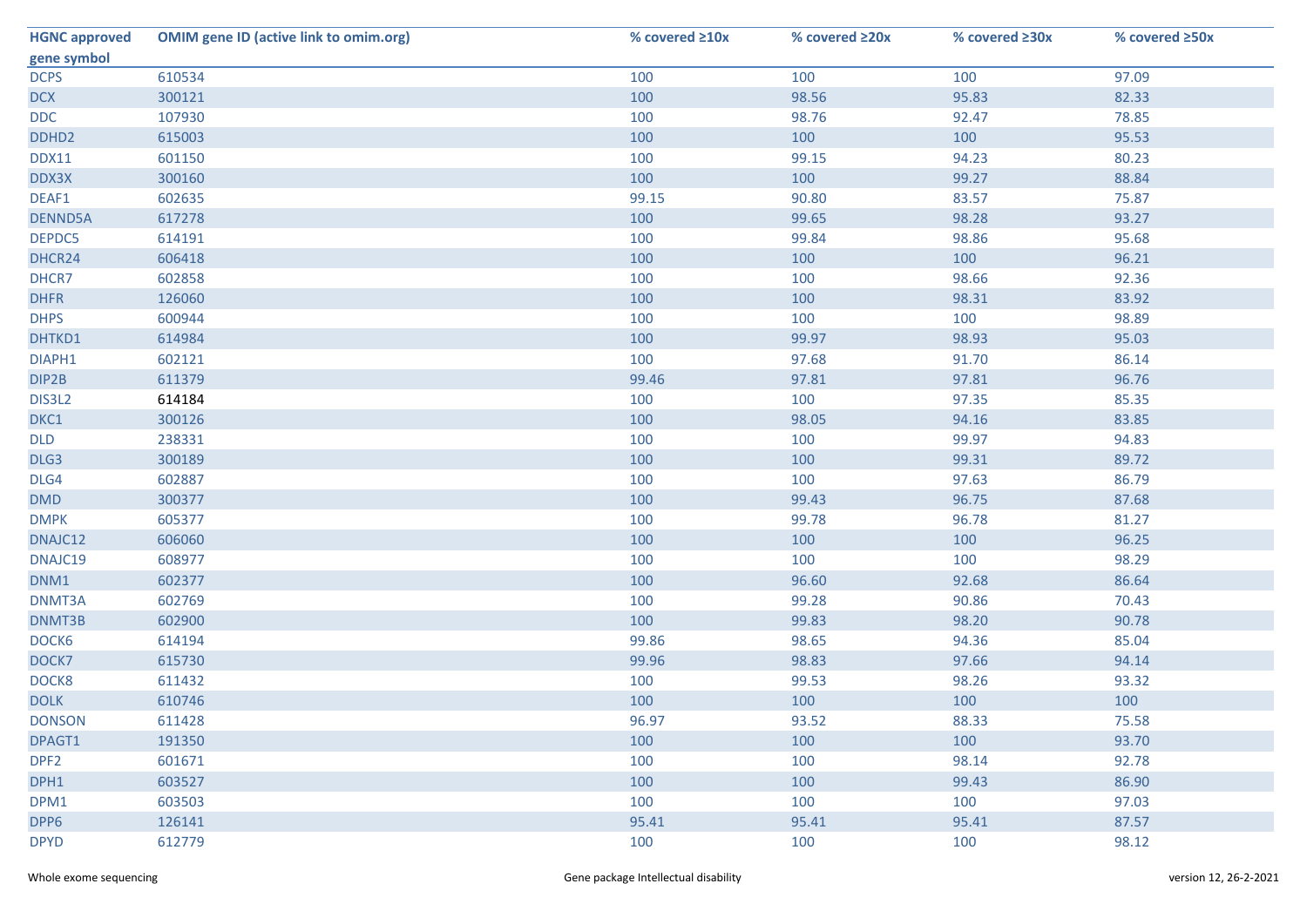| <b>HGNC approved</b> | <b>OMIM gene ID (active link to omim.org)</b> | % covered ≥10x | % covered ≥20x | % covered ≥30x | % covered ≥50x |
|----------------------|-----------------------------------------------|----------------|----------------|----------------|----------------|
| gene symbol          |                                               |                |                |                |                |
| <b>DPYS</b>          | 613326                                        | 100            | 100            | 98.91          | 95.88          |
| <b>DST</b>           | 113810                                        | 100            | 100            | 99.72          | 98.88          |
| <b>DYM</b>           | 607461                                        | 100            | 100            | 99.64          | 95.06          |
| DYNC1H1              | 600112                                        | 100            | 99.77          | 98.94          | 95.30          |
| DYRK1A               | 600855                                        | 100            | 100            | 99.46          | 96.61          |
| <b>EBP</b>           | 300205                                        | 100            | 100            | 100            | 97.34          |
| EDC3                 | 609842                                        | 100            | 100            | 100            | 99.03          |
| <b>EDNRB</b>         | 131244                                        | 100            | 99.35          | 97.81          | 92.14          |
| EDRF1                | No ID                                         | 100            | 99.23          | 96.96          | 88.75          |
| EED                  | 605984                                        | 100            | 100            | 99.28          | 92.70          |
| EEF1A2               | 602959                                        | 100            | 100            | 98.79          | 89.40          |
| EFCAB1               | No ID                                         | 100            | 100            | 97.68          | 86.72          |
| EFTUD2               | 603892                                        | 100            | 100            | 99.73          | 93.04          |
| EHMT1                | 607001                                        | 99.08          | 98.64          | 96.67          | 90.52          |
| EIF2AK3              | 604032                                        | 99.92          | 97.00          | 93.56          | 86.97          |
| EIF2S3               | 300161                                        | 100            | 100            | 99.00          | 89.82          |
| EIF4A3               | 608546                                        | 100            | 98.20          | 94.57          | 84.15          |
| EIF4G1               | 600495                                        | 100            | 99.24          | 98.31          | 92.36          |
| ELAC2                | 605367                                        | 100            | 100            | 99.93          | 94.71          |
| ELOVL4               | 605512                                        | 100            | 100            | 98.49          | 92.33          |
| ELP2                 | 616054                                        | 100            | 98.99          | 96.95          | 92.39          |
| EMC1                 | 616846                                        | 100            | 100            | 100            | 96.86          |
| EMG1                 | 611531                                        | 100            | 100            | 100            | 98.96          |
| EML1                 | 602033                                        | 100            | 97.06          | 97.06          | 95.09          |
| EMX2                 | 600035                                        | 100            | 99.20          | 91.67          | 75.61          |
| ENTPD1               | 601752                                        | 100            | 100            | 100            | 98.47          |
| <b>EOMES</b>         | 604615                                        | 100            | 100            | 93.71          | 83.11          |
| EP300                | 602700                                        | 100            | 99.51          | 97.82          | 91.78          |
| EPB41L1              | 602879                                        | 100            | 100            | 99.35          | 94.35          |
| EPG5                 | 615068                                        | 100            | 99.62          | 98.57          | 93.31          |
| ERCC1                | 126380                                        | 100            | 98.98          | 91.42          | 54.24          |
| ERCC <sub>2</sub>    | 126340                                        | 100            | 100            | 99.69          | 90.71          |
| ERCC3                | 133510                                        | 100            | 100            | 99.96          | 97.34          |
| ERCC5                | 133530                                        | 100            | 98.96          | 95.87          | 87.36          |
| ERCC6                | 609413                                        | 100            | 99.55          | 98.93          | 96.63          |
| ERCC8                | 609412                                        | 100            | 100            | 100            | 98.09          |
| ERLIN2               | 611605                                        | 100            | 100            | 100            | 100            |
| <b>ERMARD</b>        | 615532                                        | 100            | 98.91          | 97.39          | 91.08          |
| ESCO <sub>2</sub>    | 609353                                        | 100            | 100            | 100            | 97.93          |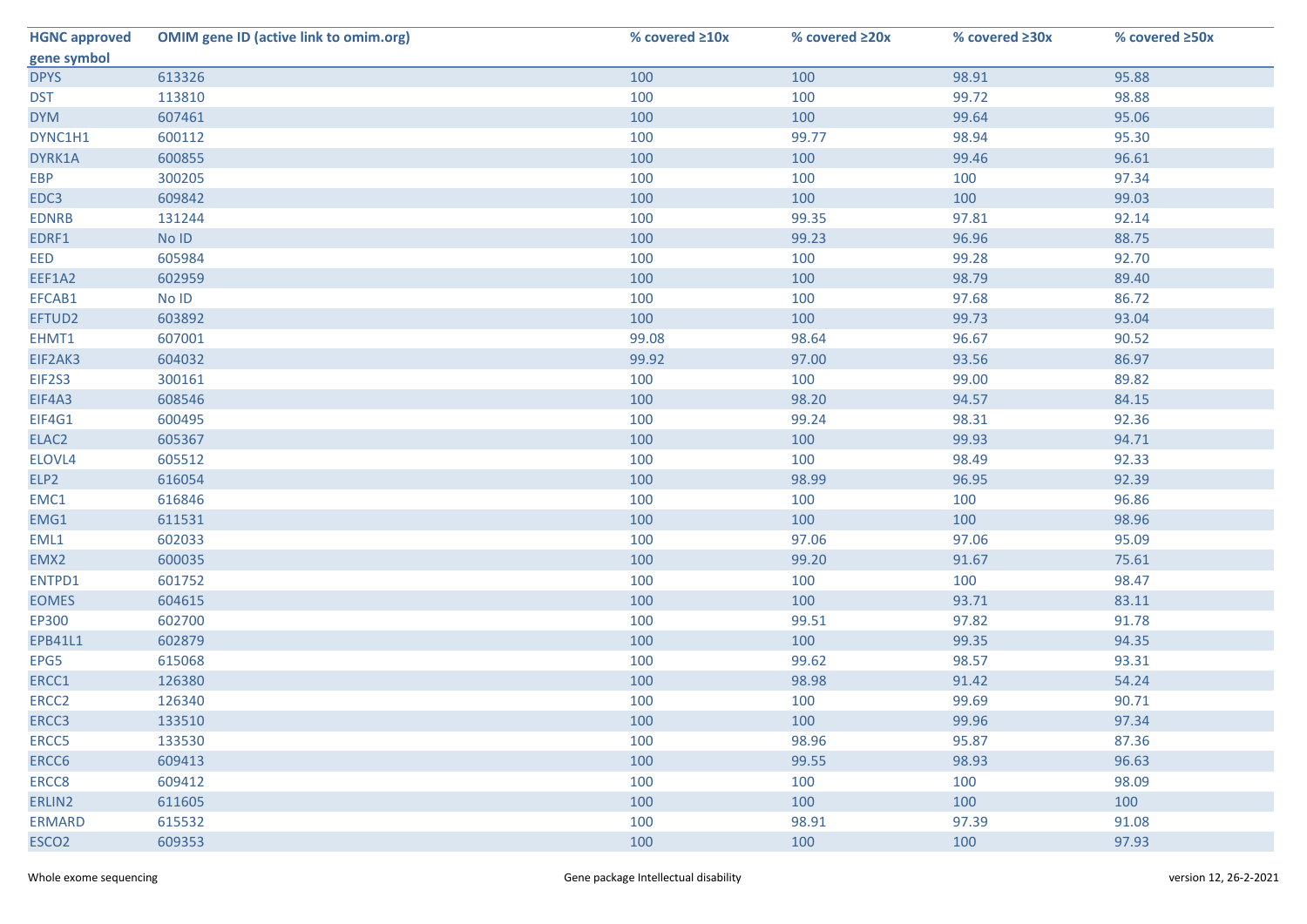| <b>HGNC approved</b> | <b>OMIM gene ID (active link to omim.org)</b> | % covered ≥10x | % covered ≥20x | % covered ≥30x | % covered ≥50x |
|----------------------|-----------------------------------------------|----------------|----------------|----------------|----------------|
| gene symbol          |                                               |                |                |                |                |
| <b>ETFB</b>          | 130410                                        | 100            | 100            | 96.38          | 73.16          |
| ETHE1                | 608451                                        | 100            | 96.62          | 89.91          | 85.70          |
| EXOSC2               | 602238                                        | 100            | 100            | 100            | 96.51          |
| EXOSC3               | 606489                                        | 100            | 100            | 100            | 99.23          |
| EZH <sub>2</sub>     | 601573                                        | 100            | 99.68          | 98.71          | 95.69          |
| FA2H                 | 611026                                        | 100            | 94.15          | 83.56          | 67.28          |
| <b>FAM126A</b>       | 610531                                        | 100            | 100            | 100            | 99.66          |
| FAR1                 | 616107                                        | 100            | 100            | 100            | 98.30          |
| FAT <sub>2</sub>     | 604269                                        | 100            | 99.88          | 99.69          | 98.42          |
| FAT4                 | 612411                                        | 100            | 99.99          | 99.92          | 99.24          |
| FBN1                 | 134797                                        | 100            | 100            | 99.70          | 98.30          |
| FBN <sub>2</sub>     | 612570                                        | 100            | 100            | 99.90          | 98.00          |
| FBXL4                | 605654                                        | 100            | 100            | 99.13          | 96.53          |
| <b>FBXO11</b>        | 607871                                        | 98.86          | 92.58          | 92.22          | 90.22          |
| <b>FBXO28</b>        | 609100                                        | 100            | 99.19          | 91.17          | 77.31          |
| <b>FBXO31</b>        | 609102                                        | 100            | 98.75          | 95.63          | 85.87          |
| FGD1                 | 300546                                        | 100            | 98.23          | 95.76          | 87.62          |
| <b>FGF12</b>         | 601513                                        | 100            | 100            | 99.88          | 98.43          |
| FGF14                | 601515                                        | 100            | 100            | 100            | 99.42          |
| FGFR1                | 136350                                        | 100            | 100            | 99.61          | 96.92          |
| FGFR2                | 176943                                        | 100            | 100            | 99.54          | 97.18          |
| FGFR3                | 134934                                        | 100            | 99.62          | 98.10          | 84.77          |
| FGL1                 | 605776                                        | 100            | 99.63          | 90.24          | 86.34          |
| FH.                  | 136850                                        | 100            | 96.01          | 93.53          | 91.21          |
| <b>FIBP</b>          | 608296                                        | 100            | 100            | 98.41          | 88.62          |
| FIG4                 | 609390                                        | 100            | 100            | 100            | 98.04          |
| <b>FIGN</b>          | 605295                                        | 100            | 100            | 100            | 99.22          |
| <b>FKRP</b>          | 606596                                        | 100            | 100            | 100            | 97.31          |
| <b>FKTN</b>          | 607440                                        | 100            | 100            | 99.39          | 91.81          |
| <b>FLNA</b>          | 300017                                        | 100            | 99.43          | 98.63          | 95.60          |
| FLVCR1               | 609144                                        | 100            | 98.87          | 95.36          | 86.43          |
| FMN <sub>2</sub>     | 606373                                        | 99.60          | 95.67          | 87.35          | 71.09          |
| FMR1                 | 309550                                        | 100            | 98.03          | 92.62          | 72.16          |
| FOXG1                | 164874                                        | 98.76          | 94.08          | 91.12          | 86.79          |
| FOXP1                | 605515                                        | 100            | 100            | 100            | 95.29          |
| FOXP2                | 605317                                        | 100            | 100            | 99.30          | 94.45          |
| FRAS1                | 607830                                        | 100            | 99.51          | 98.15          | 92.52          |
| FREM2                | 608945                                        | 100            | 100            | 99.61          | 97.47          |
| FRMD4A               | 616305                                        | 100            | 99.61          | 98.19          | 92.15          |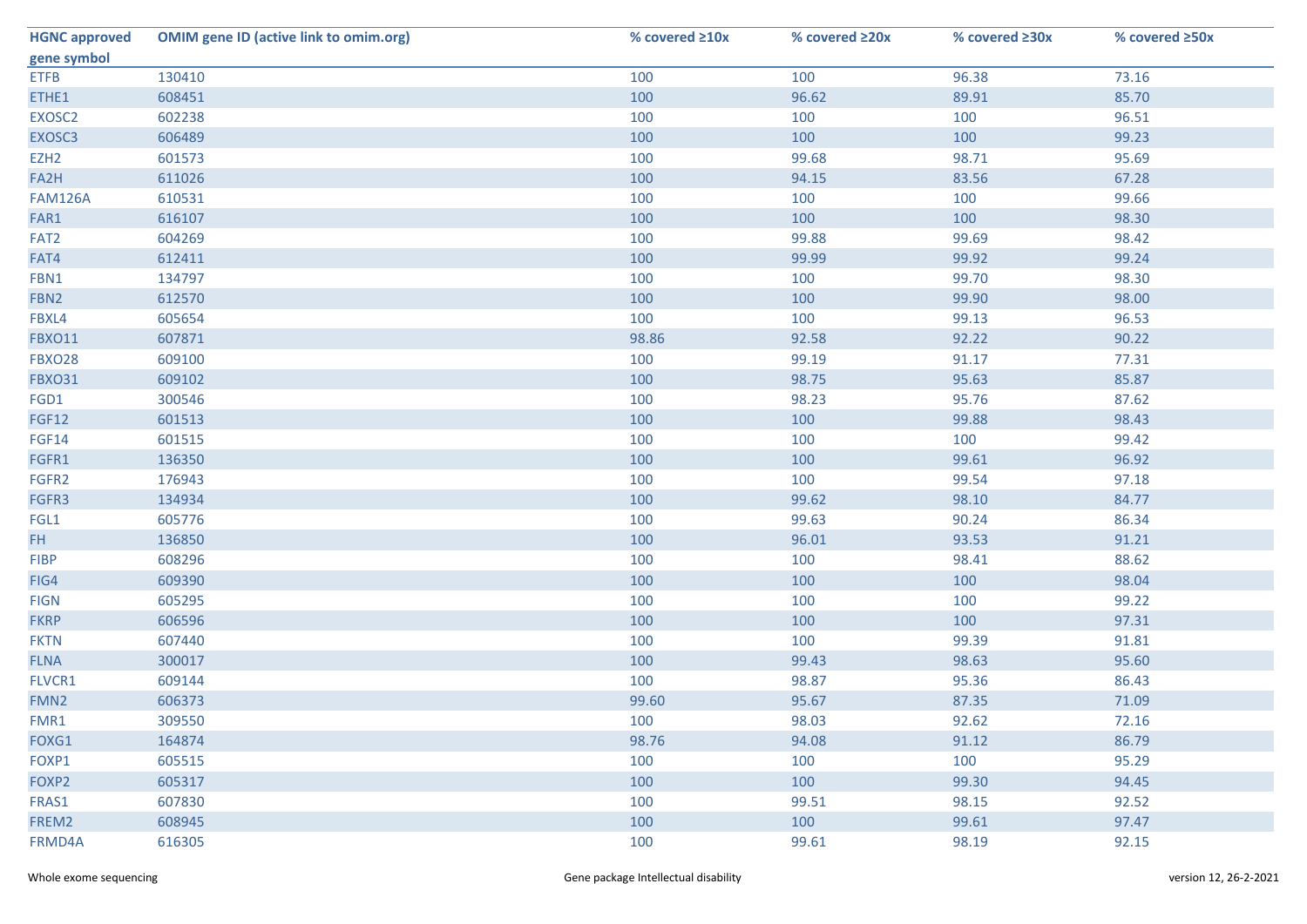| <b>HGNC approved</b> | <b>OMIM gene ID (active link to omim.org)</b> | % covered ≥10x | % covered ≥20x | % covered ≥30x | % covered ≥50x |
|----------------------|-----------------------------------------------|----------------|----------------|----------------|----------------|
| gene symbol          |                                               |                |                |                |                |
| FRMPD4               | 300838                                        | 77.18          | 76.24          | 74.84          | 69.69          |
| FRRS1L               | 604574                                        | 90.86          | 79.86          | 72.44          | 57.82          |
| <b>FTCD</b>          | 606806                                        | 98.69          | 93.11          | 92.56          | 90.43          |
| <b>FTO</b>           | 610966                                        | 95.33          | 95.33          | 95.33          | 93.50          |
| FTSJ1                | 300499                                        | 100            | 100            | 100            | 97.70          |
| FUCA1                | 612280                                        | 100            | 100            | 100            | 98.59          |
| GABBR2               | 607340                                        | 97.53          | 96.35          | 93.35          | 87.03          |
| GABRA1               | 137160                                        | 100            | 100            | 99.13          | 94.86          |
| GABRB1               | 137190                                        | 100            | 100            | 100            | 97.25          |
| GABRB3               | 137192                                        | 100            | 100            | 100            | 99.25          |
| GAD1                 | 605363                                        | 100            | 100            | 100            | 100            |
| <b>GALC</b>          | 606890                                        | 99.96          | 99.96          | 99.54          | 92.36          |
| GALE                 | 606953                                        | 100            | 100            | 99.60          | 91.80          |
| <b>GALT</b>          | 606999                                        | 100            | 100            | 100            | 95.93          |
| <b>GAMT</b>          | 601240                                        | 100            | 95.42          | 85.45          | 77.84          |
| GAS6                 | 600441                                        | 97.04          | 94.77          | 91.95          | 80.63          |
| GATAD2B              | 614998                                        | 100            | 100            | 99.27          | 94.67          |
| <b>GATM</b>          | 602360                                        | 100            | 100            | 100            | 97.45          |
| <b>GBA</b>           | 606463                                        | 100            | 100            | 100            | 98.63          |
| <b>GCDH</b>          | 608801                                        | 100            | 100            | 99.22          | 93.55          |
| GCH1                 | 600225                                        | 94.02          | 94.02          | 94.02          | 91.15          |
| <b>GCSH</b>          | 238330                                        | 95.40          | 73.67          | 72.86          | 65.51          |
| GDI1                 | 300104                                        | 100            | 100            | 99.97          | 95.80          |
| <b>GFAP</b>          | 137780                                        | 100            | 99.60          | 95.17          | 81.90          |
| GFM2                 | 606544                                        | 100            | 100            | 99.86          | 96.28          |
| GJA1                 | 121014                                        | 100            | 100            | 100            | 100            |
| GJB1                 | 304040                                        | 100            | 100            | 97.47          | 91.71          |
| GJC <sub>2</sub>     | 608803                                        | 98.92          | 91.29          | 81.49          | 61.37          |
| GK                   | 300474                                        | 98.45          | 88.29          | 81.09          | 62.90          |
| GLA                  | 300644                                        | 100            | 100            | 99.72          | 95.09          |
| GLB1                 | 611458                                        | 100            | 100            | 99.78          | 97.42          |
| <b>GLDC</b>          | 238300                                        | 100            | 100            | 99.47          | 95.06          |
| GLI <sub>2</sub>     | 165230                                        | 99.97          | 98.54          | 95.29          | 87.06          |
| GLI3                 | 165240                                        | 100            | 100            | 100            | 98.10          |
| <b>GLYCTK</b>        | 610516                                        | 100            | 100            | 100            | 95.60          |
| GM2A                 | 613109                                        | 100            | 100            | 100            | 99.85          |
| <b>GMPPA</b>         | 615495                                        | 100            | 100            | 99.43          | 89.77          |
| <b>GMPPB</b>         | 615320                                        | 100            | 100            | 100            | 99.17          |
| GNAI1                | 139310                                        | 100            | 98.45          | 92.35          | 84.57          |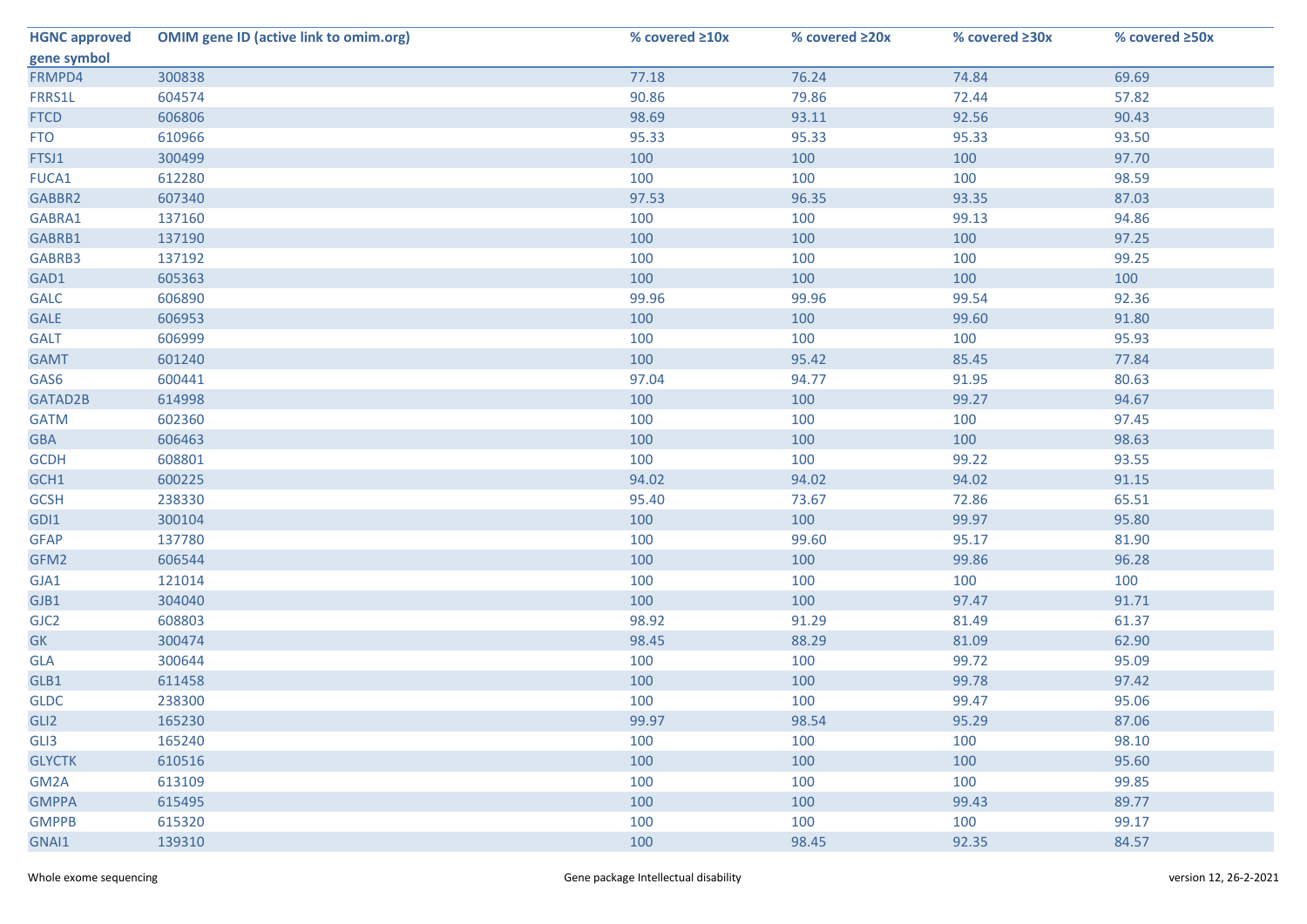| <b>HGNC approved</b> | <b>OMIM gene ID (active link to omim.org)</b> | % covered ≥10x | % covered ≥20x | % covered ≥30x | % covered ≥50x |
|----------------------|-----------------------------------------------|----------------|----------------|----------------|----------------|
| gene symbol          |                                               |                |                |                |                |
| GNAO1                | 139311                                        | 100            | 100            | 100            | 98.69          |
| <b>GNAQ</b>          | 600998                                        | 100            | 100            | 100            | 96.34          |
| <b>GNAS</b>          | 139320                                        | 100            | 100            | 100            | 97.95          |
| GNB1                 | 139380                                        | 100            | 100            | 100            | 93.84          |
| GNB5                 | 604447                                        | 100            | 100            | 100            | 97.30          |
| <b>GNPAT</b>         | 602744                                        | 100            | 100            | 98.71          | 94.62          |
| <b>GNPTAB</b>        | 607840                                        | 100            | 99.92          | 99.10          | 96.36          |
| <b>GNS</b>           | 607664                                        | 100            | 97.75          | 95.87          | 90.42          |
| GPC3                 | 300037                                        | 100            | 99.90          | 97.06          | 86.38          |
| GPC4                 | 300168                                        | 100            | 100            | 99.65          | 95.02          |
| <b>GPHN</b>          | 603930                                        | 100            | 100            | 99.02          | 94.29          |
| GPR101               | 300393                                        | 100            | 100            | 100            | 99.61          |
| GPT <sub>2</sub>     | 138210                                        | 92.51          | 85.30          | 85.22          | 81.30          |
| GRIA3                | 305915                                        | 100            | 100            | 100            | 90.45          |
| GRID <sub>2</sub>    | 602368                                        | 100            | 100            | 99.61          | 97.96          |
| GRIK2                | 138244                                        | 100            | 100            | 99.38          | 95.12          |
| GRIK5                | 600283                                        | 100            | 99.61          | 97.68          | 89.32          |
| GRIN1                | 138249                                        | 100            | 100            | 97.17          | 90.83          |
| GRIN2A               | 138253                                        | 100            | 100            | 100            | 98.53          |
| GRIN2B               | 138252                                        | 100            | 100            | 99.87          | 98.02          |
| <b>GRIN3B</b>        | 606651                                        | 93.94          | 86.57          | 75.04          | 61.12          |
| GRIP1                | 604597                                        | 100            | 100            | 99.56          | 95.75          |
| GRM1                 | 604473                                        | 100            | 100            | 99.68          | 98.01          |
| GSE1                 | 616886                                        | 100            | 98.84          | 93.04          | 81.59          |
| GSS                  | 601002                                        | 100            | 100            | 99.10          | 91.85          |
| GTF2H5               | 608780                                        | 100            | 100            | 100            | 100            |
| GTPBP3               | 608536                                        | 100            | 99.74          | 97.08          | 87.21          |
| GUCY2F               | 300041                                        | 100            | 100            | 99.01          | 90.34          |
| <b>GUSB</b>          | 611499                                        | 100            | 100            | 100            | 96.42          |
| $H1-4$               | 142220                                        | 100            | 100            | 100            | 71.05          |
| H19                  | 103280                                        | No coverage    |                |                |                |
| HACE1                | 610876                                        | 100            | 99.53          | 96.07          | 90.12          |
| HAX1                 | 605998                                        | 100            | 100            | 100            | 98.41          |
| <b>HCCS</b>          | 300056                                        | 100            | 100            | 100            | 88.96          |
| HCFC1                | 300019                                        | 100            | 100            | 99.75          | 96.60          |
| HCN1                 | 602780                                        | 100            | 100            | 99.86          | 94.31          |
| HDAC4                | 605314                                        | 99.47          | 96.01          | 94.09          | 81.03          |
| HDAC6                | 300272                                        | 100            | 100            | 100            | 96.84          |
| HDAC8                | 300269                                        | 100            | 100            | 97.79          | 84.00          |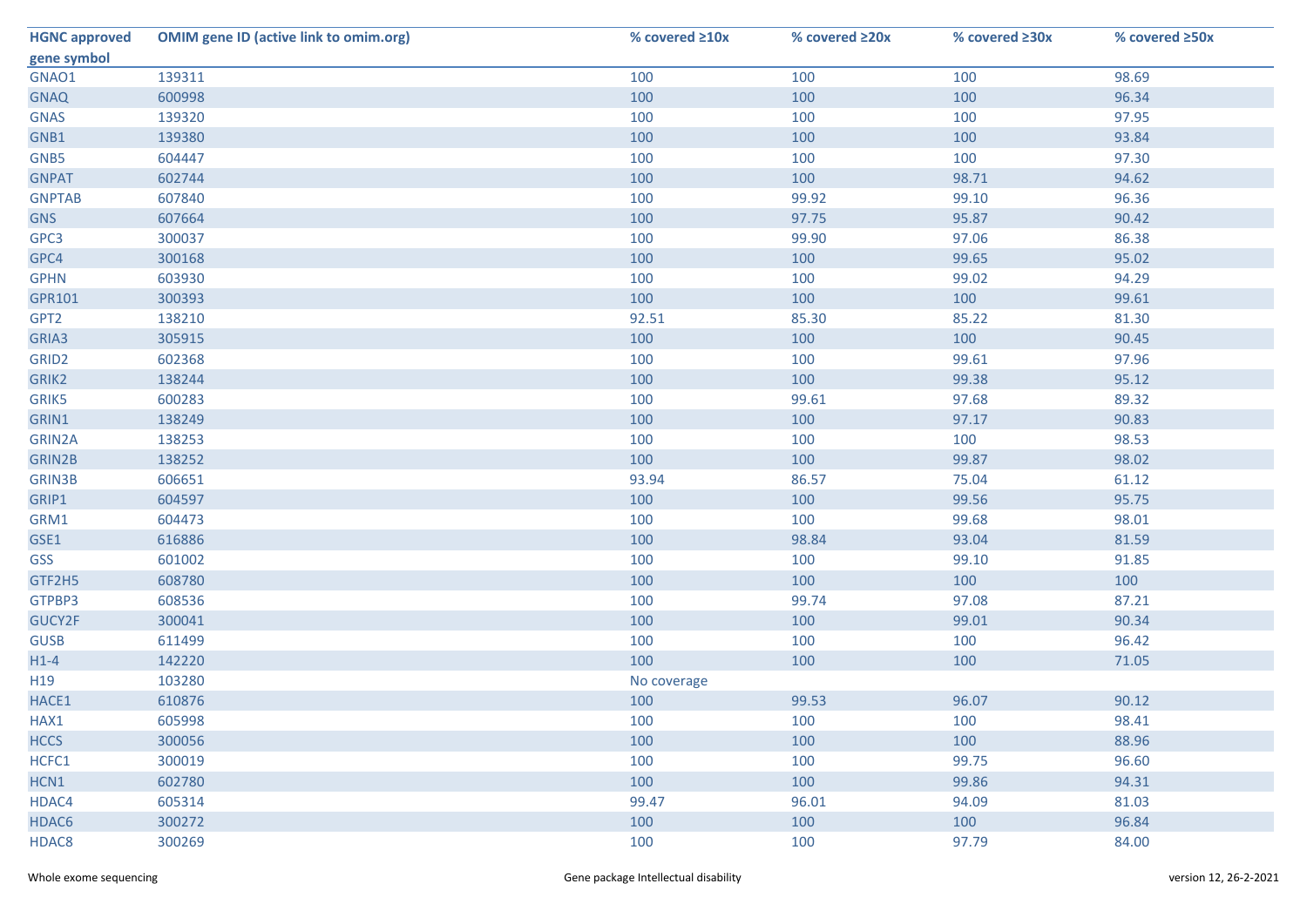| <b>HGNC approved</b> | <b>OMIM gene ID (active link to omim.org)</b> | % covered $\geq 10x$ | % covered ≥20x | % covered ≥30x | % covered ≥50x |
|----------------------|-----------------------------------------------|----------------------|----------------|----------------|----------------|
| gene symbol          |                                               |                      |                |                |                |
| HECTD1               | No ID                                         | 99.60                | 98.49          | 96.87          | 94.24          |
| HECW <sub>2</sub>    | 617245                                        | 100                  | 99.84          | 99.18          | 96.02          |
| <b>HEPACAM</b>       | 611642                                        | 100                  | 98.85          | 82.42          | 75.76          |
| HERC1                | 605109                                        | 100                  | 100            | 99.60          | 96.33          |
| HERC <sub>2</sub>    | 605837                                        | 97.43                | 94.71          | 91.64          | 84.39          |
| HESX1                | 601802                                        | 100                  | 96.69          | 91.50          | 78.82          |
| <b>HEXA</b>          | 606869                                        | 100                  | 100            | 100            | 96.18          |
| <b>HEXB</b>          | 606873                                        | 99.00                | 95.92          | 92.79          | 85.27          |
| HIVEP2               | 143054                                        | 100                  | 100            | 100            | 99.93          |
| <b>HLCS</b>          | 609018                                        | 86.97                | 86.97          | 86.97          | 86.25          |
| <b>HMGCL</b>         | 613898                                        | 100                  | 100            | 100            | 100            |
| <b>HNMT</b>          | 605238                                        | 100                  | 100            | 100            | 99.40          |
| HNRNPH2              | 300610                                        | 100                  | 100            | 100            | 100            |
| <b>HNRNPK</b>        | 600712                                        | 100                  | 99.82          | 96.69          | 86.20          |
| <b>HNRNPU</b>        | 602869                                        | 99.98                | 97.73          | 95.17          | 87.75          |
| HOXA1                | 142955                                        | 100                  | 100            | 100            | 100            |
| <b>HPD</b>           | 609695                                        | 100                  | 100            | 100            | 96.57          |
| HPRT1                | 308000                                        | 95.44                | 92.33          | 85.67          | 71.16          |
| <b>HRAS</b>          | 190020                                        | 100                  | 100            | 100            | 100            |
| <b>HSD17B10</b>      | 300256                                        | 100                  | 100            | 100            | 97.29          |
| HSPA9                | 600548                                        | 100                  | 99.83          | 98.57          | 95.75          |
| HSPD1                | 118190                                        | 100                  | 100            | 98.50          | 91.23          |
| HUWE1                | 300697                                        | 99.94                | 99.04          | 96.87          | 87.38          |
| IARS1                | 600709                                        | 100                  | 100            | 100            | 97.90          |
| IBA57                | 615316                                        | 100                  | 100            | 100            | 100            |
| <b>IDS</b>           | 300823                                        | 100                  | 99.07          | 94.84          | 84.56          |
| <b>IDUA</b>          | 252800                                        | 98.66                | 89.77          | 84.08          | 70.92          |
| IER3IP1              | 609382                                        | 100                  | 100            | 100            | 94.28          |
| IFIH1                | 606951                                        | 100                  | 100            | 100            | 97.67          |
| <b>IFT172</b>        | 607386                                        | 100                  | 100            | 99.30          | 96.91          |
| IFT81                | 605489                                        | 100                  | 99.56          | 97.09          | 82.18          |
| IGBP1                | 300139                                        | 100                  | 100            | 96.65          | 86.66          |
| IGF1                 | 147440                                        | 100                  | 100            | 100            | 89.32          |
| IGF1R                | 147370                                        | 100                  | 100            | 99.00          | 95.39          |
| <b>IKBKG</b>         | 300248                                        | 33.32                | 25.95          | 25.95          | 22.46          |
| IL1RAPL1             | 300206                                        | 100                  | 99.34          | 97.62          | 89.23          |
| IMPA1                | 602064                                        | 100                  | 99.75          | 93.34          | 93.34          |
| <b>INPP5B</b>        | 147264                                        | 100                  | 100            | 100            | 97.06          |
| <b>INPP5E</b>        | 613037                                        | 99.81                | 97.42          | 94.23          | 87.57          |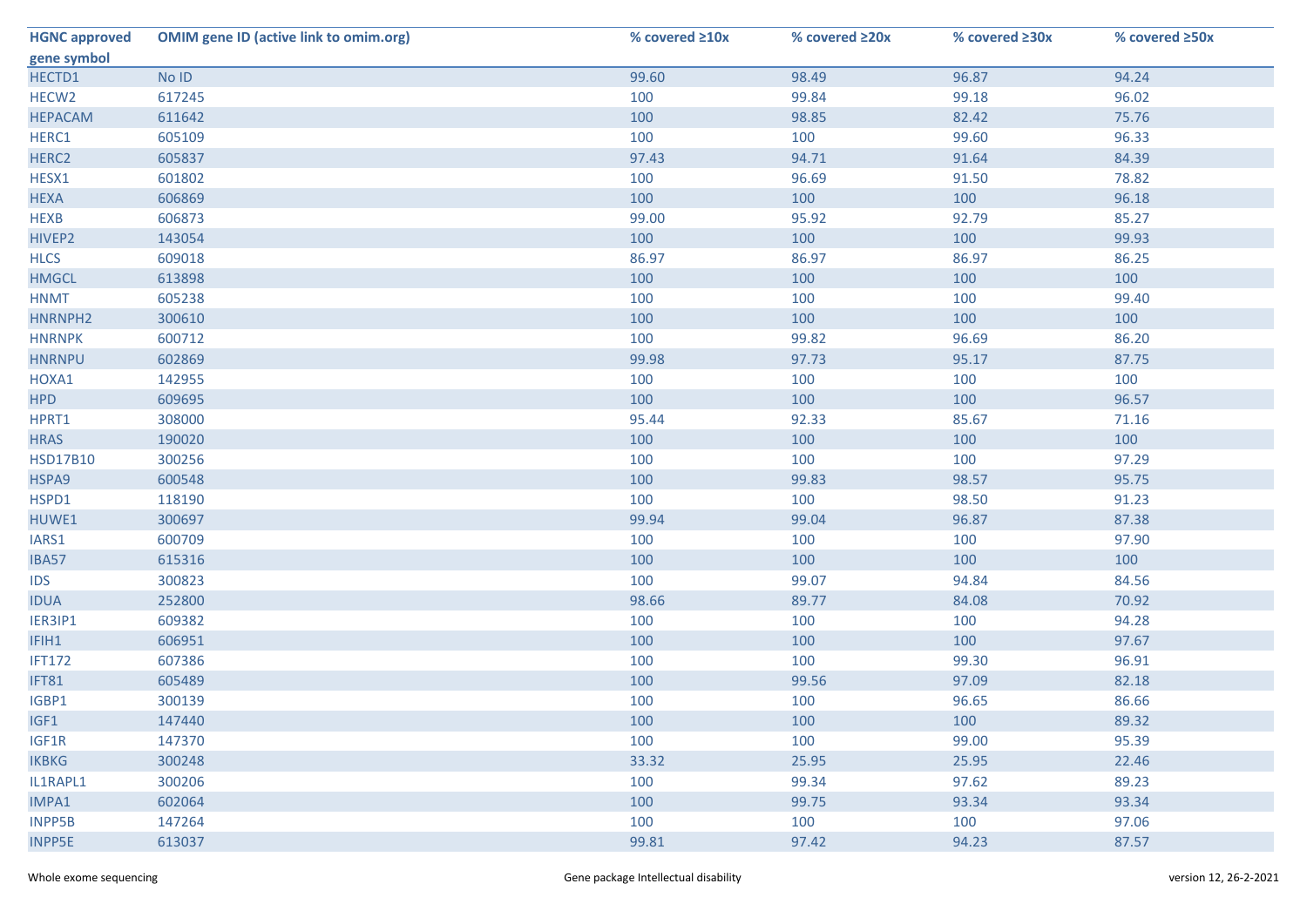| <b>HGNC approved</b> | <b>OMIM gene ID (active link to omim.org)</b> | % covered $\geq 10x$ | % covered ≥20x | % covered ≥30x | % covered ≥50x |
|----------------------|-----------------------------------------------|----------------------|----------------|----------------|----------------|
| gene symbol          |                                               |                      |                |                |                |
| <b>INPP5K</b>        | 607875                                        | 100                  | 100            | 100            | 94.60          |
| INTS1                | 611345                                        | 99.29                | 95.89          | 91.31          | 75.55          |
| INTS8                | 611351                                        | 99.52                | 96.98          | 92.72          | 85.42          |
| IQSEC2               | 300522                                        | 98.35                | 96.06          | 91.85          | 75.50          |
| ISG15                | 147571                                        | 100                  | 100            | 98.60          | 92.43          |
| ITGA7                | 600536                                        | 100                  | 99.36          | 97.31          | 88.11          |
| ITPR1                | 147265                                        | 100                  | 99.72          | 98.63          | 94.71          |
| ITPR2                | 600144                                        | 99.92                | 98.32          | 96.90          | 91.18          |
| ITSN1                | 602442                                        | 100                  | 99.35          | 96.68          | 89.32          |
| <b>IVD</b>           | 607036                                        | 100                  | 100            | 100            | 95.96          |
| JAG1                 | 601920                                        | 100                  | 98.20          | 97.58          | 96.60          |
| JAM3                 | 606871                                        | 100                  | 100            | 100            | 97.23          |
| JMJD1C               | 604503                                        | 100                  | 99.88          | 99.20          | 95.61          |
| <b>KALRN</b>         | 604605                                        | 100                  | 99.94          | 99.16          | 93.08          |
| KANK1                | 607704                                        | 100                  | 100            | 100            | 98.41          |
| <b>KANSL1</b>        | 612452                                        | 100                  | 99.68          | 98.29          | 93.06          |
| KAT6A                | 601408                                        | 100                  | 100            | 99.44          | 95.76          |
| KAT6B                | 605880                                        | 99.96                | 99.31          | 97.12          | 88.78          |
| KATNB1               | 602703                                        | 100                  | 100            | 100            | 98.02          |
| KCNA2                | 176262                                        | 100                  | 100            | 100            | 100            |
| KCNA4                | 176266                                        | 100                  | 100            | 100            | 100            |
| KCNB1                | 600397                                        | 100                  | 100            | 100            | 100            |
| KCNC3                | 176264                                        | 86.07                | 78.88          | 72.31          | 59.19          |
| KCNH1                | 603305                                        | 100                  | 100            | 99.75          | 96.63          |
| KCNJ10               | 602208                                        | 100                  | 100            | 100            | 100            |
| KCNJ11               | 600937                                        | 100                  | 100            | 100            | 100            |
| KCNJ6                | 600877                                        | 100                  | 100            | 100            | 100            |
| <b>KCNJ8</b>         | 600935                                        | 100                  | 100            | 100            | 100            |
| KCNK9                | 605874                                        | 100                  | 100            | 100            | 100            |
| <b>KCNMA1</b>        | 600150                                        | 100                  | 100            | 93.27          | 71.95          |
| KCNQ10T1             | 604115                                        | No coverage          |                |                |                |
| KCNQ <sub>2</sub>    | 602235                                        | 99.90                | 98.19          | 94.94          | 86.99          |
| KCNQ3                | 602232                                        | 99.62                | 97.02          | 95.99          | 90.53          |
| KCNQ5                | 607357                                        | 99.84                | 96.13          | 93.04          | 88.06          |
| KCNT1                | 608167                                        | 99.91                | 96.96          | 90.99          | 78.07          |
| KCTD7                | 611725                                        | 100                  | 100            | 100            | 98.20          |
| KDM1A                | 609132                                        | 99.79                | 96.36          | 92.13          | 84.04          |
| KDM4B                | 609765                                        | 100                  | 99.10          | 97.73          | 90.98          |
| KDM5B                | 605393                                        | 100                  | 99.99          | 99.48          | 95.41          |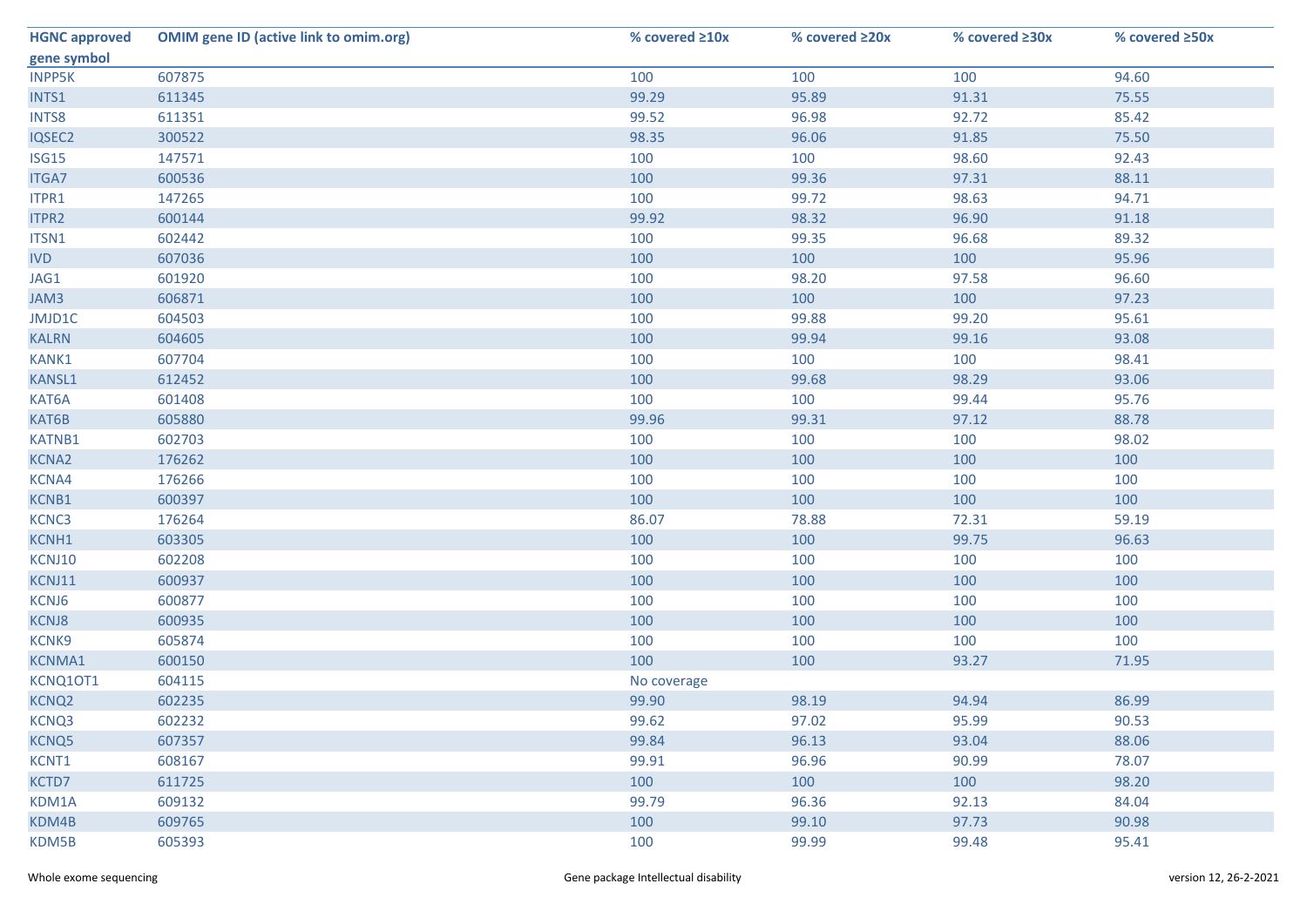| <b>HGNC approved</b> | <b>OMIM gene ID (active link to omim.org)</b> | % covered ≥10x | % covered ≥20x | % covered ≥30x | % covered ≥50x |
|----------------------|-----------------------------------------------|----------------|----------------|----------------|----------------|
| gene symbol          |                                               |                |                |                |                |
| KDM5C                | 314690                                        | 100            | 100            | 99.59          | 96.36          |
| KDM6A                | 300128                                        | 100            | 98.66          | 94.85          | 78.84          |
| KDM6B                | 611577                                        | 99.19          | 96.35          | 91.84          | 81.73          |
| <b>KDSR</b>          | 136440                                        | 100            | 100            | 97.66          | 86.41          |
| <b>KIAA0586</b>      | 610178                                        | 100            | 99.66          | 96.58          | 86.09          |
| <b>KIAA1109</b>      | 611565                                        | 100            | 99.97          | 99.33          | 94.88          |
| <b>KIAA1586</b>      | No ID                                         | 94.61          | 94.06          | 92.11          | 88.61          |
| KIDINS220            | 615759                                        | 100            | 99.31          | 97.52          | 92.89          |
| KIF11                | 148760                                        | 100            | 98.12          | 94.21          | 84.38          |
| KIF1A                | 601255                                        | 100            | 100            | 99.61          | 91.46          |
| KIF2A                | 602591                                        | 100            | 99.68          | 95.44          | 84.80          |
| KIF4A                | 300521                                        | 100            | 99.79          | 96.74          | 81.28          |
| KIF5C                | 604593                                        | 99.73          | 96.86          | 91.87          | 82.45          |
| KIF7                 | 611254                                        | 99.65          | 96.04          | 90.61          | 78.96          |
| <b>KIFBP</b>         | 609367                                        | 100            | 100            | 100            | 88.42          |
| KIRREL3              | 607761                                        | 100            | 100            | 99.03          | 90.89          |
| KLHL15               | 300980                                        | 100            | 100            | 100            | 100            |
| KMT2A                | 159555                                        | 99.92          | 99.27          | 98.22          | 94.84          |
| KMT2B                | 606834                                        | 95.68          | 94.87          | 92.98          | 86.63          |
| KMT2C                | 606833                                        | 99.35          | 98.81          | 97.29          | 93.54          |
| KMT2D                | 602113                                        | 100            | 100            | 99.75          | 95.33          |
| KMT2E                | 608444                                        | 100            | 99.36          | 96.83          | 90.11          |
| KMT5B                | 610881                                        | 100            | 100            | 100            | 93.68          |
| KNL1                 | 609173                                        | 99.28          | 99.28          | 98.62          | 97.57          |
| <b>KPTN</b>          | 615620                                        | 100            | 100            | 97.06          | 83.17          |
| <b>KRAS</b>          | 190070                                        | 100            | 100            | 100            | 100            |
| KRBOX4               | 300585                                        | 100            | 100            | 100            | 100            |
| L1CAM                | 308840                                        | 100            | 100            | 99.58          | 93.95          |
| L2HGDH               | 609584                                        | 100            | 100            | 96.57          | 86.00          |
| LAMA1                | 150320                                        | 100            | 100            | 99.64          | 96.22          |
| LAMA2                | 156225                                        | 100            | 99.94          | 99.12          | 93.86          |
| LAMC1                | 150290                                        | 100            | 98.97          | 97.38          | 92.15          |
| LAMC3                | 604349                                        | 100            | 99.07          | 96.44          | 83.66          |
| LAMP <sub>2</sub>    | 309060                                        | 100            | 99.96          | 94.83          | 71.09          |
| LARGE1               | 603590                                        | 100            | 100            | 98.94          | 95.21          |
| LARP7                | 612026                                        | 100            | 96.99          | 90.87          | 73.88          |
| LAS1L                | 300964                                        | 100            | 100            | 99.82          | 94.74          |
| <b>LIAS</b>          | 607031                                        | 100            | 95.45          | 92.76          | 89.40          |
| LIG4                 | 601837                                        | 96.16          | 96.16          | 96.16          | 96.16          |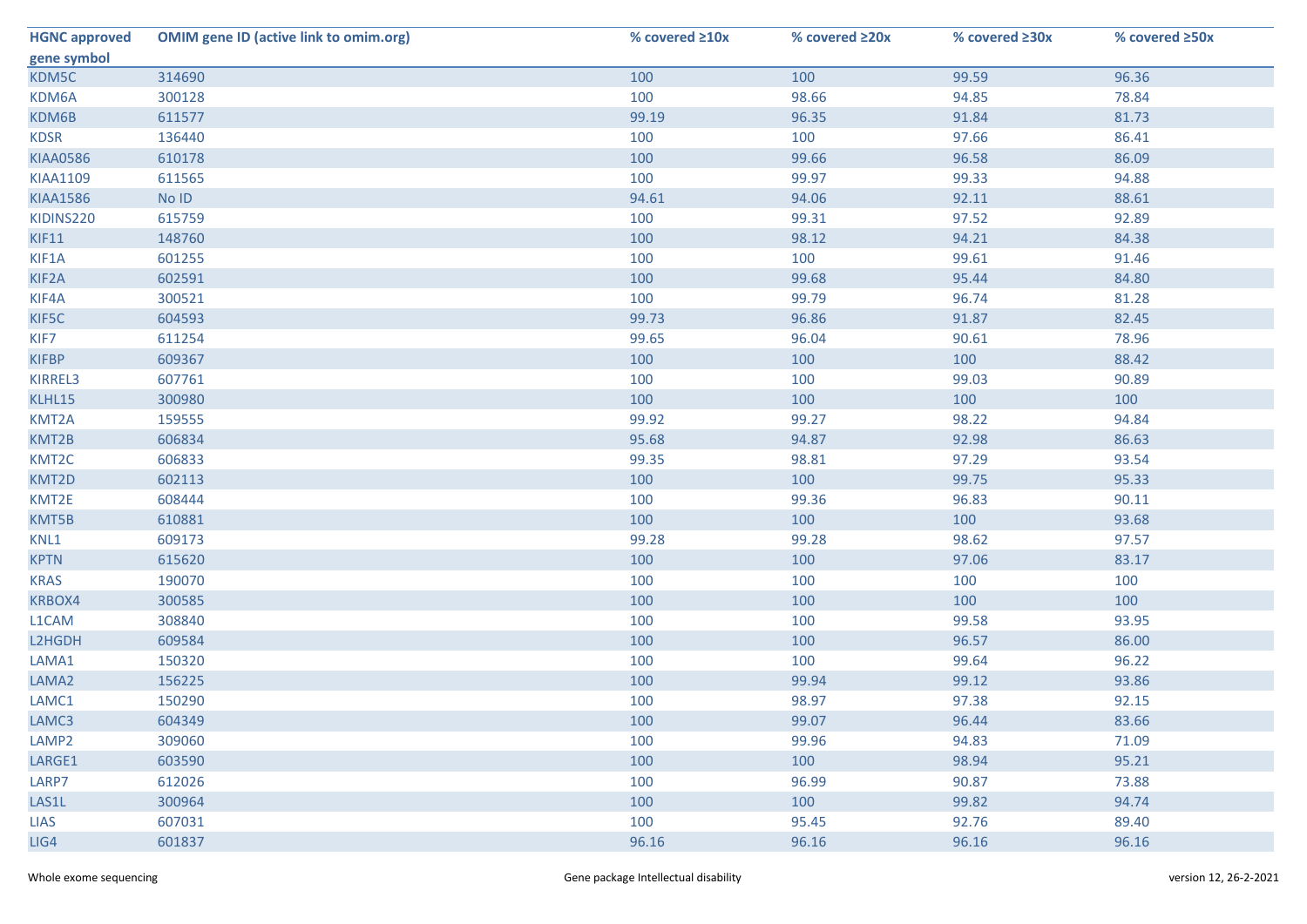| <b>HGNC approved</b> | <b>OMIM gene ID (active link to omim.org)</b> | % covered ≥10x | % covered ≥20x | % covered ≥30x | % covered ≥50x |
|----------------------|-----------------------------------------------|----------------|----------------|----------------|----------------|
| gene symbol          |                                               |                |                |                |                |
| LINS1                | 610350                                        | 100            | 100            | 100            | 100            |
| LMAN2L               | 609552                                        | 100            | 100            | 99.44          | 91.66          |
| LONP1                | 605490                                        | 100            | 99.61          | 97.64          | 90.32          |
| LRP2                 | 600073                                        | 100            | 99.68          | 98.88          | 96.41          |
| <b>LRPPRC</b>        | 607544                                        | 99.94          | 98.73          | 97.72          | 93.88          |
| LZTFL1               | 606568                                        | 100            | 96.36          | 87.71          | 77.48          |
| <b>MAB21L2</b>       | 604357                                        | 100            | 100            | 100            | 99.18          |
| MACF1                | 608271                                        | 100            | 99.83          | 98.96          | 94.20          |
| MACROD2              | 611567                                        | 89.26          | 89.26          | 89.26          | 83.72          |
| <b>MAF</b>           | 177075                                        | 84.35          | 78.62          | 75.38          | 70.06          |
| MAGEC3               | 300469                                        | 100            | 99.40          | 97.73          | 91.48          |
| MAGEL2               | 605283                                        | 100            | 100            | 97.36          | 80.59          |
| MAGT1                | 300715                                        | 99.69          | 93.27          | 90.85          | 83.63          |
| MAN1B1               | 604346                                        | 100            | 100            | 99.92          | 96.37          |
| MAN2B1               | 609458                                        | 100            | 99.81          | 96.81          | 85.87          |
| <b>MANBA</b>         | 609489                                        | 100            | 99.97          | 99.66          | 97.72          |
| <b>MAOA</b>          | 309850                                        | 100            | 100            | 99.79          | 89.85          |
| MAP2K1               | 176872                                        | 100            | 100            | 99.21          | 93.07          |
| MAP2K2               | 601263                                        | 100            | 99.89          | 96.23          | 84.15          |
| MAPRE2               | 605789                                        | 100            | 100            | 100            | 98.87          |
| MASP1                | 600521                                        | 100            | 100            | 100            | 96.96          |
| MAST1                | 612256                                        | 100            | 99.58          | 96.56          | 86.79          |
| MAT1A                | 610550                                        | 100            | 100            | 100            | 100            |
| MBD5                 | 611472                                        | 100            | 99.86          | 99.31          | 97.46          |
| MBOAT7               | 606048                                        | 100            | 96.72          | 91.81          | 79.21          |
| MBTPS2               | 300294                                        | 100            | 97.61          | 93.92          | 88.10          |
| MCCC1                | 609010                                        | 100            | 100            | 99.59          | 93.91          |
| MCCC2                | 609014                                        | 100            | 99.38          | 96.80          | 89.21          |
| MCF2L                | 609499                                        | 100            | 99.82          | 97.64          | 88.53          |
| MCM3AP               | 603294                                        | 100            | 99.63          | 98.18          | 93.15          |
| MCOLN1               | 605248                                        | 100            | 99.95          | 97.90          | 89.36          |
| MCOLN3               | 607400                                        | 100            | 100            | 100            | 98.21          |
| MCPH1                | 607117                                        | 98.36          | 95.86          | 91.18          | 87.40          |
| MDH <sub>2</sub>     | 154100                                        | 100            | 100            | 100            | 96.62          |
| MECP <sub>2</sub>    | 300005                                        | 100            | 99.68          | 97.39          | 91.06          |
| <b>MECR</b>          | 608205                                        | 99.10          | 93.11          | 86.15          | 80.99          |
| MED12                | 300188                                        | 100            | 99.88          | 97.97          | 91.23          |
| MED13L               | 608771                                        | 100            | 99.87          | 98.57          | 94.09          |
| MED17                | 603810                                        | 100            | 99.84          | 98.22          | 87.98          |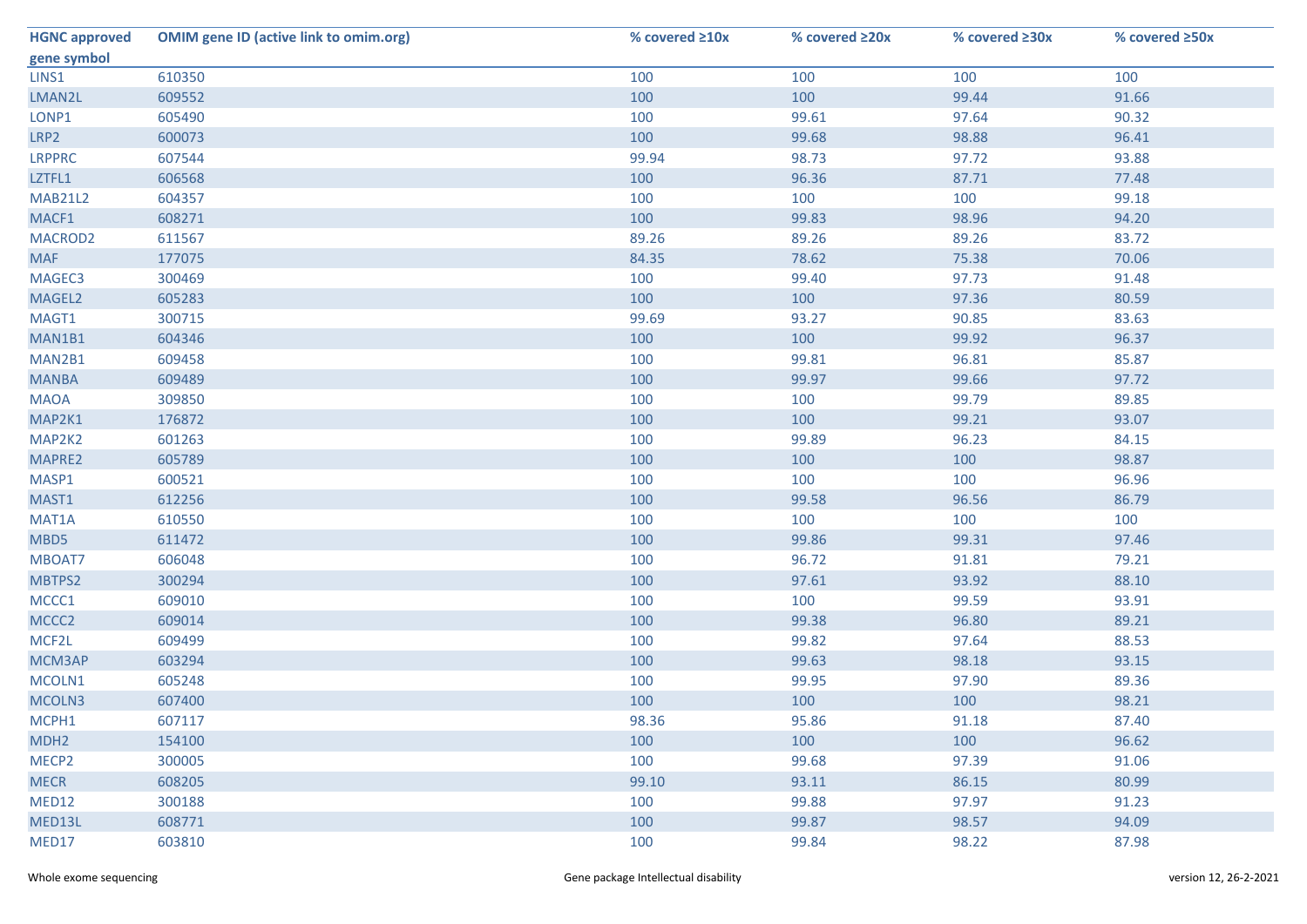| <b>HGNC approved</b> | <b>OMIM gene ID (active link to omim.org)</b> | % covered $\geq 10x$ | % covered ≥20x | % covered ≥30x | % covered ≥50x |
|----------------------|-----------------------------------------------|----------------------|----------------|----------------|----------------|
| gene symbol          |                                               |                      |                |                |                |
| MED23                | 605042                                        | 100                  | 99.91          | 98.79          | 94.17          |
| MED25                | 610197                                        | 100                  | 99.42          | 97.33          | 84.58          |
| MEF2C                | 600662                                        | 100                  | 100            | 99.24          | 92.20          |
| MEIS2                | 601740                                        | 100                  | 99.82          | 98.41          | 94.17          |
| METTL23              | 615262                                        | 100                  | 100            | 100            | 100            |
| MFSD2A               | 614397                                        | 100                  | 100            | 98.77          | 91.41          |
| MFSD8                | 611124                                        | 100                  | 100            | 98.86          | 96.20          |
| MGAT2                | 602616                                        | 100                  | 100            | 100            | 100            |
| MICU1                | 605084                                        | 100                  | 100            | 100            | 97.95          |
| MID1                 | 300552                                        | 100                  | 100            | 100            | 92.27          |
| MID <sub>2</sub>     | 300204                                        | 100                  | 100            | 97.94          | 86.42          |
| <b>MKKS</b>          | 604896                                        | 100                  | 100            | 100            | 100            |
| MKS1                 | 609883                                        | 100                  | 99.90          | 98.82          | 92.05          |
| MLC1                 | 605908                                        | 100                  | 100            | 99.07          | 85.27          |
| <b>MLYCD</b>         | 606761                                        | 98.70                | 92.53          | 84.10          | 70.39          |
| <b>MMAA</b>          | 607481                                        | 100                  | 100            | 98.91          | 93.45          |
| <b>MMADHC</b>        | 611935                                        | 100                  | 100            | 99.90          | 88.42          |
| <b>MMUT</b>          | 609058                                        | 100                  | 100            | 100            | 98.03          |
| MOCS1                | 603707                                        | 100                  | 99.93          | 96.45          | 92.50          |
| MOCS <sub>2</sub>    | 603708                                        | 100                  | 100            | 100            | 100            |
| <b>MOGS</b>          | 601336                                        | 100                  | 100            | 99.90          | 97.07          |
| MPDU1                | 604041                                        | 100                  | 100            | 100            | 88.93          |
| <b>MPDZ</b>          | 603785                                        | 100                  | 100            | 99.71          | 97.15          |
| <b>MPLKIP</b>        | 609188                                        | 100                  | 96.45          | 91.25          | 74.70          |
| MRPL3                | 607118                                        | 100                  | 100            | 100            | 99.72          |
| MRPS22               | 605810                                        | 100                  | 100            | 98.47          | 85.36          |
| MSL <sub>2</sub>     | 614802                                        | 100                  | 100            | 100            | 99.27          |
| <b>MTFMT</b>         | 611766                                        | 100                  | 100            | 99.11          | 90.42          |
| <b>MTHFR</b>         | 607093                                        | 100                  | 100            | 99.06          | 94.14          |
| <b>MTHFS</b>         | 604197                                        | 100                  | 100            | 100            | 96.86          |
| MTMR9                | 606260                                        | 100                  | 100            | 98.27          | 90.93          |
| <b>MTOR</b>          | 601231                                        | 100                  | 99.73          | 99.19          | 94.88          |
| <b>MTR</b>           | 156570                                        | 100                  | 99.72          | 98.79          | 94.90          |
| <b>MTRR</b>          | 602568                                        | 100                  | 100            | 100            | 96.80          |
| <b>MVK</b>           | 251170                                        | 100                  | 100            | 100            | 96.47          |
| <b>MYCN</b>          | 164840                                        | 100                  | 100            | 97.62          | 91.49          |
| MYH9                 | 160775                                        | 100                  | 98.52          | 93.72          | 79.57          |
| MYO5A                | 160777                                        | 99.67                | 97.38          | 95.41          | 91.45          |
| MYT1L                | 613084                                        | 100                  | 99.92          | 99.00          | 92.55          |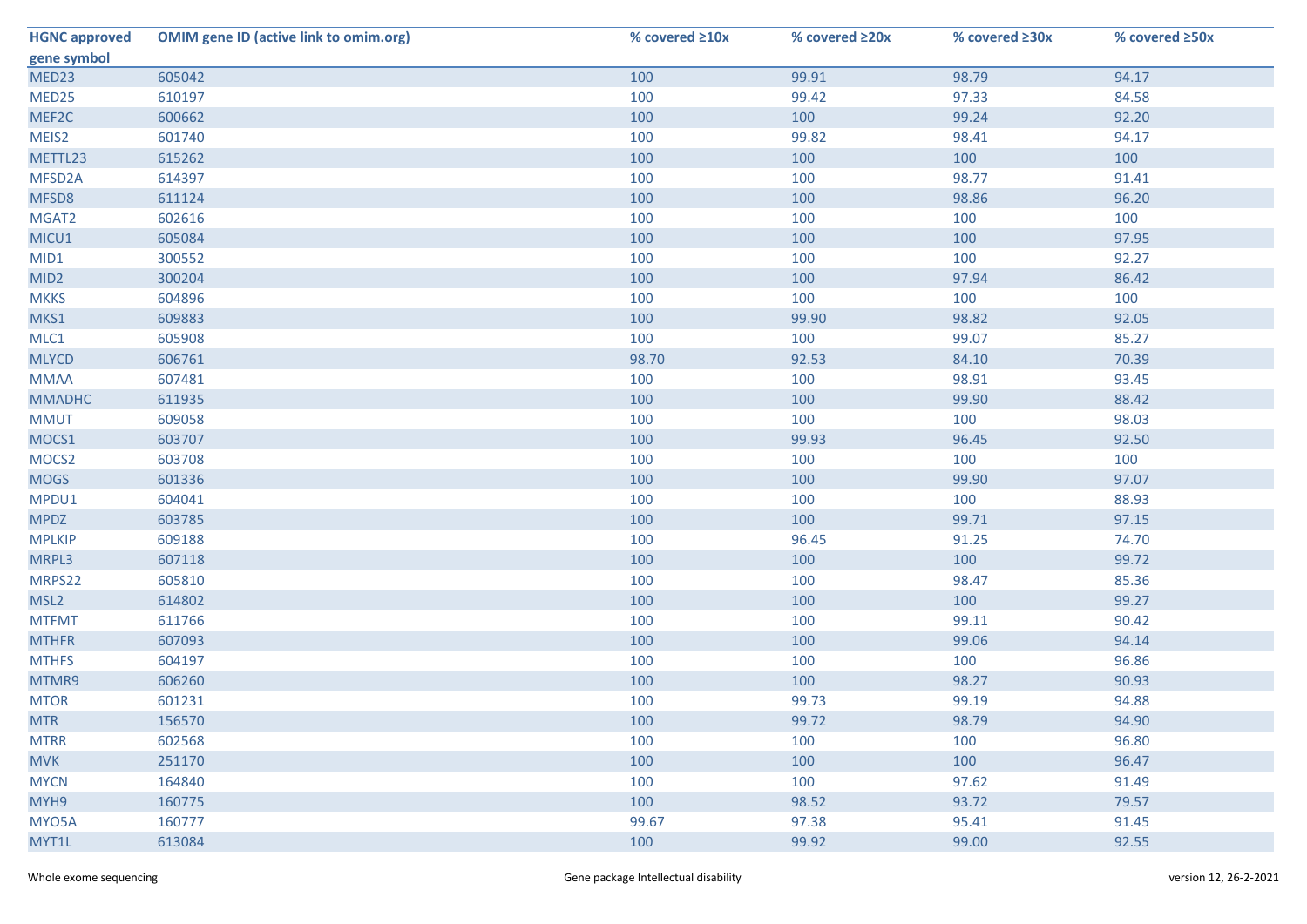| <b>HGNC approved</b> | <b>OMIM gene ID (active link to omim.org)</b> | % covered ≥10x | % covered ≥20x | % covered ≥30x | % covered ≥50x |
|----------------------|-----------------------------------------------|----------------|----------------|----------------|----------------|
| gene symbol          |                                               |                |                |                |                |
| <b>NAA10</b>         | 300013                                        | 100            | 100            | 95.72          | 71.27          |
| <b>NAA15</b>         | 608000                                        | 100            | 100            | 99.58          | 90.74          |
| NACC1                | 610672                                        | 100            | 99.79          | 98.19          | 88.19          |
| <b>NAGA</b>          | 104170                                        | 100            | 100            | 97.74          | 91.86          |
| <b>NAGLU</b>         | 609701                                        | 100            | 94.64          | 90.80          | 83.50          |
| <b>NALCN</b>         | 611549                                        | 100            | 100            | 99.59          | 95.66          |
| <b>NANS</b>          | 605202                                        | 100            | 100            | 99.42          | 92.31          |
| NARS2                | 612803                                        | 97.15          | 93.76          | 93.76          | 88.66          |
| <b>NAT10</b>         | 609221                                        | 99.97          | 98.46          | 96.53          | 95.39          |
| <b>NBEA</b>          | 604889                                        | 99.00          | 98.42          | 97.04          | 91.53          |
| <b>NBN</b>           | 602667                                        | 100            | 100            | 100            | 96.80          |
| NCOR <sub>2</sub>    | 600848                                        | 99.70          | 93.92          | 84.02          | 62.73          |
| NDE1                 | 609449                                        | 100            | 100            | 95.71          | 82.83          |
| <b>NDP</b>           | 300658                                        | 100            | 100            | 100            | 100            |
| NDST1                | 600853                                        | 100            | 100            | 99.27          | 95.18          |
| NDUFA1               | 300078                                        | 100            | 100            | 100            | 100            |
| NDUFA11              | 612638                                        | 100            | 100            | 99.74          | 82.66          |
| NDUFA12              | 614530                                        | 100            | 100            | 100            | 94.47          |
| NDUFA2               | 602137                                        | 100            | 100            | 100            | 100            |
| NDUFAF3              | 612911                                        | 100            | 100            | 98.08          | 90.41          |
| NDUFAF5              | 612360                                        | 96.23          | 95.12          | 94.56          | 88.79          |
| NDUFS1               | 157655                                        | 100            | 100            | 100            | 98.48          |
| NDUFS2               | 602985                                        | 100            | 100            | 99.58          | 91.61          |
| NDUFS3               | 603846                                        | 100            | 100            | 100            | 100            |
| NDUFS4               | 602694                                        | 100            | 100            | 100            | 100            |
| NDUFS6               | 603848                                        | 100            | 100            | 96.02          | 83.30          |
| NDUFS7               | 601825                                        | 100            | 98.62          | 91.93          | 66.40          |
| NDUFS8               | 602141                                        | 100            | 98.80          | 95             | 85.80          |
| NDUFV1               | 161015                                        | 100            | 100            | 98.93          | 93.37          |
| NDUFV2               | 600532                                        | 100            | 99.56          | 96.14          | 90.85          |
| NECAP1               | 611623                                        | 100            | 100            | 100            | 100            |
| NECTIN1              | 600644                                        | 100            | 99.16          | 95.87          | 86.68          |
| NEDD4L               | 606384                                        | 100            | 99.41          | 96.38          | 90.03          |
| NEU1                 | 608272                                        | 100            | 100            | 100            | 99.05          |
| <b>NEXMIF</b>        | 300524                                        | 100            | 100            | 100            | 99.31          |
| NF1                  | 613113                                        | 100            | 99.31          | 97.66          | 91.70          |
| NFATC1               | 600489                                        | 100            | 99.92          | 99.01          | 95.08          |
| NFE2L2               | 600492                                        | 100            | 100            | 99.61          | 96.61          |
| <b>NFIA</b>          | 600727                                        | 100            | 98.58          | 95.22          | 87.59          |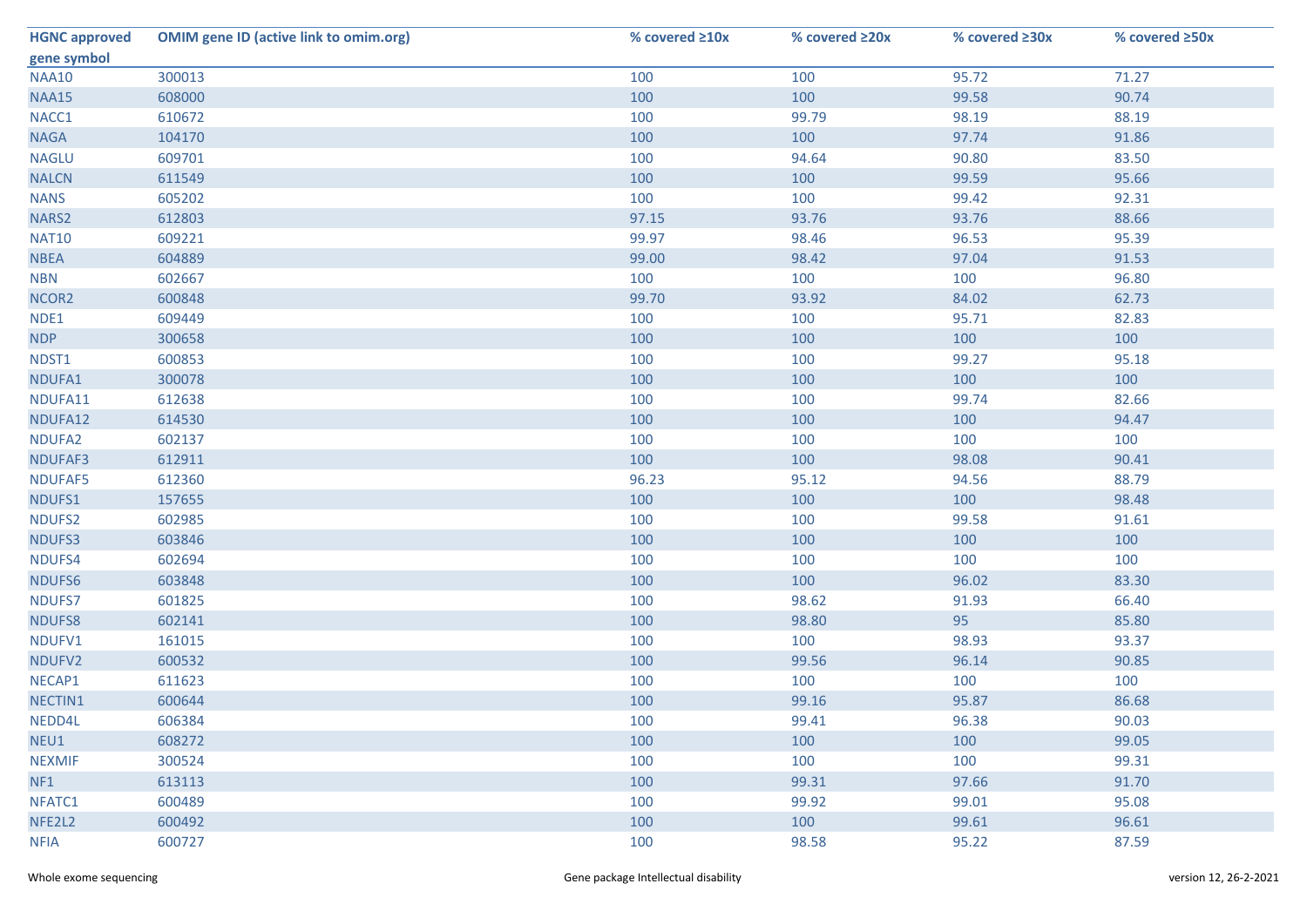| <b>HGNC approved</b> | <b>OMIM gene ID (active link to omim.org)</b> | % covered $\geq 10x$ | % covered ≥20x | % covered ≥30x | % covered ≥50x |
|----------------------|-----------------------------------------------|----------------------|----------------|----------------|----------------|
| gene symbol          |                                               |                      |                |                |                |
| <b>NFIX</b>          | 164005                                        | 100                  | 100            | 97.89          | 87.43          |
| NGLY1                | 610661                                        | 100                  | 99.00          | 95.00          | 90.74          |
| <b>NHS</b>           | 300457                                        | 100                  | 97.94          | 94.38          | 90.30          |
| NID1                 | 131390                                        | 100                  | 100            | 98.95          | 90.57          |
| <b>NIN</b>           | 608684                                        | 100                  | 99.86          | 98.83          | 95.18          |
| <b>NIPBL</b>         | 608667                                        | 100                  | 99.77          | 98.78          | 95.02          |
| <b>NKX2-1</b>        | 600635                                        | 100                  | 100            | 97.55          | 73.71          |
| NLGN3                | 300336                                        | 100                  | 99.44          | 98.25          | 94.24          |
| NLGN4X               | 300427                                        | 100                  | 100            | 100            | 100            |
| NLRP3                | 606416                                        | 100                  | 100            | 99.92          | 98.10          |
| <b>NONO</b>          | 300084                                        | 100                  | 99.35          | 93.15          | 81.12          |
| NOVA <sub>2</sub>    | 601991                                        | 92.83                | 85.54          | 79.24          | 61.34          |
| NPC1                 | 607623                                        | 100                  | 99.90          | 98.22          | 94.90          |
| NPC <sub>2</sub>     | 601015                                        | 100                  | 100            | 100            | 99.42          |
| NPHP1                | 607100                                        | 96.88                | 96.88          | 96.88          | 92.57          |
| NPRL3                | 600928                                        | 100                  | 100            | 97.66          | 78.76          |
| NR2F1                | 132890                                        | 100                  | 96.99          | 93.15          | 83.18          |
| <b>NRAS</b>          | 164790                                        | 100                  | 100            | 100            | 99.07          |
| NRXN1                | 600565                                        | 100                  | 100            | 100            | 94.22          |
| NSD1                 | 606681                                        | 100                  | 99.68          | 98.95          | 96.26          |
| <b>NSDHL</b>         | 300275                                        | 100                  | 100            | 100            | 89.20          |
| NSUN2                | 610916                                        | 99.89                | 97.50          | 93.90          | 88.08          |
| NTRK1                | 191315                                        | 100                  | 99.41          | 95.53          | 82.94          |
| <b>NUP62</b>         | 605815                                        | 100                  | 100            | 100            | 90.23          |
| <b>OAT</b>           | 613349                                        | 98.81                | 93.55          | 91.16          | 87.22          |
| <b>OCLN</b>          | 602876                                        | 72.78                | 71.22          | 63.56          | 47.48          |
| <b>OCRL</b>          | 300535                                        | 98.15                | 98.15          | 98.15          | 96.50          |
| ODC1                 | 165640                                        | 100                  | 100            | 100            | 97.25          |
| OFD1                 | 300170                                        | 100                  | 98.67          | 94.05          | 75.14          |
| <b>OGT</b>           | 300255                                        | 100                  | 100            | 99.68          | 95.29          |
| OPHN1                | 300127                                        | 100                  | 100            | 99.53          | 87.77          |
| ORC1                 | 601902                                        | 100                  | 100            | 100            | 97.19          |
| <b>OTC</b>           | 300461                                        | 100                  | 100            | 97.54          | 84.11          |
| P2RX6                | 608077                                        | 100                  | 100            | 100            | 96.42          |
| PACS1                | 607492                                        | 98.83                | 95.03          | 92.64          | 87.50          |
| PACS <sub>2</sub>    | 610423                                        | 99.66                | 97.95          | 95.02          | 85.69          |
| PAFAH1B1             | 601545                                        | 100                  | 95.52          | 93.36          | 92.38          |
| <b>PAH</b>           | 612349                                        | 100                  | 100            | 100            | 98.21          |
| PAK3                 | 300142                                        | 100                  | 99.15          | 93.83          | 71.72          |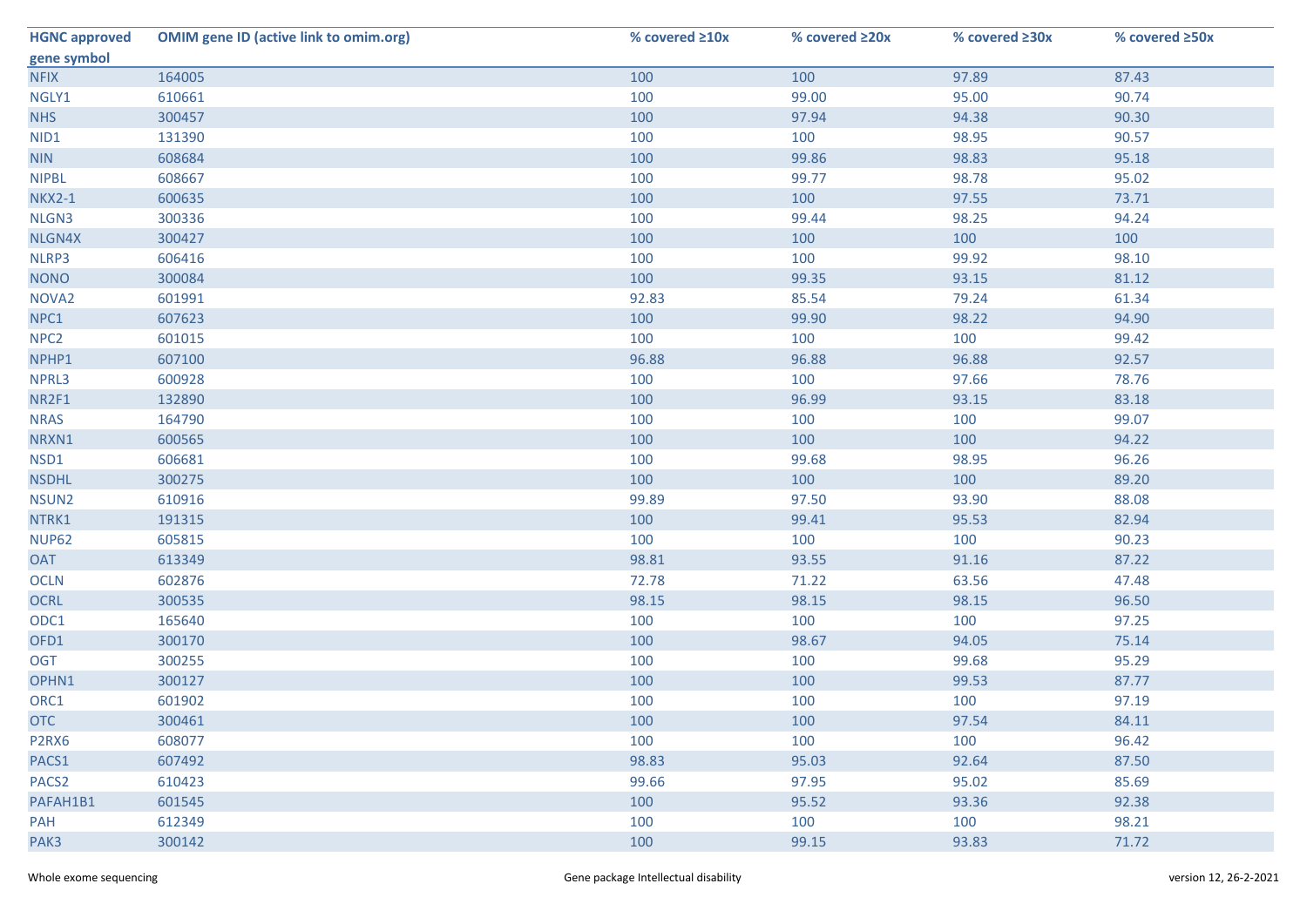| <b>HGNC approved</b> | <b>OMIM gene ID (active link to omim.org)</b> | % covered ≥10x | % covered ≥20x | % covered ≥30x | % covered ≥50x |
|----------------------|-----------------------------------------------|----------------|----------------|----------------|----------------|
| gene symbol          |                                               |                |                |                |                |
| PANK <sub>2</sub>    | 606157                                        | 100            | 100            | 100            | 94.93          |
| PANX1                | 608420                                        | 100            | 100            | 98.37          | 91.22          |
| PAX1                 | 167411                                        | 100            | 96.71          | 82.05          | 71.56          |
| PAX6                 | 607108                                        | 100            | 100            | 100            | 99.85          |
| PAX8                 | 167415                                        | 100            | 98.57          | 95.51          | 78.47          |
| PBX1                 | 176310                                        | 100            | 98.10          | 90.92          | 78.16          |
| PC                   | 608786                                        | 100            | 100            | 99.86          | 94.90          |
| <b>PCCA</b>          | 232000                                        | 99.83          | 96.72          | 95.31          | 89.85          |
| <b>PCCB</b>          | 232050                                        | 100            | 100            | 99.17          | 92.49          |
| PCDH19               | 300460                                        | 100            | 100            | 99.85          | 96.90          |
| PCGF2                | 600346                                        | 100            | 96.20          | 92.57          | 80.32          |
| <b>PCLO</b>          | 604918                                        | 99.89          | 99.67          | 99.22          | 97.15          |
| <b>PCNT</b>          | 605925                                        | 100            | 99.35          | 96.70          | 90.36          |
| PDE4D                | 600129                                        | 100            | 100            | 100            | 97.21          |
| PDHA1                | 300502                                        | 100            | 98.69          | 94.91          | 80.12          |
| PDP1                 | 605993                                        | 100            | 100            | 100            | 100            |
| PDSS1                | 607429                                        | 100            | 100            | 100            | 99.77          |
| PDSS2                | 610564                                        | 100            | 99.04          | 97.05          | 92.74          |
| PEPD                 | 613230                                        | 100            | 100            | 98.29          | 89.21          |
| <b>PET100</b>        | 614770                                        | 100            | 100            | 100            | 100            |
| PEX1                 | 602136                                        | 100            | 98.75          | 95.78          | 90.34          |
| <b>PEX10</b>         | 602859                                        | 100            | 100            | 96.80          | 80.48          |
| PEX11B               | 603867                                        | 100            | 100            | 96.97          | 83.78          |
| <b>PEX12</b>         | 601758                                        | 100            | 100            | 100            | 98.07          |
| <b>PEX13</b>         | 601789                                        | 100            | 100            | 99.69          | 93.64          |
| <b>PEX16</b>         | 603360                                        | 100            | 99.01          | 90.26          | 62.72          |
| <b>PEX19</b>         | 600279                                        | 100            | 100            | 95.09          | 86.96          |
| PEX2                 | 170993                                        | 100            | 100            | 100            | 100            |
| <b>PEX26</b>         | 608666                                        | 100            | 100            | 100            | 91.21          |
| PEX3                 | 603164                                        | 100            | 100            | 99.78          | 96.50          |
| PEX5                 | 600414                                        | 100            | 100            | 99.65          | 93.11          |
| PEX6                 | 601498                                        | 100            | 98.93          | 95.14          | 85.69          |
| PEX7                 | 601757                                        | 100            | 100            | 96.83          | 87.17          |
| PGAP1                | 611655                                        | 99.95          | 96.63          | 92.17          | 78.13          |
| PGAP2                | 615187                                        | 100            | 100            | 100            | 98.04          |
| PGAP3                | 611801                                        | 100            | 100            | 100            | 99.58          |
| PGK1                 | 311800                                        | 100            | 100            | 99.15          | 91.74          |
| PHACTR1              | 608723                                        | 100            | 98.50          | 94.61          | 82.44          |
| PHC1                 | 602978                                        | 100            | 99.10          | 92.68          | 85.01          |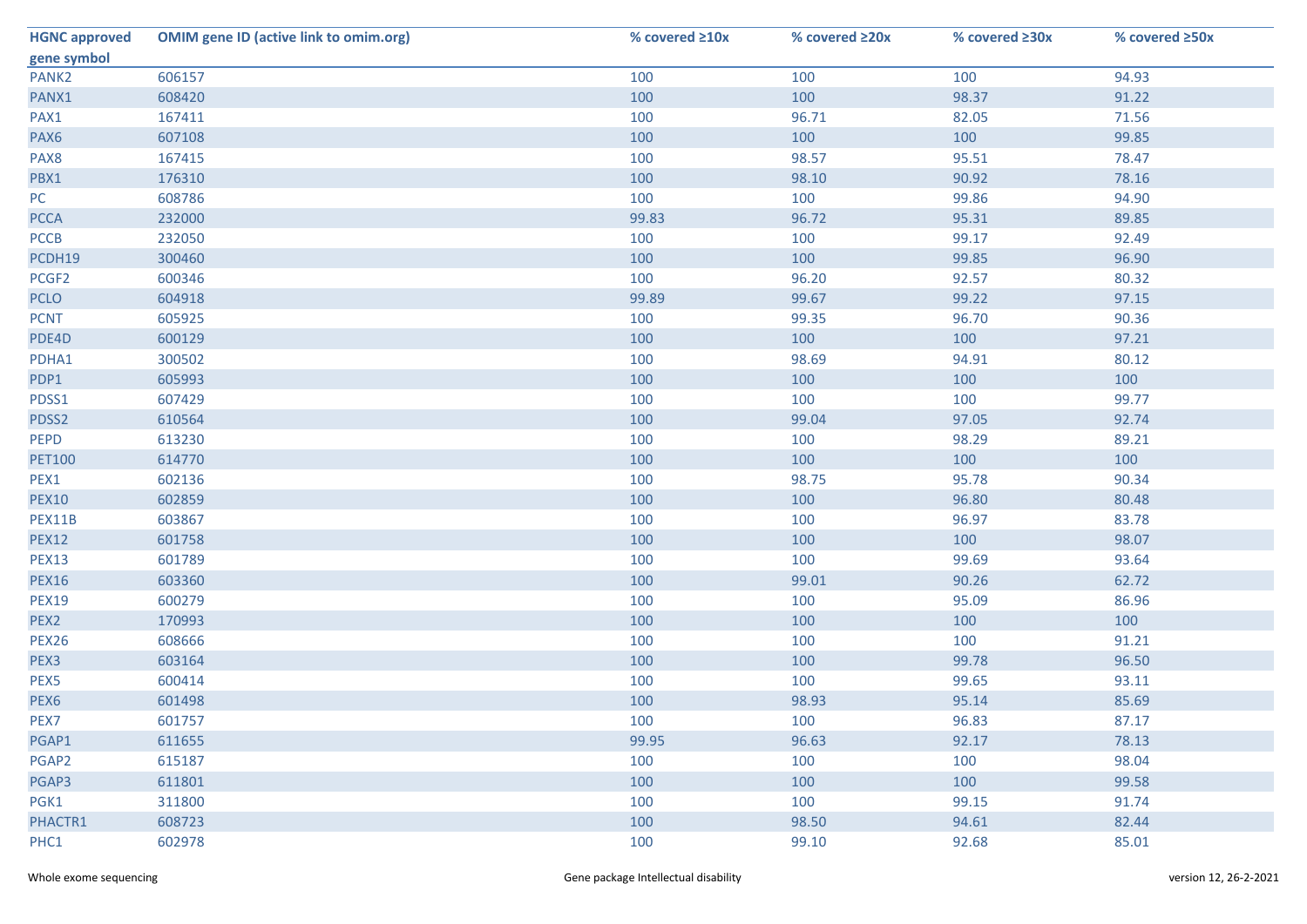| <b>HGNC approved</b> | <b>OMIM gene ID (active link to omim.org)</b> | % covered ≥10x | % covered ≥20x | % covered ≥30x | % covered ≥50x |
|----------------------|-----------------------------------------------|----------------|----------------|----------------|----------------|
| gene symbol          |                                               |                |                |                |                |
| PHF21A               | 608325                                        | 100            | 99.51          | 95.83          | 83.41          |
| PHF23                | 612910                                        | 100            | 100            | 100            | 95.87          |
| PHF6                 | 300414                                        | 100            | 93.80          | 78.35          | 38.24          |
| PHF8                 | 300560                                        | 100            | 99.97          | 98.72          | 91.63          |
| <b>PHGDH</b>         | 606879                                        | 100            | 100            | 99.35          | 93.12          |
| PHIP                 | 612870                                        | 99.03          | 96.31          | 94.13          | 88.49          |
| PI4KA                | 600286                                        | 100            | 98.18          | 94.78          | 88.52          |
| <b>PIGA</b>          | 311770                                        | 100            | 100            | 96.12          | 90             |
| <b>PIGC</b>          | 601730                                        | 100            | 100            | 100            | 100            |
| PIGG                 | 616918                                        | 100            | 99.97          | 98.52          | 94.30          |
| <b>PIGL</b>          | 605947                                        | 100            | 100            | 100            | 100            |
| <b>PIGN</b>          | 606097                                        | 100            | 98.61          | 91.81          | 77.30          |
| <b>PIGO</b>          | 614730                                        | 100            | 99.31          | 97.00          | 91.12          |
| <b>PIGT</b>          | 610272                                        | 100            | 100            | 98.35          | 89.13          |
| <b>PIGV</b>          | 610274                                        | 100            | 100            | 100            | 100            |
| PIGW                 | 610275                                        | 100            | 100            | 100            | 100            |
| <b>PIGY</b>          | 610662                                        | 100            | 100            | 100            | 100            |
| PIK3CA               | 171834                                        | 100            | 100            | 99.94          | 97.86          |
| PIK3R1               | 171833                                        | 100            | 100            | 99.70          | 95.35          |
| PIK3R2               | 603157                                        | 93.24          | 90.46          | 88.47          | 84.00          |
| PLA2G6               | 603604                                        | 100            | 100            | 99.38          | 92.46          |
| PLCB1                | 607120                                        | 100            | 99.86          | 98.05          | 89.35          |
| PLK4                 | 605031                                        | 100            | 100            | 99.26          | 95.79          |
| PLP1                 | 300401                                        | 100            | 99.59          | 95.57          | 85.43          |
| PLXNA3               | 300022                                        | 100            | 99.67          | 97.19          | 90.77          |
| PLXND1               | 604282                                        | 99.10          | 97.69          | 95.54          | 84.61          |
| PMM <sub>2</sub>     | 601785                                        | 100            | 100            | 100            | 95.16          |
| <b>PMPCA</b>         | 613036                                        | 100            | 100            | 98.01          | 91.28          |
| <b>PNKP</b>          | 605610                                        | 100            | 99.95          | 98.30          | 91.85          |
| <b>PNP</b>           | 164050                                        | 100            | 100            | 100            | 99.19          |
| <b>PNPO</b>          | 603287                                        | 100            | 100            | 100            | 96.97          |
| POC1A                | 614783                                        | 100            | 100            | 100            | 97.36          |
| <b>POGZ</b>          | 614787                                        | 100            | 99.96          | 98.81          | 93.86          |
| POLA1                | 312040                                        | 100            | 98.83          | 92.93          | 75.88          |
| <b>POLG</b>          | 174763                                        | 100            | 99.94          | 97.83          | 89.26          |
| POLR3A               | 614258                                        | 100            | 100            | 99.87          | 98.36          |
| POLR3B               | 614366                                        | 100            | 100            | 99.10          | 97.16          |
| POMGNT1              | 606822                                        | 100            | 100            | 100            | 98.92          |
| POMGNT2              | 614828                                        | 100            | 100            | 100            | 100            |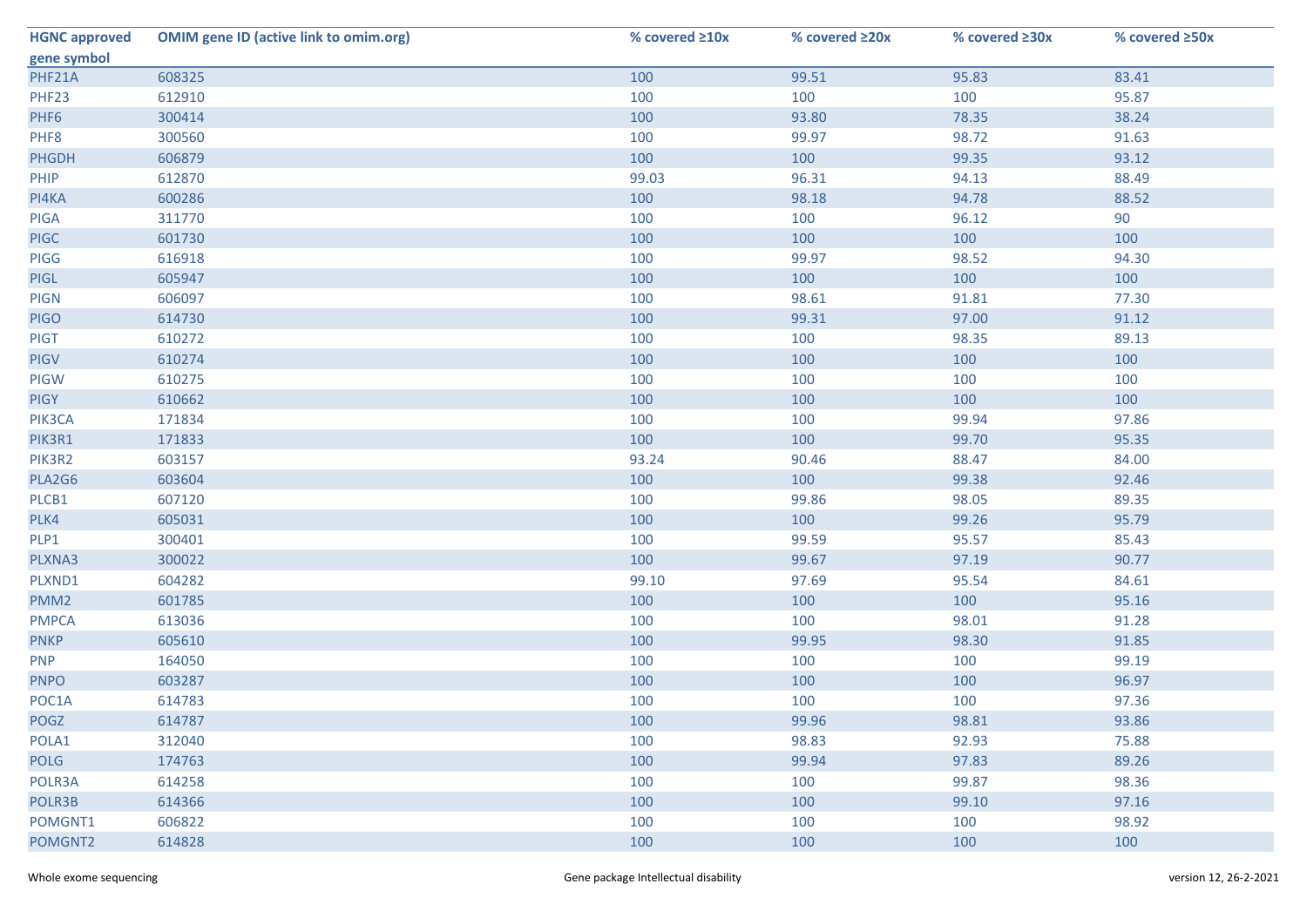| <b>HGNC approved</b> | <b>OMIM gene ID (active link to omim.org)</b> | % covered ≥10x | % covered ≥20x | % covered ≥30x | % covered ≥50x |
|----------------------|-----------------------------------------------|----------------|----------------|----------------|----------------|
| gene symbol          |                                               |                |                |                |                |
| <b>POMK</b>          | 615247                                        | 100            | 100            | 100            | 100            |
| POMT1                | 607423                                        | 100            | 100            | 98.66          | 94.11          |
| POMT <sub>2</sub>    | 607439                                        | 100            | 100            | 99.66          | 93.95          |
| <b>PORCN</b>         | 300651                                        | 100            | 98.71          | 97.23          | 86.53          |
| POU1F1               | 173110                                        | 99.40          | 91.84          | 90.03          | 83.84          |
| POU3F3               | 602480                                        | 71.28          | 62.04          | 54.67          | 43.16          |
| PPFIA4               | 603145                                        | 100            | 99.69          | 96.37          | 82.66          |
| PPM1D                | 605100                                        | 100            | 100            | 100            | 98.91          |
| <b>PPOX</b>          | 600923                                        | 100            | 100            | 99.64          | 92.91          |
| PPP1CB               | 600590                                        | 100            | 100            | 100            | 93.69          |
| PPP1R15B             | 613257                                        | 100            | 100            | 100            | 100            |
| PPP <sub>2</sub> CA  | 176915                                        | 100            | 100            | 99.77          | 97.07          |
| PPP2R1A              | 605983                                        | 100            | 100            | 98.28          | 93.35          |
| PPP2R5B              | 601644                                        | 100            | 100            | 96.72          | 80.13          |
| PPP2R5C              | 601645                                        | 97.72          | 97.30          | 93.53          | 91.95          |
| PPP2R5D              | 601646                                        | 100            | 100            | 100            | 96.54          |
| PPP3CA               | 114105                                        | 100            | 100            | 99.89          | 96.80          |
| PPT1                 | 600722                                        | 100            | 100            | 100            | 95.20          |
| PQBP1                | 300463                                        | 100            | 100            | 100            | 95.46          |
| PRIM1                | 176635                                        | 100            | 100            | 99.01          | 94.67          |
| PRKAR1A              | 188830                                        | 100            | 100            | 100            | 98.92          |
| PRKAR1B              | 176911                                        | 100            | 100            | 98.59          | 90.84          |
| <b>PRKCE</b>         | 176975                                        | 100            | 100            | 100            | 99.54          |
| PRMT7                | 610087                                        | 95.92          | 95.92          | 95.64          | 89.54          |
| <b>PRODH</b>         | 606810                                        | 99.83          | 97.31          | 94.52          | 85.99          |
| PRPS1                | 311850                                        | 100            | 100            | 100            | 92.79          |
| <b>PRR12</b>         | 616633                                        | 100            | 98.05          | 93.03          | 75.96          |
| PRSS12               | 606709                                        | 100            | 100            | 100            | 94.21          |
| <b>PSAP</b>          | 176801                                        | 100            | 100            | 99.84          | 93.35          |
| PSAT1                | 610936                                        | 100            | 100            | 98.22          | 89.15          |
| PSMD12               | 604450                                        | 100            | 100            | 100            | 99.21          |
| <b>PSPH</b>          | 172480                                        | 100            | 96.26          | 90.32          | 72.97          |
| PTCH1                | 601309                                        | 98.61          | 96.46          | 96.46          | 93.91          |
| PTCHD1               | 300828                                        | 100            | 100            | 99.43          | 96.00          |
| PTDSS1               | 612792                                        | 100            | 100            | 100            | 97.08          |
| <b>PTEN</b>          | 601728                                        | 100            | 100            | 100            | 100            |
| PTF1A                | 607194                                        | 100            | 91.46          | 78.32          | 50.63          |
| PTGR1                | 601274                                        | 99.83          | 98.71          | 97.00          | 93.62          |
| PTPN11               | 176876                                        | 98.37          | 98.37          | 98.37          | 98.28          |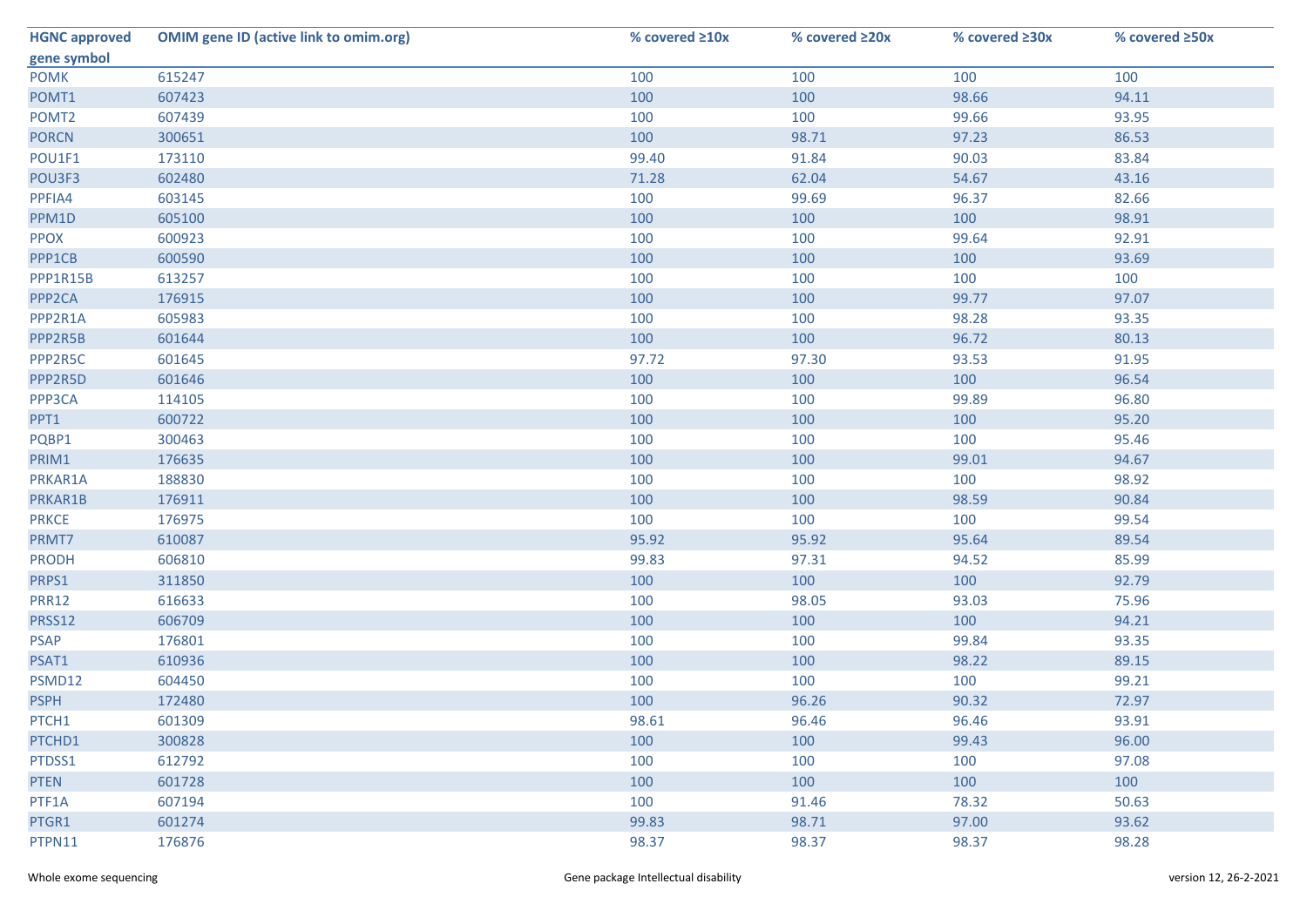| <b>HGNC approved</b> | <b>OMIM gene ID (active link to omim.org)</b> | % covered ≥10x | % covered ≥20x | % covered ≥30x | % covered ≥50x |
|----------------------|-----------------------------------------------|----------------|----------------|----------------|----------------|
| gene symbol          |                                               |                |                |                |                |
| PTRH2                | 608625                                        | 100            | 100            | 100            | 100            |
| PTRHD1               | 617342                                        | 100            | 100            | 100            | 100            |
| <b>PTS</b>           | 612719                                        | 100            | 100            | 100            | 100            |
| <b>PUF60</b>         | 604819                                        | 100            | 100            | 97.95          | 88.71          |
| PUM1                 | 607204                                        | 100            | 100            | 99.65          | 97.69          |
| <b>PURA</b>          | 600473                                        | 100            | 93.51          | 90.11          | 86.51          |
| PUS1                 | 608109                                        | 100            | 100            | 99.79          | 91.04          |
| PUS3                 | 616283                                        | 100            | 100            | 100            | 100            |
| PUS7                 | 616261                                        | 100            | 100            | 100            | 99.27          |
| PYCR1                | 179035                                        | 100            | 100            | 100            | 92.43          |
| PYCR2                | 616406                                        | 100            | 100            | 96.85          | 77.33          |
| QARS1                | 603727                                        | 100            | 100            | 100            | 97.54          |
| <b>QDPR</b>          | 612676                                        | 100            | 100            | 99.77          | 87.56          |
| <b>RAB18</b>         | 602207                                        | 97.51          | 89.83          | 86.24          | 75.72          |
| RAB27A               | 603868                                        | 100            | 100            | 100            | 99.54          |
| RAB39B               | 300774                                        | 100            | 100            | 100            | 97.20          |
| RAB3GAP1             | 602536                                        | 100            | 100            | 100            | 97.96          |
| RAB3GAP2             | 609275                                        | 100            | 98.46          | 98.05          | 94.92          |
| RAB40AL              | 300405                                        | 100            | 100            | 100            | 100            |
| RAC1                 | 602048                                        | 92.88          | 92.88          | 92.88          | 90.04          |
| RAD21                | 606462                                        | 100            | 100            | 99.05          | 94.33          |
| <b>RAD50</b>         | 604040                                        | 100            | 98.40          | 92.28          | 77.78          |
| RAF1                 | 164760                                        | 100            | 100            | 97.97          | 93.07          |
| RAI1                 | 607642                                        | 100            | 100            | 99.76          | 96.85          |
| <b>RALA</b>          | 179550                                        | 100            | 92.41          | 76.07          | 66.76          |
| <b>RARB</b>          | 180220                                        | 100            | 100            | 99.44          | 93.21          |
| RARS2                | 611524                                        | 100            | 99.98          | 99.18          | 96.73          |
| RBBP8                | 604124                                        | 100            | 99.77          | 98.87          | 92.85          |
| RBFOX1               | 605104                                        | 100            | 100            | 98.93          | 95.52          |
| <b>RBM10</b>         | 300080                                        | 100            | 99.32          | 96.80          | 89.28          |
| <b>RBM28</b>         | 612074                                        | 100            | 100            | 100            | 98.46          |
| <b>RBPJ</b>          | 147183                                        | 100            | 98.60          | 97.01          | 93.14          |
| RCBTB1               | 607867                                        | 100            | 100            | 100            | 97.96          |
| <b>RELN</b>          | 600514                                        | 100            | 99.99          | 99.49          | 95.45          |
| <b>RERE</b>          | 605226                                        | 98.61          | 96.20          | 90.56          | 73.68          |
| REV3L                | 602776                                        | 99.06          | 98.01          | 97.89          | 96.44          |
| RFT1                 | 611908                                        | 100            | 98.88          | 95.83          | 83.51          |
| <b>RHEB</b>          | 601293                                        | 92.42          | 89.89          | 89.04          | 72.40          |
| RHOBTB2              | 607352                                        | 100            | 100            | 100            | 97.90          |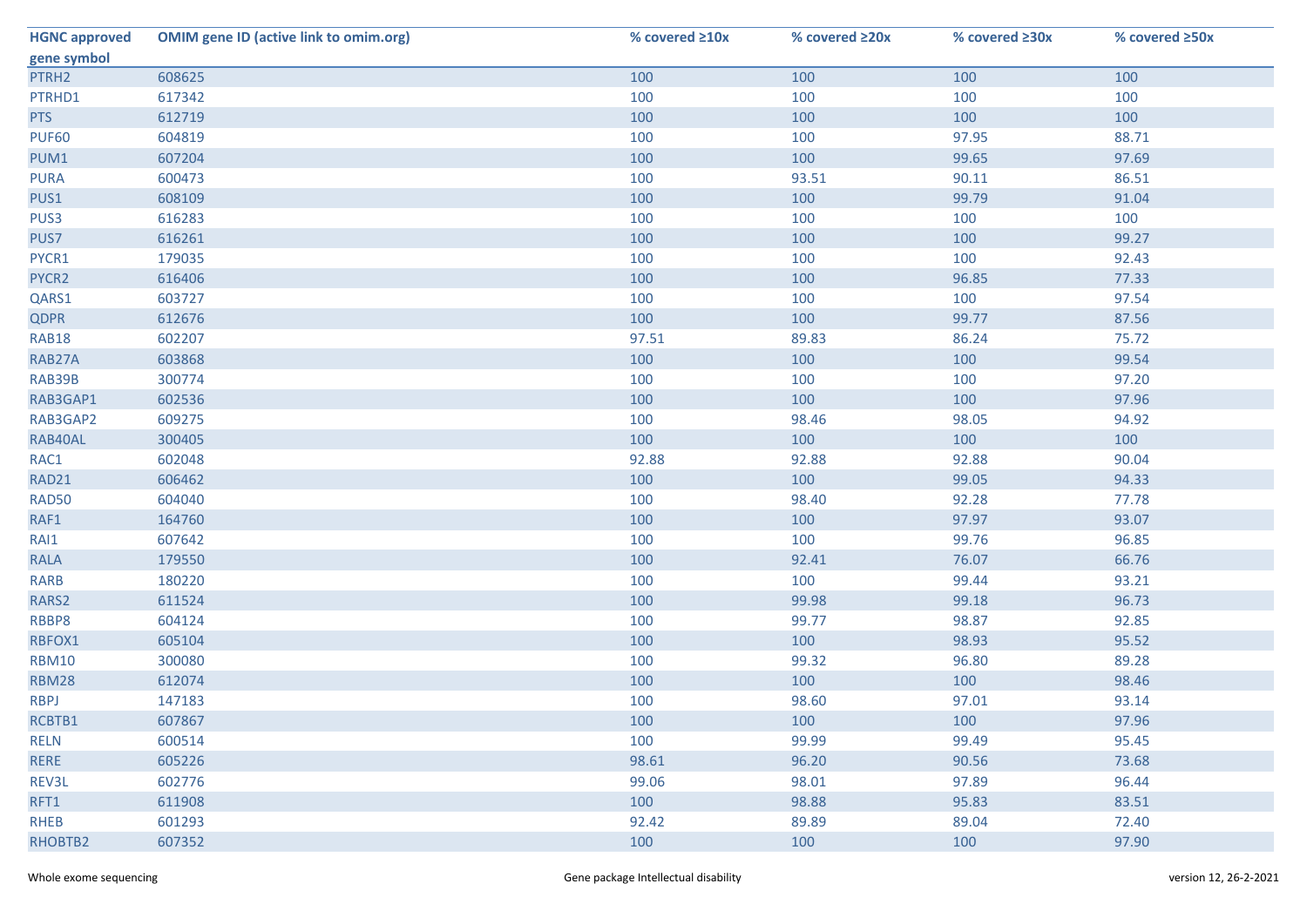| <b>HGNC approved</b> | <b>OMIM gene ID (active link to omim.org)</b> | % covered ≥10x | % covered ≥20x | % covered ≥30x | % covered ≥50x |
|----------------------|-----------------------------------------------|----------------|----------------|----------------|----------------|
| gene symbol          |                                               |                |                |                |                |
| RIT1                 | 609591                                        | 100            | 100            | 100            | 100            |
| <b>RLIM</b>          | 300379                                        | 100            | 100            | 100            | 92.86          |
| RMND1                | 614917                                        | 100            | 100            | 99.71          | 94.51          |
| <b>RMRP</b>          | 157660                                        | No coverage    |                |                |                |
| RNASEH2A             | 606034                                        | 100            | 100            | 98.86          | 85.19          |
| RNASEH2B             | 610326                                        | 100            | 91.35          | 91.35          | 91.35          |
| RNASEH2C             | 610330                                        | 100            | 100            | 100            | 97.20          |
| RNASET2              | 612944                                        | 100            | 98.58          | 94.83          | 82.01          |
| <b>RNF113A</b>       | 300951                                        | 100            | 100            | 100            | 98.90          |
| <b>RNF125</b>        | 610432                                        | 100            | 100            | 100            | 90.62          |
| <b>RNF135</b>        | 611358                                        | 95.55          | 86.91          | 76.23          | 50.15          |
| <b>ROGDI</b>         | 614574                                        | 100            | 96.02          | 92.88          | 76.27          |
| <b>RORA</b>          | 600825                                        | 100            | 100            | 100            | 98.03          |
| RPGRIP1L             | 610937                                        | 99.01          | 97.45          | 94.84          | 90.66          |
| <b>RPL10</b>         | 312173                                        | 100            | 100            | 100            | 100            |
| RPS6KA3              | 300075                                        | 100            | 98.80          | 94.66          | 74.49          |
| RSPRY1               | 616585                                        | 100            | 100            | 100            | 99.73          |
| RTEL1                | 608833                                        | 100            | 100            | 99.24          | 90.23          |
| <b>RTTN</b>          | 610436                                        | 100            | 100            | 99.58          | 92.62          |
| <b>RUBCN</b>         | 613516                                        | 100            | 99.90          | 97.88          | 90.43          |
| RUSC <sub>2</sub>    | 611053                                        | 100            | 99.79          | 98.33          | 89.66          |
| RXYLT1               | 605862                                        | 100            | 100            | 100            | 100            |
| SALL1                | 602218                                        | 100            | 100            | 100            | 98.54          |
| SAMHD1               | 606754                                        | 100            | 100            | 100            | 99.98          |
| SATB1                | 602075                                        | 100            | 100            | 98.52          | 89.88          |
| SATB <sub>2</sub>    | 608148                                        | 100            | 99.37          | 97.46          | 90.06          |
| <b>SBDS</b>          | 607444                                        | 100            | 100            | 100            | 100            |
| SC5D                 | 602286                                        | 100            | 100            | 100            | 99.18          |
| SCAF4                | 616023                                        | 98.31          | 96.15          | 93.80          | 87.44          |
| <b>SCAMP5</b>        | 613766                                        | 100            | 99.82          | 93.70          | 65.09          |
| SCN1A                | 182389                                        | 100            | 100            | 100            | 99.01          |
| SCN1B                | 600235                                        | 93.06          | 93.06          | 93.06          | 89.64          |
| SCN <sub>2</sub> A   | 182390                                        | 100            | 99.96          | 99.36          | 94.90          |
| SCN3A                | 182391                                        | 100            | 100            | 100            | 98.05          |
| SCN8A                | 600702                                        | 100            | 100            | 99.53          | 95.79          |
| SCO <sub>1</sub>     | 603644                                        | 100            | 100            | 100            | 100            |
| SCO <sub>2</sub>     | 604272                                        | 100            | 100            | 100            | 100            |
| <b>SDHA</b>          | 600857                                        | 100            | 96.38          | 96.36          | 92.45          |
| SEMA3E               | 608166                                        | 100            | 97.67          | 93.47          | 89.27          |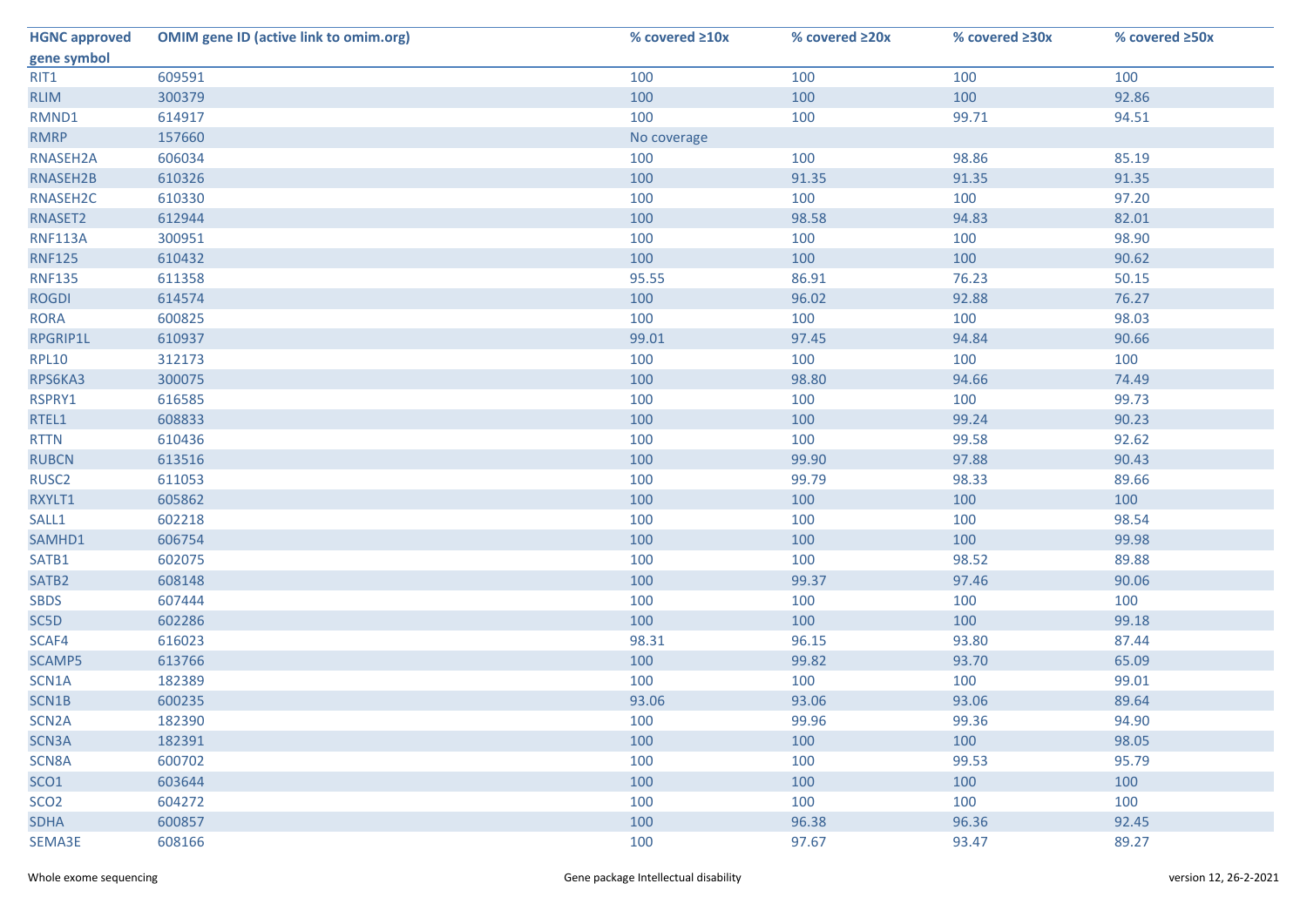| <b>HGNC approved</b> | <b>OMIM gene ID (active link to omim.org)</b> | % covered ≥10x | % covered ≥20x | % covered ≥30x | % covered ≥50x |
|----------------------|-----------------------------------------------|----------------|----------------|----------------|----------------|
| gene symbol          |                                               |                |                |                |                |
| <b>SEPSECS</b>       | 613009                                        | 100            | 100            | 100            | 98.64          |
| SERAC1               | 614725                                        | 100            | 100            | 100            | 97.87          |
| SETBP1               | 611060                                        | 100            | 100            | 100            | 98.73          |
| SETD1A               | 611052                                        | 99.18          | 96.87          | 94.85          | 89.45          |
| SETD <sub>2</sub>    | 612778                                        | 99.99          | 99.21          | 97.98          | 96.10          |
| SETD5                | 615743                                        | 100            | 100            | 99.08          | 94.16          |
| SF1                  | 601516                                        | 83.02          | 77.62          | 73.48          | 66.06          |
| SGSH                 | 605270                                        | 93.52          | 93.52          | 93.52          | 92.20          |
| SH3KBP1              | 300374                                        | 100            | 98.45          | 95.71          | 84.43          |
| SHANK2               | 603290                                        | 97.94          | 97.55          | 96.31          | 91.43          |
| SHANK3               | 606230                                        | 94.15          | 88.94          | 81.69          | 65.49          |
| <b>SHH</b>           | 600725                                        | 100            | 100            | 100            | 95.14          |
| SHOC2                | 602775                                        | 100            | 100            | 100            | 97.82          |
| SIK1                 | 605705                                        | 100            | 100            | 100            | 96.34          |
| SIL1                 | 608005                                        | 100            | 99.49          | 96.74          | 87.91          |
| SIN3A                | 607776                                        | 100            | 99.70          | 98.93          | 96.59          |
| SIX <sub>3</sub>     | 603714                                        | 100            | 100            | 97.97          | 91.65          |
| <b>SKI</b>           | 164780                                        | 97.12          | 89.76          | 84.68          | 71.54          |
| <b>SLC12A6</b>       | 604878                                        | 100            | 99.51          | 98.56          | 93.33          |
| <b>SLC13A5</b>       | 608305                                        | 100            | 100            | 100            | 94.52          |
| <b>SLC16A2</b>       | 300095                                        | 100            | 99.86          | 93.26          | 86.50          |
| <b>SLC17A5</b>       | 604322                                        | 100            | 100            | 100            | 95.37          |
| <b>SLC19A3</b>       | 606152                                        | 99.94          | 99.94          | 99.94          | 98.87          |
| SLC1A1               | 133550                                        | 100            | 100            | 100            | 94.76          |
| SLC1A2               | 600300                                        | 100            | 100            | 99.95          | 94.62          |
| SLC1A4               | 600229                                        | 100            | 100            | 100            | 96.74          |
| <b>SLC25A12</b>      | 603667                                        | 100            | 100            | 100            | 97.77          |
| <b>SLC25A15</b>      | 603861                                        | 100            | 100            | 100            | 100            |
| <b>SLC25A19</b>      | 606521                                        | 100            | 100            | 99.26          | 96.25          |
| <b>SLC25A22</b>      | 609302                                        | 100            | 100            | 100            | 97.04          |
| SLC2A1               | 138140                                        | 100            | 97.73          | 97.73          | 97.43          |
| SLC33A1              | 603690                                        | 100            | 100            | 99.77          | 98.02          |
| <b>SLC35A1</b>       | 605634                                        | 100            | 97.23          | 96.30          | 94.46          |
| SLC35A2              | 314375                                        | 100            | 100            | 95.84          | 84.43          |
| <b>SLC35A3</b>       | 605632                                        | 100            | 100            | 100            | 97.83          |
| <b>SLC35C1</b>       | 605881                                        | 100            | 100            | 100            | 100            |
| <b>SLC39A12</b>      | 608734                                        | 100            | 99.91          | 98.14          | 93.36          |
| <b>SLC39A8</b>       | 608732                                        | 100            | 100            | 98.96          | 92.34          |
| SLC4A4               | 603345                                        | 100            | 100            | 99.71          | 96.65          |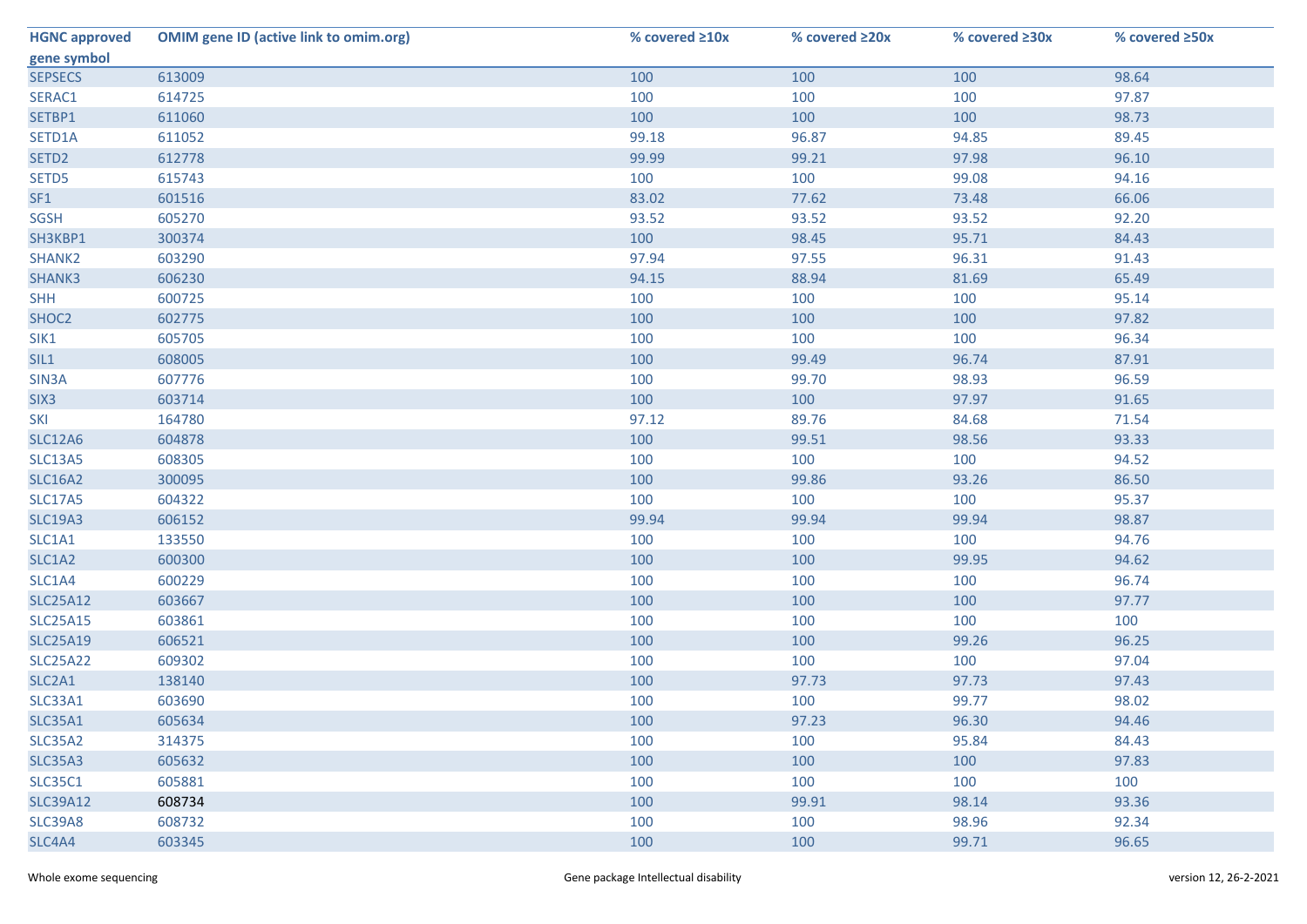| <b>HGNC approved</b> | <b>OMIM gene ID (active link to omim.org)</b> | % covered ≥10x | % covered ≥20x | % covered ≥30x | % covered ≥50x |
|----------------------|-----------------------------------------------|----------------|----------------|----------------|----------------|
| gene symbol          |                                               |                |                |                |                |
| SLC6A1               | 137165                                        | 99.95          | 94.80          | 87.24          | 80.57          |
| <b>SLC6A17</b>       | 610299                                        | 100            | 98.65          | 94.50          | 77.07          |
| SLC6A3               | 126455                                        | 100            | 99.86          | 98.27          | 89.02          |
| SLC6A8               | 300036                                        | 99.54          | 92.59          | 81.36          | 61.87          |
| SLC7A7               | 603593                                        | 100            | 100            | 100            | 97.31          |
| SLC9A6               | 300231                                        | 100            | 98.43          | 96.80          | 87.64          |
| SLC9A7               | 300368                                        | 99.58          | 95.89          | 93.17          | 78.75          |
| SMAD4                | 600993                                        | 100            | 100            | 100            | 98.00          |
| SMARCA2              | 600014                                        | 100            | 100            | 100            | 97.99          |
| SMARCA4              | 603254                                        | 100            | 100            | 99.53          | 93.48          |
| SMARCB1              | 601607                                        | 100            | 100            | 100            | 97.19          |
| SMARCC2              | 601734                                        | 100            | 100            | 99.25          | 88.06          |
| SMARCE1              | 603111                                        | 100            | 100            | 100            | 95.74          |
| SMC1A                | 300040                                        | 100            | 99.83          | 96.57          | 91.16          |
| SMC3                 | 606062                                        | 100            | 97.80          | 93.33          | 82.45          |
| SMOC1                | 608488                                        | 100            | 98.32          | 94.17          | 86.60          |
| SMPD1                | 607608                                        | 100            | 100            | 100            | 97.86          |
| SMPD4                | 610457                                        | 100            | 98.90          | 96.31          | 84.36          |
| <b>SMS</b>           | 300105                                        | 100            | 99.24          | 96.62          | 87.75          |
| SNAP25               | 600322                                        | 100            | 100            | 99.93          | 88.32          |
| SNAP29               | 604202                                        | 100            | 100            | 100            | 92.79          |
| SNIP1                | 608241                                        | 100            | 100            | 98.19          | 95.03          |
| SNRNP70              | 180740                                        | 100            | 100            | 99.60          | 81.12          |
| <b>SNRPN</b>         | 182279                                        | 100            | 100            | 100            | 87.79          |
| <b>SNX14</b>         | 616105                                        | 99.60          | 93.87          | 86.76          | 68.39          |
| SOBP                 | 613667                                        | 97.81          | 95.38          | 91.99          | 81.20          |
| SON                  | 182465                                        | 99.99          | 99.45          | 97.95          | 95.06          |
| SOS1                 | 182530                                        | 100            | 97.71          | 97.35          | 91.97          |
| SOS <sub>2</sub>     | 601247                                        | 99.08          | 97.55          | 95.49          | 87.28          |
| <b>SOX10</b>         | 602229                                        | 100            | 98.83          | 96.64          | 87.59          |
| SOX11                | 600898                                        | 100            | 100            | 93.75          | 79.90          |
| SOX <sub>2</sub>     | 184429                                        | 100            | 100            | 98.76          | 91.40          |
| SOX3                 | 313430                                        | 100            | 99.89          | 95.47          | 76.99          |
| SOX5                 | 604975                                        | 100            | 100            | 99.81          | 93.01          |
| <b>SPAST</b>         | 604277                                        | 100            | 98.99          | 94.56          | 80.16          |
| SPATA5               | 613940                                        | 100            | 100            | 99.70          | 96.35          |
| <b>SPG11</b>         | 610844                                        | 100            | 99.96          | 99.19          | 95.17          |
| SPOCK1               | 602264                                        | 100            | 97.23          | 91.10          | 86.62          |
| SPRED1               | 609291                                        | 100            | 100            | 100            | 99.18          |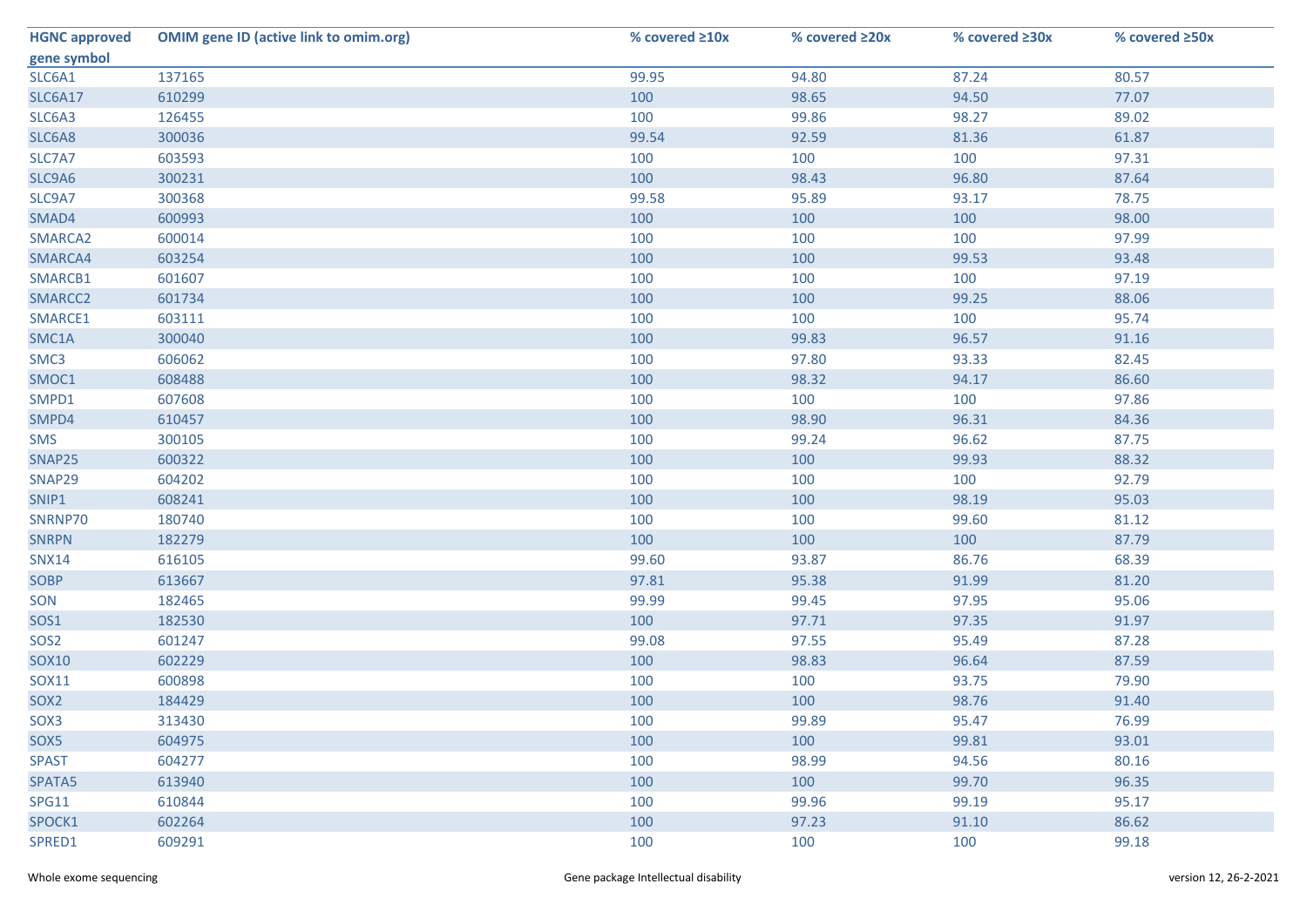| <b>HGNC approved</b> | <b>OMIM gene ID (active link to omim.org)</b> | % covered ≥10x | % covered ≥20x | % covered ≥30x | % covered ≥50x |
|----------------------|-----------------------------------------------|----------------|----------------|----------------|----------------|
| gene symbol          |                                               |                |                |                |                |
| SPTAN1               | 182810                                        | 100            | 99.67          | 98.82          | 93.60          |
| SPTBN1               | 182790                                        | 100            | 99.85          | 98.90          | 93.53          |
| SPTBN2               | 604985                                        | 99.97          | 98.14          | 94.29          | 85.18          |
| <b>SRCAP</b>         | 611421                                        | 100            | 99.97          | 99.02          | 94.52          |
| SRD5A3               | 611715                                        | 100            | 99.81          | 97.20          | 92.50          |
| SRPX2                | 300642                                        | 100            | 100            | 98.81          | 94.55          |
| SSR4                 | 300090                                        | 100            | 100            | 100            | 100            |
| ST3GAL3              | 606494                                        | 100            | 100            | 100            | 100            |
| ST3GAL5              | 604402                                        | 100            | 100            | 100            | 98.79          |
| STAG1                | 604358                                        | 100            | 97.88          | 97.56          | 94.03          |
| <b>STAMBP</b>        | 606247                                        | 100            | 100            | 100            | 98.38          |
| <b>STIL</b>          | 181590                                        | 100            | 100            | 100            | 98.86          |
| STRA6                | 610745                                        | 100            | 100            | 100            | 91.07          |
| <b>STRADA</b>        | 608626                                        | 100            | 100            | 100            | 94.98          |
| STT3A                | 601134                                        | 100            | 100            | 100            | 99.71          |
| STT3B                | 608605                                        | 99.79          | 95.94          | 93.01          | 88.03          |
| STX1B                | 601485                                        | 100            | 100            | 95.30          | 88.72          |
| STXBP1               | 602926                                        | 100            | 100            | 99.59          | 94.77          |
| SUCLA <sub>2</sub>   | 603921                                        | 100            | 100            | 99.94          | 98.79          |
| SUCLG1               | 611224                                        | 100            | 100            | 100            | 94.58          |
| <b>SUCO</b>          | No ID                                         | 99.29          | 96.66          | 93.83          | 87.94          |
| SUMF1                | 607939                                        | 100            | 100            | 100            | 100            |
| <b>SUOX</b>          | 606887                                        | 100            | 100            | 100            | 96.73          |
| SURF1                | 185620                                        | 100            | 100            | 100            | 96.29          |
| <b>SUZ12</b>         | 606245                                        | 94.90          | 82.36          | 77.28          | 66.02          |
| SYN1                 | 313440                                        | 100            | 96.67          | 86.51          | 68.34          |
| <b>SYNCRIP</b>       | 616686                                        | 100            | 100            | 100            | 99.71          |
| SYNE1                | 608441                                        | 100            | 99.63          | 98.33          | 91.99          |
| SYNGAP1              | 603384                                        | 99.61          | 98.03          | 97.03          | 91.05          |
| <b>SYP</b>           | 313475                                        | 100            | 96.65          | 93.72          | 78.66          |
| SYT1                 | 185605                                        | 100            | 99.93          | 97.55          | 85.69          |
| <b>SYT14</b>         | 610949                                        | 100            | 99.08          | 97.23          | 93.15          |
| SZT <sub>2</sub>     | 615463                                        | 100            | 99.48          | 97.76          | 91.23          |
| TAF1                 | 313650                                        | 100            | 99.87          | 98.87          | 93.03          |
| TAF2                 | 604912                                        | 100            | 100            | 98.66          | 92.24          |
| <b>TALPID3</b>       | 610178                                        | No coverage    |                |                |                |
| <b>TAT</b>           | 613018                                        | 100            | 100            | 100            | 98.67          |
| <b>TBC1D20</b>       | 611663                                        | 98.94          | 93.43          | 93.43          | 92.99          |
| <b>TBC1D24</b>       | 613577                                        | 100            | 100            | 99.15          | 96.48          |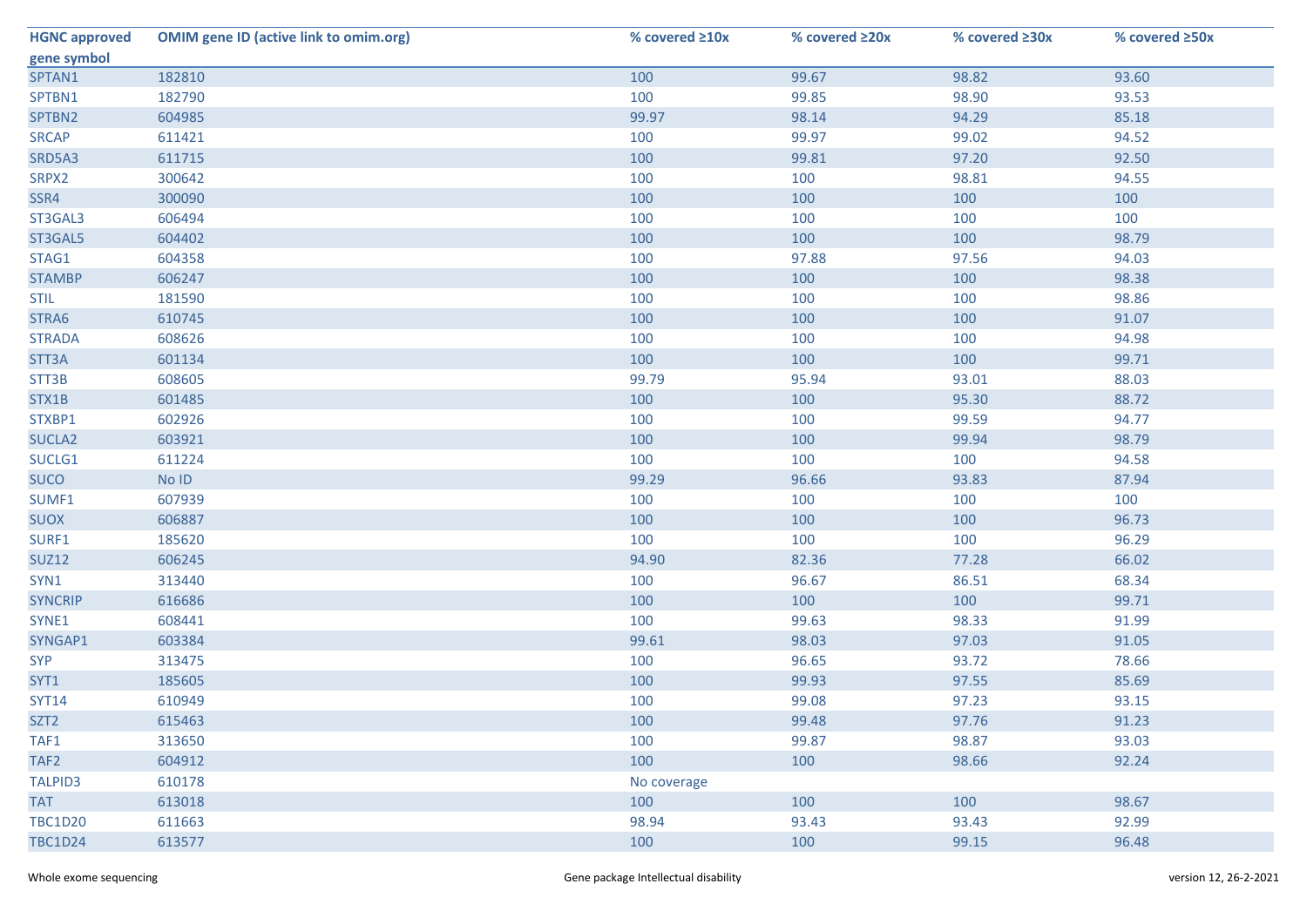| <b>HGNC approved</b> | <b>OMIM gene ID (active link to omim.org)</b> | % covered ≥10x | % covered ≥20x | % covered ≥30x | % covered ≥50x |
|----------------------|-----------------------------------------------|----------------|----------------|----------------|----------------|
| gene symbol          |                                               |                |                |                |                |
| TBC1D7               | 612655                                        | 100            | 100            | 100            | 97.82          |
| <b>TBCD</b>          | 604649                                        | 98.59          | 95.32          | 92.79          | 83.69          |
| <b>TBCE</b>          | 604934                                        | 100            | 99.35          | 98.46          | 92.50          |
| <b>TBCK</b>          | 616899                                        | 99.81          | 96.89          | 93.06          | 84.48          |
| TBL1XR1              | 608628                                        | 100            | 100            | 97.04          | 92.67          |
| <b>TBP</b>           | 600075                                        | 100            | 100            | 100            | 98.70          |
| TBR1                 | 604616                                        | 100            | 100            | 100            | 97.69          |
| TBX1                 | 602054                                        | 91.70          | 82.58          | 69.57          | 45.38          |
| <b>TCF12</b>         | 600480                                        | 100            | 100            | 100            | 98.28          |
| <b>TCF20</b>         | 603107                                        | 100            | 100            | 100            | 99.87          |
| TCF4                 | 602272                                        | 100            | 99.50          | 97.85          | 92.83          |
| TCN <sub>2</sub>     | 613441                                        | 100            | 100            | 99.90          | 95.24          |
| TCTN3                | 613847                                        | 100            | 100            | 100            | 95.60          |
| TDP2                 | 605764                                        | 100            | 100            | 100            | 93.88          |
| TECPR2               | 615000                                        | 100            | 100            | 99.62          | 95.92          |
| <b>TECR</b>          | 610057                                        | 100            | 99.80          | 87.67          | 65.91          |
| TELO <sub>2</sub>    | 611140                                        | 99.98          | 98.56          | 95.19          | 77.46          |
| TFAP2A               | 107580                                        | 100            | 100            | 98.49          | 89.74          |
| TGFBR1               | 190181                                        | 93.12          | 93.12          | 93.12          | 93.12          |
| TGFBR2               | 190182                                        | 100            | 100            | 99.74          | 96.00          |
| TGIF1                | 602630                                        | 100            | 100            | 100            | 100            |
| <b>TH</b>            | 191290                                        | 100            | 97.40          | 93.00          | 83.58          |
| THOC2                | 300395                                        | 98.46          | 93.03          | 83.75          | 66.60          |
| THOC6                | 615403                                        | 100            | 100            | 100            | 92.67          |
| <b>THRB</b>          | 190160                                        | 100            | 100            | 100            | 98.31          |
| <b>TIMM8A</b>        | 300356                                        | 100            | 100            | 100            | 92.75          |
| TINF <sub>2</sub>    | 604319                                        | 100            | 100            | 100            | 99.35          |
| TLK <sub>2</sub>     | 608439                                        | 100            | 100            | 99.46          | 93.54          |
| <b>TM4SF20</b>       | 615404                                        | 100            | 100            | 100            | 100            |
| TMCO1                | 614123                                        | 100            | 100            | 100            | 90.67          |
| <b>TMEM165</b>       | 614726                                        | 100            | 100            | 98.40          | 89.74          |
| <b>TMEM231</b>       | 614949                                        | 100            | 100            | 99.19          | 94.38          |
| <b>TMEM237</b>       | 614423                                        | 100            | 100            | 98.32          | 92.86          |
| <b>TMEM240</b>       | 616101                                        | 100            | 100            | 97.58          | 87.15          |
| TMEM67               | 609884                                        | 100            | 100            | 99.55          | 88.82          |
| TMEM70               | 612418                                        | 100            | 99.52          | 95.12          | 85.48          |
| <b>TMLHE</b>         | 300777                                        | 88.67          | 86.64          | 83.96          | 75.45          |
| <b>TMPRSS7</b>       | No ID                                         | 100            | 100            | 99.65          | 97.94          |
| TMTC3                | 617218                                        | 100            | 99.25          | 95.90          | 85.39          |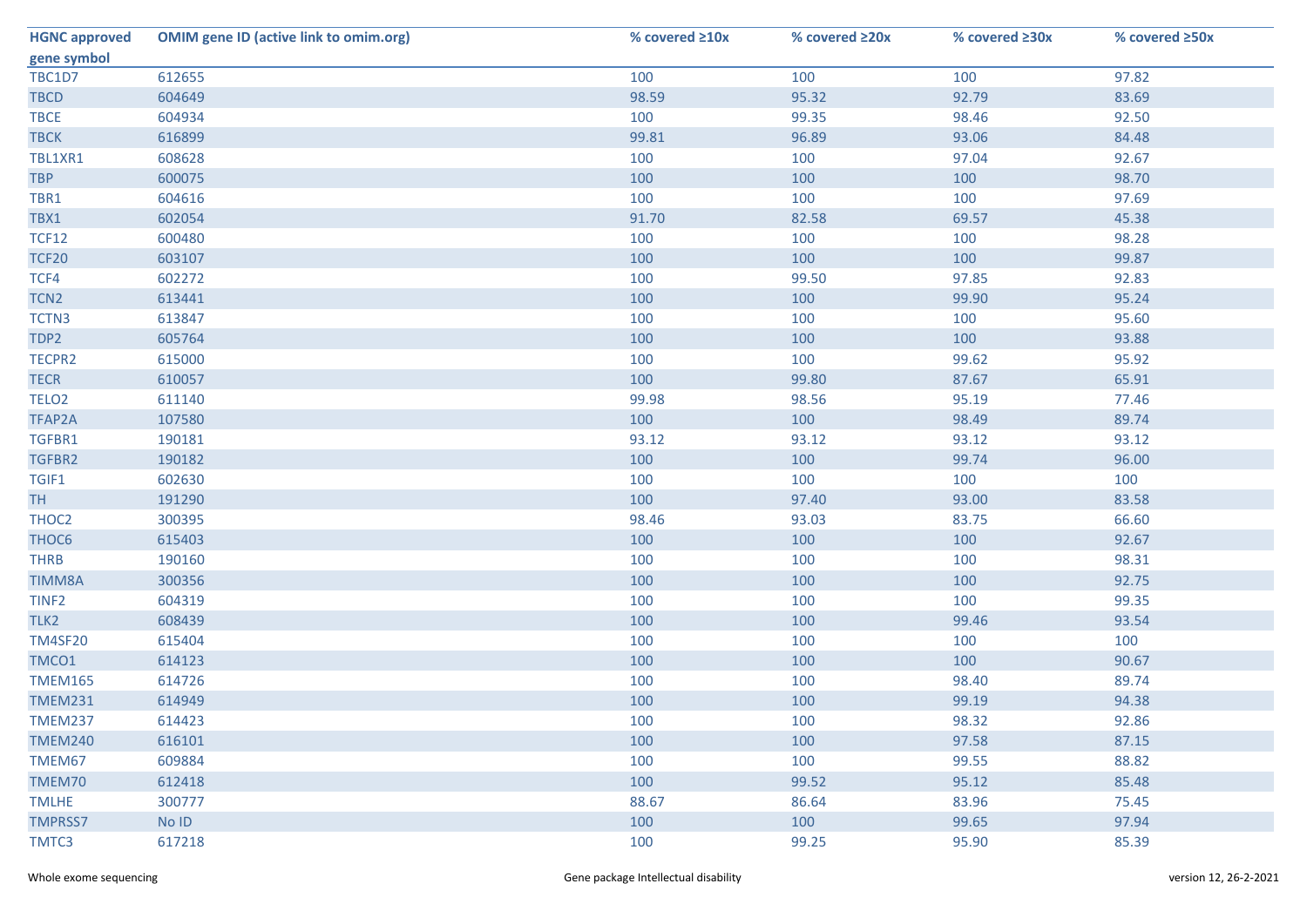| <b>HGNC approved</b> | <b>OMIM gene ID (active link to omim.org)</b> | % covered ≥10x | % covered ≥20x | % covered ≥30x | % covered ≥50x |
|----------------------|-----------------------------------------------|----------------|----------------|----------------|----------------|
| gene symbol          |                                               |                |                |                |                |
| TMX2                 | 616715                                        | 100            | 100            | 100            | 100            |
| <b>TNIK</b>          | 610005                                        | 100            | 98.38          | 95.45          | 87.51          |
| TOE1                 | 613931                                        | 100            | 100            | 100            | 100            |
| TPI1                 | 190450                                        | 100            | 97.49          | 94.39          | 89.13          |
| <b>TPO</b>           | 606765                                        | 100            | 99.39          | 96.49          | 88.78          |
| TPP1                 | 607998                                        | 100            | 99.44          | 97.38          | 93.18          |
| <b>TRAIP</b>         | 605958                                        | 100            | 100            | 100            | 100            |
| TRAPPC11             | 614138                                        | 100            | 99.90          | 97.69          | 94.06          |
| <b>TRAPPC6B</b>      | 610397                                        | 100            | 100            | 99.58          | 75.67          |
| TRAPPC9              | 611966                                        | 100            | 99.31          | 97.13          | 90.32          |
| TREX1                | 606609                                        | 100            | 100            | 100            | 100            |
| TRIM32               | 602290                                        | 100            | 100            | 100            | 100            |
| TRIM8                | 606125                                        | 100            | 100            | 100            | 97.01          |
| <b>TRIO</b>          | 601893                                        | 98.92          | 98.06          | 97.38          | 91.72          |
| <b>TRIP12</b>        | 604506                                        | 100            | 100            | 99.44          | 96.76          |
| TRMT1                | 611669                                        | 100            | 98.13          | 92.79          | 79.26          |
| TRMT10A              | 616013                                        | 100            | 100            | 100            | 98.96          |
| TRPM3                | 608961                                        | 100            | 100            | 96.27          | 88.36          |
| TSC1                 | 605284                                        | 100            | 100            | 100            | 98.90          |
| TSC <sub>2</sub>     | 191092                                        | 100            | 100            | 99.62          | 95.03          |
| <b>TSEN15</b>        | 608756                                        | 100            | 100            | 93.92          | 75.20          |
| <b>TSEN54</b>        | 608755                                        | 95.91          | 95.77          | 93.60          | 83.12          |
| <b>TSHB</b>          | 188540                                        | 100            | 100            | 100            | 100            |
| <b>TSPAN7</b>        | 300096                                        | 100            | 100            | 100            | 95.38          |
| <b>TTC19</b>         | 613814                                        | 100            | 100            | 100            | 95.05          |
| TTC37                | 614589                                        | 100            | 100            | 99.48          | 97.36          |
| TTC8                 | 608132                                        | 100            | 100            | 100            | 98.76          |
| TTI <sub>2</sub>     | 614426                                        | 100            | 100            | 100            | 98.47          |
| <b>TUBA1A</b>        | 602529                                        | 100            | 100            | 100            | 100            |
| <b>TUBA8</b>         | 605742                                        | 98.41          | 98.41          | 98.41          | 97.65          |
| <b>TUBB</b>          | 191130                                        | 100            | 100            | 100            | 95.10          |
| <b>TUBB2A</b>        | 615101                                        | 100            | 90.88          | 80.64          | 65.62          |
| TUBB2B               | 612850                                        | 100            | 93.85          | 81.98          | 68.13          |
| TUBB3                | 602661                                        | 100            | 99.79          | 94.62          | 94.62          |
| <b>TUBB4A</b>        | 602662                                        | 100            | 94.57          | 87.57          | 87.57          |
| TUBG1                | 191135                                        | 100            | 100            | 100            | 100            |
| <b>TUBGCP2</b>       | 617817                                        | 100            | 99.94          | 98.22          | 90.95          |
| <b>TUBGCP4</b>       | 609610                                        | 100            | 100            | 99.30          | 94.73          |
| <b>TUBGCP6</b>       | 610053                                        | 100            | 100            | 99.87          | 97.16          |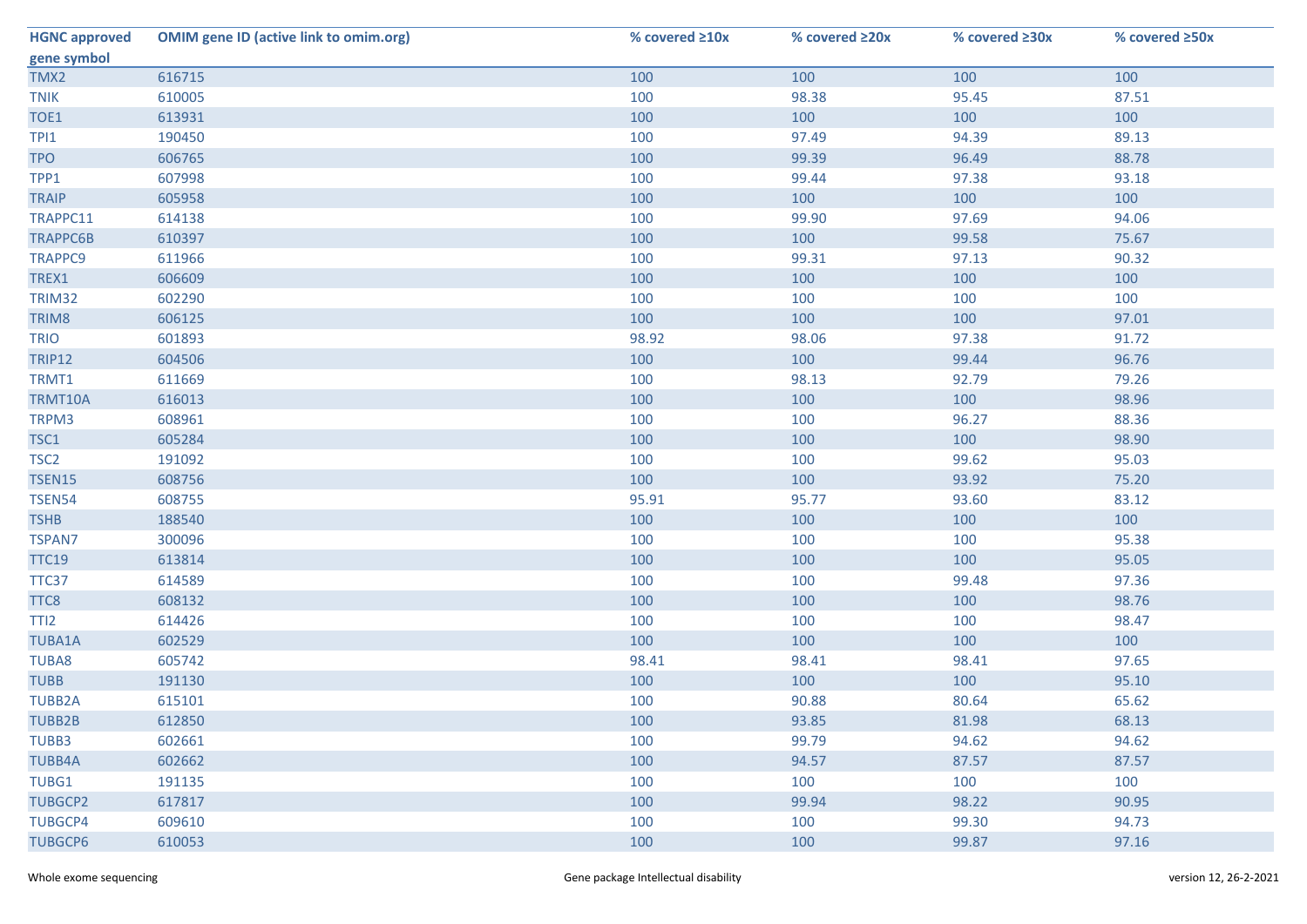| <b>HGNC approved</b> | <b>OMIM gene ID (active link to omim.org)</b> | % covered ≥10x | % covered ≥20x | % covered ≥30x | % covered ≥50x |
|----------------------|-----------------------------------------------|----------------|----------------|----------------|----------------|
| gene symbol          |                                               |                |                |                |                |
| TUSC <sub>3</sub>    | 601385                                        | 100            | 100            | 100            | 96.46          |
| TWIST1               | 601622                                        | 100            | 89.70          | 81.87          | 67.73          |
| <b>TWNK</b>          | 606075                                        | 100            | 100            | 100            | 100            |
| UBA5                 | 610552                                        | 97.07          | 90.98          | 87.53          | 73.90          |
| UBE2A                | 312180                                        | 100            | 100            | 100            | 80.73          |
| UBE3A                | 601623                                        | 100            | 100            | 99.49          | 96.13          |
| UBE3B                | 608047                                        | 100            | 100            | 100            | 100            |
| UBR1                 | 605981                                        | 100            | 100            | 99.39          | 93.57          |
| <b>UNC80</b>         | 612636                                        | 98.01          | 97.76          | 96.37          | 89.00          |
| UPB1                 | 606673                                        | 100            | 100            | 100            | 100            |
| UPF3B                | 300298                                        | 94.16          | 83.19          | 76.18          | 59.89          |
| UQCC2                | 614461                                        | 100            | 100            | 100            | 97.38          |
| <b>UQCRQ</b>         | 612080                                        | 100            | 100            | 100            | 100            |
| UROC1                | 613012                                        | 100            | 100            | 100            | 95.91          |
| <b>USP18</b>         | 607057                                        | 95.21          | 95.21          | 95.21          | 90.35          |
| USP27X               | 300975                                        | 100            | 100            | 100            | 100            |
| USP7                 | 602519                                        | 99.01          | 97.48          | 97.48          | 96.43          |
| USP9X                | 300072                                        | 100            | 99.64          | 97.28          | 84.57          |
| <b>UTRN</b>          | 128240                                        | 100            | 99.45          | 97.47          | 87.28          |
| <b>VLDLR</b>         | 192977                                        | 100            | 99.97          | 97.85          | 95.18          |
| <b>VPS11</b>         | 608549                                        | 100            | 100            | 99.76          | 97.03          |
| VPS13B               | 607817                                        | 99.15          | 98.02          | 95.90          | 88.67          |
| VPS13C               | 608879                                        | 98.39          | 97.54          | 96.23          | 91.69          |
| VPS37A               | 609927                                        | 100            | 98.94          | 96.60          | 88.24          |
| <b>VPS53</b>         | 615850                                        | 100            | 100            | 100            | 96.29          |
| VRK1                 | 602168                                        | 100            | 100            | 100            | 93.10          |
| VWA3B                | 614884                                        | 100            | 99.56          | 96.74          | 93.91          |
| <b>WAC</b>           | 615049                                        | 98.96          | 97.25          | 95.25          | 89.51          |
| WASHC4               | 615748                                        | 100            | 99.04          | 96.81          | 87.94          |
| <b>WASHC5</b>        | 610657                                        | 100            | 100            | 100            | 96.15          |
| <b>WBP11</b>         | 618083                                        | 99.23          | 95.29          | 91.55          | 81.33          |
| WDR13                | 300512                                        | 100            | 100            | 100            | 98.13          |
| WDR19                | 608151                                        | 100            | 99.81          | 98.99          | 94.93          |
| WDR26                | 617424                                        | 100            | 97.41          | 95.76          | 90.46          |
| WDR4                 | 605924                                        | 100            | 100            | 96.09          | 80.43          |
| WDR45                | 300526                                        | 100            | 100            | 100            | 98.17          |
| WDR62                | 613583                                        | 100            | 99.64          | 98.34          | 91.23          |
| WDR73                | 616144                                        | 100            | 100            | 100            | 98.57          |
| WDR81                | 614218                                        | 100            | 99.31          | 97.09          | 88.73          |